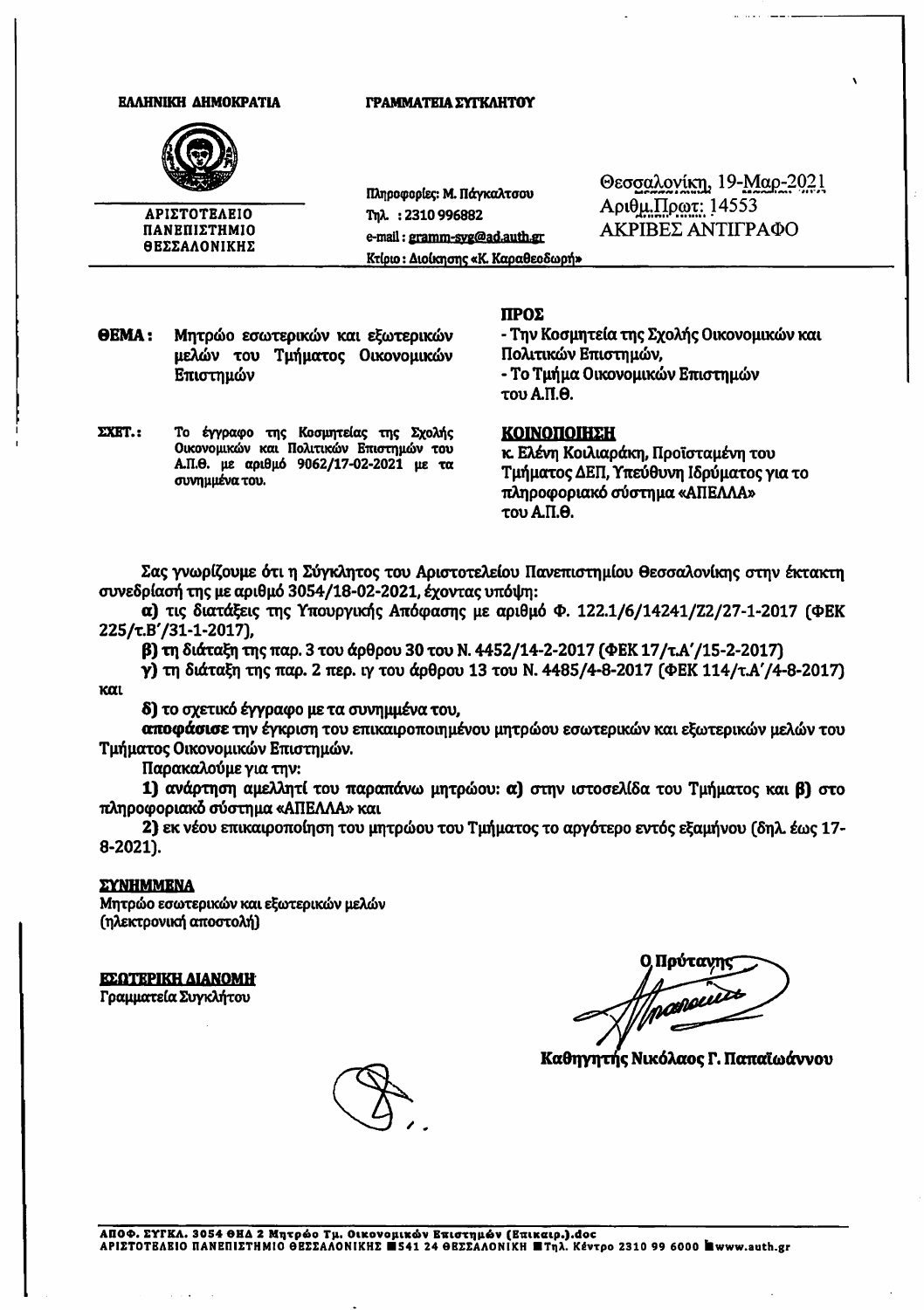#### **ΜΗΤΡΩΟ ΤΟΥ ΤΜΗΜΑΤΟΣ ΟΙΚΟΝΟΜΙΚΩΝ ΕΠΙΣΤΗΜΩΝ ΤΗΣ ΣΧΟΛΗΣ ΟΠΕ ΤΟΥ ΑΠΘ**

#### **ΣΥΝΕΔΡΙΑΣΗ ΚΟΣΜΗΤΕΙΑΣ 78/12-2-2021 • ΣΥΝΕΔΡΙΑΣΗ ΣΥΝΕΛΕΥΣΗΣ ΤΜΗΜΑΤΟΣ ΟΙΚΟΝΟΜΙΚΩΝ ΕΠΙΣΤΗΜΩΝ 121/11-2-2021 (ΕΠΙΚΑΙΡΟΠΟΙΗΣΗ)**

#### **ΣΥΝΕΔΡΙΑΣΗ ΣΥΓΚΛΗΤΟΥ ΜΕ ΑΡΙΘΜΟ 3054/18-2-2021**

#### Α. ΕΣΩΤΕΡΙΚΑ ΜΕΛΗ ΤΟΥ ΤΜΗΜΑΤΟΣ ΟΙΚΟΝΟΜΙΚΩΝ ΕΠΙΣΤΗΜΩΝ ΤΟΥ ΑΠΘ

### (ΠΕΡΙΛΑΜΒΑΝΟΝΤΑΙ ΚΑΘΗΓΗΤΕΣ/ΑΝΑΠΛΗΡΩΤΕΣ ΚΑΘΗΓΗΤΕΣ/ΜΟΝΙΜΟΙ ΕΠΙΚΟΥΡΟΙ ΚΑΘΗΓΗΤΕΣ ΤΟΥ ΟΙΚΕΙΟΥ ΤΜΗΜΑΤΟΣ)

| <b>A/A</b>     | Επώνυμο      | Όνομα          | Τμήμα                    | Ίδρυμα | Βαθμίδα                             | Γνωστικό Αντικείμενο                                                                                                          | ΦΕΚ διορισμού                                             | Κωδικός<br>ΑΠΕΛΛΑ | Ιστοσελίδα Βιογραφικού-Δημοσιεύσεων                                                                                                                                                                                                                                                                                                                                                          |
|----------------|--------------|----------------|--------------------------|--------|-------------------------------------|-------------------------------------------------------------------------------------------------------------------------------|-----------------------------------------------------------|-------------------|----------------------------------------------------------------------------------------------------------------------------------------------------------------------------------------------------------------------------------------------------------------------------------------------------------------------------------------------------------------------------------------------|
|                | ΒΑΡΣΑΚΕΛΗΣ   | ΝΙΚΟΛΑΟΣ       | ΟΙΚΟΝΟΜΙΚΩΝ<br>ΕΠΙΣΤΗΜΩΝ | ΑΠΘ    | ΚΑΘΗΓΗΤΗΣ                           | <b>BIOMHXANIKH NOAITIKH</b>                                                                                                   | 642/7-6-2018 T.F'                                         | 19707             | 6CE%B4%CE%B5%CF%80/%CE%BF%CE%B9%CE%BA%CE%BF%CE%BD%CE%BF%CE%BC%CE%B9<br>%CE%BA%CE%AE%CF%82-%CE%B8%CE%B5%CF%89%CF%81%CE%AF%CE%B1%CF%82-<br>%CE%BA%CE%B1%CE%B9<br>6CF%80%CE%BF%CE%BB%CE%B9%CF%84%CE%B9%CE%BA%CE%AE%CF%82/%CE%B2%CE%B1%<br>CF%81%CF%83%CE%B1%CE%BA%CE%AD%CE%BB%CE%B7%CF%82-<br>LODIN DOM ODM DOM ODM DAM ODM OOM ODM DOM ODM DAM ODM DDM OD                                      |
| 2              | <b>ΔΕΣΛΗ</b> | ΕΥΑΓΓΕΛΙΑ      | ΟΙΚΟΝΟΜΙΚΩΝ<br>ΕΠΙΣΤΗΜΩΝ | АПО    | ΚΑΘΗΓΗΤΗΣ                           | ΟΙΚΟΝΟΜΙΚΟΣ ΠΡΟΓΡΑΜΜΑΤΙΣΜΟΣ ΚΑΙ<br>ΑΝΑΠΤΥΞΗ                                                                                   | 1772/4-11-20 Ty                                           | 839               | https://www.econ-auth.gr/human-resources/%CE%BC%CE%AD%CE%BB%CE%B7-<br>%CE%B4%CE%B5%CF%80/%CE%B5%CF%86%CE%B1%CF%81%CE%BC%CE%BF%CF%83%CE%BC%<br>CE%AD%CE%BD%CE%B7%CF%82-<br>%CE%BF%CE%B9%CE%BA%CE%BF%CE%BD%CE%BF%CE%BC%CE%B9%CE%BA%CE%AE%CF%82<br>%CE%B4%CE%B5%CF%83%CE%BB%CE%AE-<br>%CE%B5%CE%85%CE%B1%CE%B3%CE%B3%CE%B5%CE%BB%CE%AE%CE%B1                                                    |
| $\mathcal{R}$  | ΔΙΑΜΑΝΤΙΔΗΣ  | ΑΛΕΞΑΝΔΡΟΣ     | ΟΙΚΟΝΟΜΙΚΩΝ<br>ΕΠΙΣΤΗΜΩΝ | ΑΠΘ    | ΕΠΙΚΟΥΡΟΣ<br>ΚΑΘΗΓΗΤΗΣ<br>(MONIMOΣ) | ΠΟΣΟΤΙΚΕΣ ΜΕΘΟΔΟΙ ΣΤΗ ΔΙΟΙΚΗΣΗ<br>ΠΑΡΑΓΩΓΗΣ                                                                                   | 1537 TL-2/10/2020                                         | 16123             | https://www.econ-auth.gr/human-resources/%CE%BC%CE%AD%CE%BB%CE%B7-<br>%CE%B4%CE%B5%CF%80/%CE%B4%CE%B9%CE%BF%CE%AF%CE%BA%CE%B7%CF%83%CE%B7%<br>CF%82-%CF%84%CF%89%CE%BD-<br>%CE%B5%CF%80%CE%B9%CF%87%CE%B5%CE%B9%CF%81%CE%AE%CF%83%CE%B5%CF%89%C<br>E%BD/%CE%B4%CE%B9%CE%B1%CE%BC%CE%B1%CE%BD%CF%84%CE%AF%CE%B4%CE%B7%C<br>F%82-%CE%B1%CE%BB%CE%AD%CE%BE%CE%B1%CE%BD%CE%B4%CF%81%CE%BF%CF%82/ |
| 4              | ΖΑΡΩΤΙΑΔΗΣ   | ΓΡΗΓΟΡΙΟΣ      | ΟΙΚΟΝΟΜΙΚΩΝ<br>ΕΠΙΣΤΗΜΩΝ | ΑΠΘ    | ΑΝΑΠΛΗΡΩΤΗΣ<br>ΚΑΘΗΓΗΤΗΣ            | ΒΙΟΜΗΧΑΝΙΚΗ ΑΝΑΠΤΥΞΗ ΚΑΙ ΑΜΕΣΕΣ<br>ΞΕΝΕΣ ΕΠΕΝΔΥΣΕΙΣ                                                                           | 1188/24-11-2015                                           | 7569              | https://www.econ-auth.gr/human-resources/%CE%BC%CE%AD%CE%BB%CE%B7-<br>%CE%B4%CE%B5%CF%80/%CE%B5%CF%86%CE%B1%CF%81%CE%BC%CE%BF%CF%83%CE%BC%<br>CE%AD%CE%BD%CE%B7%CF%82-<br>%CE%BF%CE%B9%CE%BA%CE%BF%CE%BD%CE%BF%CE%BC%CE%B9%CE%BA%CE%AE%CF%82/<br>%CE%B6%CE%B1%CF%81%CF%89%CF%84%CE%B9%CE%AC%CE%B4%CE%B7%CF%82-<br>%CE%B3%CF%81%CE%B7%CE%B3%CF%8C%CF%81%CE%B7%CF%82/                          |
| 5              | ΖΗΚΟΠΟΥΛΟΣ   | ΧΡΗΣΤΟΣ        | ΟΙΚΟΝΟΜΙΚΩΝ<br>ΕΠΙΣΤΗΜΩΝ | ΑΠΘ    | ΕΠΙΚΟΥΡΟΣ<br>ΚΑΘΗΓΗΤΗΣ<br>(MONIMOΣ) | Στοχαστικές Μέθοδοι και Βελτιστοποίηση<br>στην Οργάνωση Εφοδιασμού, Υπηρεσιών<br>και Παραγωγής                                | 1627/3-12-2014,<br>904/17.08.2018, т.Г<br>(μονιμοποίησης) | 23037             | https://www.econ-auth.gr/human-resources/%CE%BC%CE%AD%CE%BB%CE%B7-<br>%CE%B4%CE%B5%CF%80/%CE%B4%CE%B9%CE%BF%CE%AF%CE%BA%CE%B7%CF%83%CE%B7%<br>CF%82-%CF%84%CF%89%CE%BD-<br>%CE%B5%CF%80%CE%B9%CF%87%CE%B5%CE%B9%CF%81%CE%AE%CF%83%CE%B5%CF%89%C<br>E%BD/%CE%B6%CE%B7%CE%BA%CF%8C%CF%80%CE%BF%CF%85%CE%BB%CE%BF%CF%82-                                                                        |
| 6              | ΚΑΤΡΑΚΥΛΙΔΗΣ | ΚΩΝ/ΝΟΣ        | ΟΙΚΟΝΟΜΙΚΩΝ<br>ΕΠΙΣΤΗΜΩΝ | ΑΠΘ    | ΚΑΘΗΓΗΤΗΣ                           | ΕΦΑΡΜΟΣΜΕΝΗ ΟΙΚΟΝΟΜΕΤΡΙΑ                                                                                                      | 102/31-1-2013 TF                                          | 17353             | %CF%87%CF%81%CE%AE%CF%83%CF%84%CE%BF%CF%82<br>www.econ-aggr.gr/ngman-resogross/%Cc/%Dc/%Cc/%AD%Cc/%BB%<br>%CE%B4%CE%B5%CF%80/%CE%B5%CF%86%CE%B1%CF%81%CE%BC%CE%BF%CF%83%CE%BC%<br>CE%AD%CE%BD%CE%B7%CF%82-<br>%CE%BF%CE%B9%CE%BA%CE%BF%CE%BD%CE%BF%CE%BC%CE%B9%CE%BA%CE%AE%CF%82<br>%CE%BA%CE%B1%CF%84%CF%81%CE%B1%CE%BA%CF%85%CE%BB%CE%AF%CE%B4%CE%B7%<br>CF%82-                            |
| $\overline{7}$ | ΚΟΣΜΙΔΟΥ     | <b>KYPIAKH</b> | ΟΙΚΟΝΟΜΙΚΩΝ<br>ΕΠΙΣΤΗΜΩΝ | ΑΠΘ    | ΚΑΘΗΓΗΤΗΣ                           | XPHMATOOIKONOMIKH-TPANEZIKH                                                                                                   | 1342/8-8-19 т. Г'                                         | 1148              | https://www.econ-auth.gr/human-resources/%CE%BC%CE%AD%CE%BB%CE%B7-<br>%CE%B4%CE%B5%CF%80/%CE%B4%CE%B9%CE%BF%CE%AF%CE%BA%CE%B7%CF%83%CE%B7%<br>CF%82-%CF%84%CF%89%CE%BD-<br>%CE%B5%CF%80%CE%B9%CF%87%CE%B5%CE%B9%CF%81%CE%AE%CF%83%CE%B5%CF%89%C<br>E%BD/%CE%BA%CE%BF%CF%83%CE%BC%CE%AF%CE%B4%CE%BF%CF%85-<br>%CE%BA%CF%85%CF%81%CE%B9%CE%B1%CE%BA%CE%AE/                                     |
| 8              | ΚΟΥΣΕΝΙΔΗΣ   | ΔΗΜΗΤΡΗΣ       | ΟΙΚΟΝΟΜΙΚΩΝ<br>ΕΠΙΣΤΗΜΩΝ | АПО    | ΚΑΘΗΓΗΤΗΣ                           | ΧΡΗΜΑΤΟΟΙΚΟΝΟΜΙΚΗ- ΛΟΓΙΣΤΙΚΗ                                                                                                  | 602/25-5-2018 т. Г'                                       | 17429             | https://www.econ-auth.gr/human-resources/%CE%BC%CE%AD%CE%BB%CE%B7-<br>%CE%B4%CE%B5%CF%80/%CE%B4%CE%B9%CE%BF%CE%AF%CE%BA%CE%B7%CF%83%CE%B7<br>CF%82-%CF%84%CF%89%CE%BD-<br>%CE%B5%CF%80%CE%B9%CF%87%CE%B5%CE%B9%CF%81%CE%AE%CF%83%CE%B5%CF%89%C<br>E%BD/%CE%BA%CE%BF%CF%85%CF%83%CE%B5%CE%BD%CE%AF%CE%B4%CE%B7%CF%82-<br>%CE%B4%CE%B7%CE%BC%CE%AE%CF%84%CF%81%CE%B9%CE%BF%CF%82               |
| <sub>9</sub>   | ΙΚΩΣΤΟΠΟΥΛΟΥ | ΣΤΥΛΙΑΝΗ       | ΟΙΚΟΝΟΜΙΚΩΝ<br>ΕΠΙΣΤΗΜΩΝ | ΑΠΘ    | ΚΑΘΗΓΗΤΗΣ                           | ПЕРІФЕРЕІАКН ОІКОЛОМІКН КАІ<br>ΤΟΥΡΙΣΤΙΚΗ ΑΝΑΠΤΥΞΗ                                                                            | 1720/26-10-20 Ty                                          | 5748              | https://www.econ-auth.gr/human-resources/%CE%BC%CE%AD%CE%BB%CE%B7-<br>6CE%B4%CE%B5%CF%80/%CE%B5%CF%86%CE%B1%CF%81%CE%BC%CE%BF%CF%83%CE%BC%<br>CE%AD%CE%BD%CE%B7%CF%82-<br>%CE%BF%CE%B9%CE%BA%CE%BF%CE%BD%CE%BF%CE%BC%CE%B9%CE%BA%CE%AE%CF%82/<br>%CE%BA%CF%89%CF%83%CF%84%CE%BF%CF%80%CE%BF%CF%8D%CE%BB%CE%BF%CF%85-<br>%CF%83%CF%84%CF%85%CE%BB%CE%B9%CE%B1%CE%BD%CE%AE                     |
| 10             | ΜΑΡΔΑΣ       | ΔΗΜΗΤΡΙΟΣ      | ΟΙΚΟΝΟΜΙΚΩΝ<br>ΕΠΙΣΤΗΜΩΝ | АПО    | ΚΑΘΗΓΗΤΗΣ                           | ΔΙΕΘΝΕΙΣ ΕΜΠΟΡΙΚΕΣ ΣΧΕΣΕΙΣ ΜΕ<br>ΕΜΦΑΣΗ ΤΙΣ ΕΜΠΟΡΙΚΕΣ ΣΧΕΣΕΙΣ ΤΗΣ<br>ΕΥΡΩΠΑΪΚΗΣ ΟΙΚΟΝΟΜΙΚΗΣ<br>ΚΟΙΝΟΤΗΤΑΣ (ΕΥΡΩΠΑΪΚΗΣ ΕΝΩΣΗΣ) | 126/5-2-2013 Ty                                           | 313               | %CE%B4%CE%B5%CF%80/%CE%BF%CE%B9%CE%BA%CE%BF%CE%BD%CE%BF%CE%BC%CE%B9<br>%CE%BA%CE%AE%CF%82-%CE%B8%CE%B5%CF%89%CF%81%CE%AF%CE%B1%CF%82-<br>%CE%BA%CE%B1%CE%B9-<br>%CF%80%CE%BF%CE%BB%CE%B9%CF%84%CE%B9%CE%BA%CE%AE%CF%82/%CE%BC%CE%AC<br>%CF%81%CE%B4%CE%B1%CF%82-                                                                                                                             |
| 11             | ΜΠΟΥΤΣΟΥΚΗ   | ΧΡΙΣΤΙΝΑ       | ΟΙΚΟΝΟΜΙΚΩΝ<br>ΕΠΙΣΤΗΜΩΝ | ΑΠΘ    | ΚΑΘΗΓΗΤΗΣ                           | ΠΟΛΙΤΙΚΗ ΚΑΤΑΚΤΗΣΗΣ ΚΑΙ ΕΡΕΥΝΑ<br>ΑΓΟΡΑΣ (ΜΑΡΚΕΤΙΝΓΚ)                                                                         | 1722/26-10-20 Ty                                          | 11080             | https://www.econ-auth.gr/human-resources/%CE%BC%CE%AD%CE%BB%CE%B7-<br>%CE%B4%CE%B5%CF%80/%CE%B4%CE%B9%CE%BF%CE%AF%CE%BA%CE%B7%CF%83%CE%B7%<br>CF%82-%CF%84%CF%89%CE%BD<br>6CE%B5%CF%80%CE%B9%CF%87%CE%B5%CE%B9%CF%81%CE%AE%CF%83%CE%B5%CF%89%C<br>E%BD/%CE%BC%CF%80%CE%BF%CF%85%CF%84%CF%83%CE%BF%CF%8D%CE%BA%CE%B7-<br>%CF%87%CF%81%CE%B9%CF%83%CF%84%CE%AF%CE%BD%CE%B1/                    |
| 12             | ΠΑΛΑΙΟΛΟΓΟΥ  | ΣΟΥΖΑΝΑ-ΜΑΡΙΑ  | ΟΙΚΟΝΟΜΙΚΩΝ<br>ΕΠΙΣΤΗΜΩΝ | ΑΠΘ    | ΑΝΑΠΛΗΡΩΤΗΣ<br>ΚΑΘΗΓΗΤΗΣ            | ΔΗΜΟΣΙΑ ΟΙΚΟΝΟΜΙΚΗ                                                                                                            | 227/23-3-2015 Ty                                          | 1364              | %CE%B4%CE%B5%CF%80/%CE%B5%CF%86%CE%B1%CF%81%CE%BC%CE%BF%CF%83%CE%BC%<br>CE%AD%CE%BD%CE%B7%CF%82-<br>%CE%BF%CE%B9%CE%BA%CE%BF%CE%BD%CE%BF%CE%BC%CE%B9%CE%BA%CE%AE%CF%82<br>%CF%80%CE%B1%CE%BB%CE%B1%CE%B9%CE%BF%CE%BB%CF%8C%CE%B3%CE%BF%CF%85<br>%CF%83%CE%BF%CF%85%CE%B6%CE%AC%CE%BD%CE%B1                                                                                                   |
| 13             | ΠΑΠΑΔΟΠΟΥΛΟΣ | ΚΩΝΣΤΑΝΤΙΝΟΣ   | ΟΙΚΟΝΟΜΙΚΩΝ<br>ΕΠΙΣΤΗΜΩΝ | ΑΠΘ    | ΜΟΝΙΜΟΣ<br>ΕΠΙΚΟΥΡΟΣ<br>ΚΑΘΗΓΗΤΗΣ   | ΜΙΚΡΟΟΙΚΟΝΟΜΙΚΗ ΘΕΩΡΙΑ ΚΑΙ<br><b><i><u>NOVILIKH</u></i></b>                                                                   | 212/21-2-2014/ TF                                         | 10103             | %CE%B4%CE%B5%CF%80/%CE%BF%CE%B9%CE%BA%CE%BF%CE%BD%CE%BF%CE%BC%CE%B9<br>%CE%BA%CE%AE%CF%82-%CE%B8%CE%B5%CF%89%CF%81%CE%AF%CE%B1%CF%82-<br>%CE%BA%CE%B1%CE%B9-<br>%CF%80%CE%BF%CE%BB%CE%B9%CF%84%CE%B9%CE%BA%CE%AE%CF%82/%CF%80%CE%B1% <sup> </sup><br>CF%80%CE%B1%CE%B4%CF%8C%CF%80%CE%BF%CF%85%CE%BB%CE%BF%CF%82-                                                                            |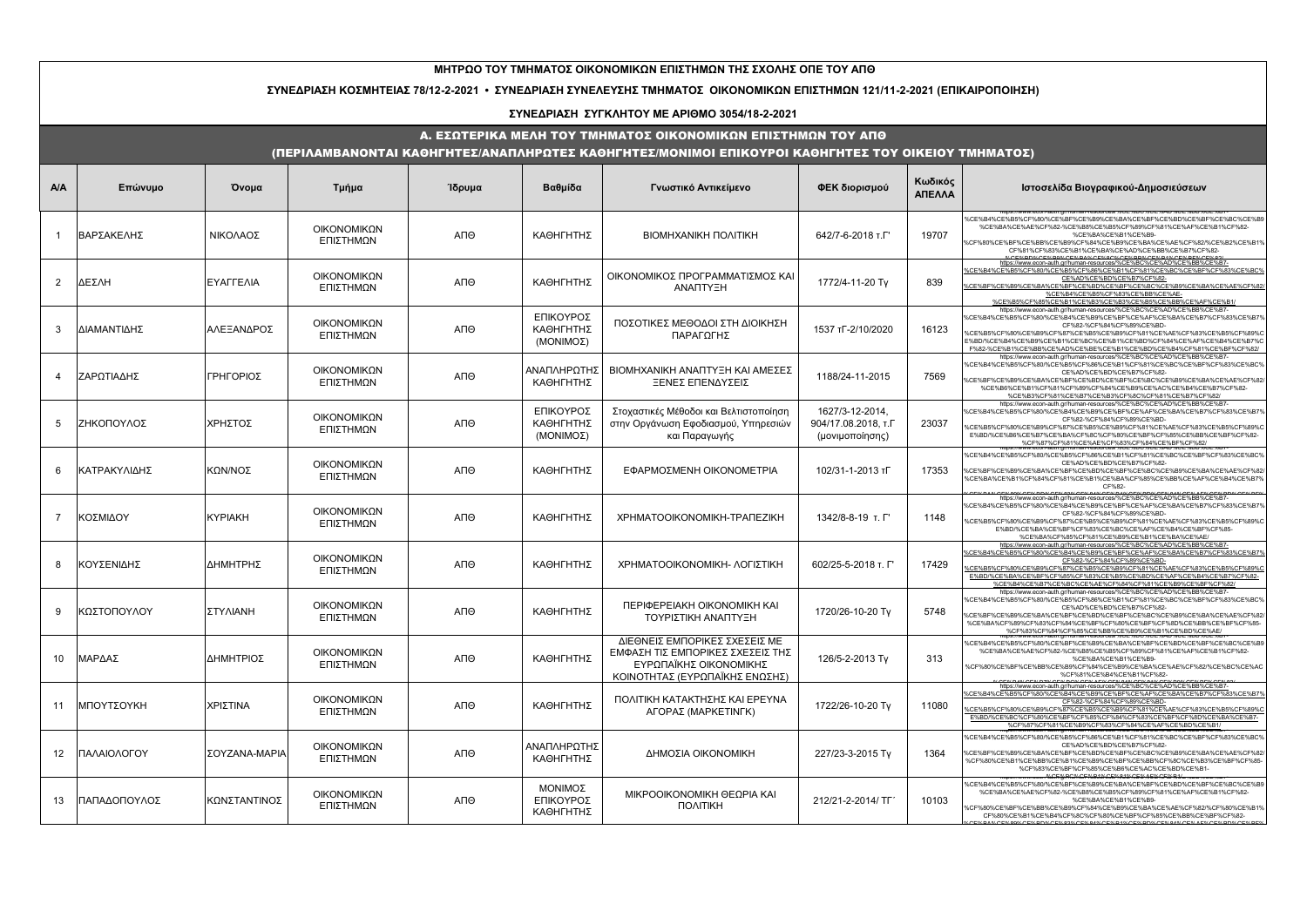| 14           | ΠΑΠΑΔΟΠΟΥΛΟΣ           | ΧΡΥΣΟΛΕΩΝ  | ΟΙΚΟΝΟΜΙΚΩΝ<br>ΕΠΙΣΤΗΜΩΝ                                     | A <sub>n</sub> e                                               | ΚΑΘΗΓΗΤΗΣ                | ΠΟΣΟΤΙΚΕΣ ΜΕΘΟΔΟΙ ΣΤΗ ΔΙΟΙΚΗΣΗ<br>ΠΑΡΑΓΩΓΗΣ                | 241/8-10-04 τΝΠΔΔ    | 18504             | https://www.econ-auth.gr/human-resources/%CE%BC%CE%AD%CE%BB%CE%B7-<br>6CE%B4%CE%B5%CF%80/%CE%B4%CE%B9%CE%BF%CE%AF%CE%BA%CE%B7%CF%83%CE%B7%<br>CF%82-%CF%84%CF%89%CE%BD-<br>%CE%B5%CF%80%CE%B9%CF%87%CE%B5%CE%B9%CF%81%CE%AE%CF%83%CE%B5%CF%89%C<br>E%BD/%CF%80%CE%B1%CF%80%CE%B1%CE%B4%CF%8C%CF%80%CE%BF%CF%85%CE%BB%CI<br>%BF%CF%82-%CF%87%CF%81%CF%85%CF%83%CE%BF%CE%BB%CE%AD%CF%89%CE%BD/ |
|--------------|------------------------|------------|--------------------------------------------------------------|----------------------------------------------------------------|--------------------------|------------------------------------------------------------|----------------------|-------------------|----------------------------------------------------------------------------------------------------------------------------------------------------------------------------------------------------------------------------------------------------------------------------------------------------------------------------------------------------------------------------------------------|
| 15           | ΠΑΠΑΧΡΗΣΤΟΥ            | ΓΕΩΡΓΙΟΣ   | ΟΙΚΟΝΟΜΙΚΩΝ<br>ΕΠΙΣΤΗΜΩΝ                                     | ΑΠΘ                                                            | ΚΑΘΗΓΗΤΗΣ                | ΧΡΗΜΑΤΟΟΟΙΚΟΝΟΜΙΚΗ ΑΝΑΛΥΣΗ<br>(FINANCIAL ECONOMICS)        | 112/8-2-2017 тГ      | 19340             | %CE%B4%CE%B5%CF%80/%CE%BF%CE%B9%CE%BA%CE%BF%CE%BD%CE%BF%CE%BC%CE%B9<br>%CE%BA%CE%AE%CF%82-%CE%B8%CE%B5%CF%89%CF%81%CE%AF%CE%B1%CF%82-<br>%CE%BA%CE%B1%CE%B9-<br>%CF%80%CE%BF%CE%BB%CE%B9%CF%84%CE%B9%CE%BA%CE%AE%CF%82/%CF%80%CE%B1%<br>CF%80%CE%B1%CF%87%CF%81%CE%AE%CF%83%CF%84%CE%BF%CF%85-                                                                                               |
| 16           | ΠΟΛΥΜΕΝΗΣ              | ΒΑΣΙΛΗΣ    | ΟΙΚΟΝΟΜΙΚΩΝ<br>ΕΠΙΣΤΗΜΩΝ                                     | АПО                                                            | ΑΝΑΠΛΗΡΩΤΗΣ<br>ΚΑΘΗΓΗΤΗΣ | ΧΡΗΜΑΤΟΟΙΚΟΝΟΜΙΚΗ ΔΙΟΙΚΗΣΗ                                 | 244/24-3-2015 TF     | 8855              | https://www.econ-auth.gr/human-resources/%CE%BC%CE%AD%CE%BB%CE%B7-<br>%CE%B4%CE%B5%CF%80/%CE%B4%CE%B9%CE%BF%CE%AF%CE%BA%CE%B7%CF%83%CE%B7%<br>CE%82-%CE%84%CE%89%CE%BD-<br>%CF%B5%CF%80%CF%B9%CF%87%CE%B5%CE%B9%CF%81%CE%AE%CF%83%CE%B5%CF%89%C<br>E%BD/%CF%80%CE%BF%CE%BB%CF%85%CE%BC%CE%AD%CE%BD%CE%B7%CF%82-<br>%CE%B2%CE%B1%CE%83%CE%AE%CE%BB%CE%B5%CE%B9%CE%BE%CE%82/                   |
| 17           | ΣΙΔΗΡΟΠΟΥΛΟΣ           | ΜΩΥΣΗΣ     | ΟΙΚΟΝΟΜΙΚΩΝ<br>ΕΠΙΣΤΗΜΩΝ                                     | ΑΠΘ                                                            | ΚΑΘΗΓΗΤΗΣ                | ΜΑΚΡΟΟΙΚΟΝΟΜΙΚΗ ΑΝΑΛΥΣΗ                                    | 592/30-7-09т.Г'      | 17552             | %CE%B4%CE%B5%CE%80/%CE%BE%CE%B9%CE%BA%CE%BE%CE%BD%CE%BE%CE%BC%CE%B<br>%CE%BA%CE%AE%CF%82-%CE%B8%CE%B5%CF%89%CF%81%CE%AF%CE%B1%CF%82-<br>%CE%BA%CE%B1%CE%B9-<br>%CF%80%CE%BF%CE%BB%CE%B9%CF%84%CE%B9%CE%BA%CE%AE%CF%82/%CF%83%CE%B9%<br>CE%B4%CE%B7%CF%81%CF%8C%CF%80%CE%BF%CF%85%CE%BB%CE%BF%CF%82-                                                                                          |
| 18           | ΣΠΑΘΗΣ                 | ΧΑΡΑΛΑΜΠΟΣ | ΟΙΚΟΝΟΜΙΚΩΝ<br>ΕΠΙΣΤΗΜΩΝ                                     | ΑΠΘ                                                            | ΚΑΘΗΓΗΤΗΣ                | ΛΟΓΙΣΤΙΚΗ                                                  | 846/23-8-2012 тГ     | 18570             | https://www.econ-auth.gr/human-resources/%CE%BC%CE%AD%CE%BB%CE%B7-<br>6CE%B4%CE%B5%CF%80/%CE%B4%CE%B9%CE%BF%CE%AF%CE%BA%CE%B7%CF%83%CE%B7%<br>CF%82-%CF%84%CF%89%CE%BD-<br>%CE%B5%CF%80%CE%B9%CF%87%CE%B5%CE%B9%CF%81%CE%AE%CF%83%CE%B5%CF%89%C<br>E%BD/%CF%83%CF%80%CE%B1%CE%B8%CE%AE%CF%82-<br>%CF%87%CE%B1%CF%81%CE%AC%CE%BB%CE%B1%CE%BC%CF%80%CE%BF%CF%82                                |
| 19           | ΤΣΑΔΗΡΑΣ               | ΑΘΑΝΑΣΙΟΣ  | ΟΙΚΟΝΟΜΙΚΩΝ<br>ΕΠΙΣΤΗΜΩΝ                                     | ΑΠΘ                                                            | ΑΝΑΠΛΗΡΩΤΗΣ<br>ΚΑΘΗΓΗΤΗΣ | ΠΛΗΡΟΦΟΡΙΚΗ ΜΕ ΕΜΦΑΣΗ ΣΤΙΣ<br>ΟΙΚΟΝΟΜΙΚΕΣ ΕΦΑΡΜΟΓΕΣ        | 849/13-9-2016 TF     | 6466              | https://www.econ-auth.gr/human-resources/%CE%BC%CE%AD%CE%BB%CE%B7-<br>%CE%B4%CE%B5%CF%80/%CE%B5%CF%86%CE%B1%CF%81%CE%BC%CE%BF%CF%83%CE%BC%<br>CE%AD%CE%BD%CE%B7%CE%82-<br>6CE%BF%CE%B9%CE%BA%CE%BF%CE%BD%CE%BF%CE%BC%CE%B9%CE%BA%CE%AE%CF%82/<br>%CF%84%CF%83%CE%B1%CE%B4%CE%AE%CF%81%CE%B1%CF%82-<br>%CE%B1%CE%B8%CE%B1%CE%BD%CE%AC%CF%83%CE%B9%CE%BF%CF%82/                                |
| 20           | ΤΣΑΛΙΚΗ                | ΠΕΡΣΕΦΟΝΗ  | ΟΙΚΟΝΟΜΙΚΩΝ<br>ΕΠΙΣΤΗΜΩΝ                                     | ΑΠΘ                                                            | ΚΑΘΗΓΗΤΗΣ                | <b><i>ΠΟΛΙΤΙΚΗ ΟΙΚΟΝΟΜΙΑ</i></b>                           | 438/24-4-18 Ty       | 1193              | https://www.econ-auth.gr/human-resources/%CE%BC%CE%AD%CE%BB%CE%B7-<br>%CE%B4%CE%B5%CF%80/%CE%B5%CF%86%CE%B1%CF%81%CE%BC%CE%BF%CF%83%CE%BC%<br>CE%AD%CE%BD%CE%B7%CF%82-<br>%CE%BF%CE%B9%CE%BA%CE%BF%CE%BD%CE%BF%CE%BC%CE%B9%CE%BA%CE%AE%CF%82<br>%CF%84%CF%83%CE%B1%CE%BB%CE%AF%CE%BA%CE%B7-<br>6CF%80%CE%B5%CF%81%CF%83%CE%B5%CF%86%CF%8C%CE%BD%CE%B7                                        |
| 21           | ΦΟΥΣΕΚΗΣ               | ΠΑΝΑΓΙΩΤΗΣ | ΟΙΚΟΝΟΜΙΚΩΝ<br>ΕΠΙΣΤΗΜΩΝ                                     | ΑΠΘ                                                            | ΚΑΘΗΓΗΤΗΣ                | ΟΙΚΟΝΟΜΙΚΗ ΑΝΑΛΥΣΗ ΜΕ ΕΜΦΑΣΗ<br>ΣΤΗ ΜΙΚΡΟΟΙΚΟΝΟΜΙΚΗ        | 906/6-11-09 тГ       | 7422              | https://www.econ-auth.gr/human-resources/%CE%BC%CE%AD%CE%BB%CE%B7<br>%CE%B4%CE%B5%CF%80/%CE%B5%CF%86%CE%B1%CF%81%CE%BC%CE%BF%CF%83%CE%BC%<br>CE%AD%CE%BD%CE%B7%CF%82-<br>%CE%BF%CE%B9%CE%BA%CE%BF%CE%BD%CE%BF%CE%BC%CE%B9%CE%BA%CE%AE%CF%82/<br>%CF%86%CE%BF%CF%85%CF%83%CE%AD%CE%BA%CE%B7%CF%82-<br>%CF%80%CE%B1%CE%BD%CE%B1%CE%B3%CE%B9%CF%8E%CF%84%CE%B7%CF%82                            |
| 22           | ΙΨΑΛΤΟΠΟΥΛΟΣ           | ΔΗΜΗΤΡΙΟΣ  | ΟΙΚΟΝΟΜΙΚΩΝ<br>ΕΠΙΣΤΗΜΩΝ                                     | АПО                                                            | ΚΑΘΗΓΗΤΗΣ                | ΟΙΚΟΝΟΜΙΚΗ ΤΟΥ ΠΕΡΙΒΑΛΛΟΝΤΟΣ ΚΑΙ<br>ΤΗΣ ΒΙΩΣΙΜΗΣ ΑΝΑΠΤΥΞΗΣ | 1327/29.08.2020 TL   | 8113              | https://www.econ-auth.gr/human-resources/%CE%BC%CE%AD%CE%BB%CE%B7-<br>%CE%B4%CE%B5%CF%80/%CE%B5%CF%86%CE%B1%CF%81%CE%BC%CE%BF%CF%83%CE%BC%<br>CE%AD%CE%BD%CE%B7%CF%82-<br>%CE%BF%CE%B9%CE%BA%CE%BF%CE%BD%CE%BF%CE%BC%CE%B9%CE%BA%CE%AE%CF%82<br>%CF%88%CE%B1%CE%BB%CF%84%CF%8C%CF%80%CE%BF%CF%85%CE%BB%CE%BF%CF%82-<br>%CE%B4%CE%B7%CE%BC%CE%AE%CF%84%CF%81%CE%B9%CE%BF%CF%82                |
|              |                        |            |                                                              |                                                                |                          |                                                            |                      |                   | Β. ΕΞΩΤΕΡΙΚΑ ΜΕΛΗ ΑΛΛΩΝ ΤΜΗΜΑΤΩΝ ΤΟΥ ΑΠΘ ΚΑΙ ΑΛΛΩΝ ΑΕΙ (ΤΗΣ ΗΜΕΔΑΠΗΣ/ΟΜΟΤΑΓΩΝ ΑΕΙ ΤΗΣ ΑΛΛΟΔΑΠΗΣ) Ή ΕΡΕΥΝΗΤΕΣ ΤΗΣ ΗΜΕΔΑΠΗΣ/ΑΛΛΟΔΑΠΗΣ (ΠΕΡΙΛΑΜΒΑΝΟΝΤΑΙ ΚΑΘΗΓΗΤΕΣ/ΑΝΑΠΛΗΡΩΤΕΣ<br>ΚΑΘΗΓΗΤΕΣ/ΜΟΝΙΜΟΙ ΕΠΙΚΟΥΡΟΙ ΚΑΘΗΓΗΤΕΣ ΑΛΛΩΝ ΤΜΗΜΑΤΩΝ ΤΟΥ ΑΠΘ Ή ΑΛΛΩΝ ΑΕΙ ΤΗΣ ΗΜΕΔΑΠΗΣ ΚΑΙ ΟΜΟΤΑΓΩΝ ΑΕΙ ΤΗΣ ΑΛΛΟΔΑΠΗΣ, ΚΑΘΩΣ ΚΑΙ ΑΝΤΙΣΤΟΙΧΗΣ ΒΑΘΜΙΔΑΣ ΕΡΕΥΝΗΤΕΣ ΕΡΕΥΝΗΤΙΚΩΝ ΙΔΡΥΜΑΤΩΝ                           |
|              |                        |            |                                                              |                                                                |                          | ΤΗΣ ΗΜΕΔΑΠΗΣ ΚΑΙ ΤΗΣ ΑΛΛΟΔΑΠΗΣ).                           |                      |                   |                                                                                                                                                                                                                                                                                                                                                                                              |
| <b>A/A</b>   | Επώνυμο                |            |                                                              |                                                                |                          |                                                            |                      |                   |                                                                                                                                                                                                                                                                                                                                                                                              |
| $\mathbf{1}$ |                        | Όνομα      | Τμήμα                                                        | Ίδρυμα                                                         | Βαθμίδα                  | Γνωστικό Αντικείμενο                                       | ΦΕΚ διορισμού        | Κωδικός<br>ΑΠΕΛΛΑ | Ιστοσελίδα Βιογραφικού-Δημοσιεύσεων                                                                                                                                                                                                                                                                                                                                                          |
|              | <b>Arestis</b>         | Phillip    | Department of Land                                           | Cambridge University                                           | ΚΑΘΗΓΗΤΗΣ                | Οικονομική Θεωρία και Ανάλυση                              | $- - -$              | 11042             | http://www.landecon.cam.ac.uk/staff/profiles/parestis.html                                                                                                                                                                                                                                                                                                                                   |
| 2            | <b>Bakker</b>          | Arnold     | Department of Psychology                                     | Erasmus University of<br>Rotterdam                             | ΚΑΘΗΓΗΤΗΣ                | Work Organizational Psychology                             | .                    | 3380              | http://www.arnoldbakker.com                                                                                                                                                                                                                                                                                                                                                                  |
| 3            | <b>CHRISTODOULIDES</b> | GEORGE     | <b>DEPARTMENT OF</b><br>MANAGEMENT                           | <b>BIRKBECK UNIVERSITY</b><br>OF LONDON                        | ΚΑΘΗΓΗΤΗΣ                | <b>MARKETING</b>                                           | $- - -$              | 394554            | http://www.bbk.ac.uk/management/staff/academic/christodoulides                                                                                                                                                                                                                                                                                                                               |
| 4            | <b>CONSTANTINIDES</b>  | GEORGE     | <b>BUSINESS SCHOOL</b>                                       | <b>BOOTH SCHOOL OF</b><br><b>BUSINESS</b>                      | ΚΑΘΗΓΗΤΗΣ                | <b>FINANCE</b>                                             | $- - -$              | 9582              | https://www.chicagobooth.edu/faculty/directory/c/george-m-<br>constantinides                                                                                                                                                                                                                                                                                                                 |
| 5            | <b>GALARIOTIS</b>      | EMILIOS    | CENTRE FOR FINANCIAL<br><b>AND RISK</b><br><b>MANAGEMENT</b> | <b>AUDENCIA NANTES</b><br><b>SCHOOL OF</b><br>MANAGEMENT/CENTR | ΚΑΘΗΓΗΤΗΣ                | <b>FINANCE</b>                                             | $\sim$ $\sim$ $\sim$ | 4535              | http://faculte-recherche.audencia.com/en/faculty/faculty-member-<br>cvs/emilios-galariotis/                                                                                                                                                                                                                                                                                                  |
| 6            | Georgellis             | Yannis     | <b>Business School</b>                                       | University of Kent                                             | ΚΑΘΗΓΗΤΗΣ                | Management                                                 | $\sim$ $\sim$ $\sim$ | 10658             | https://www.kent.ac.uk/kbs/our-staff/profiles/georgellis_yannis.html                                                                                                                                                                                                                                                                                                                         |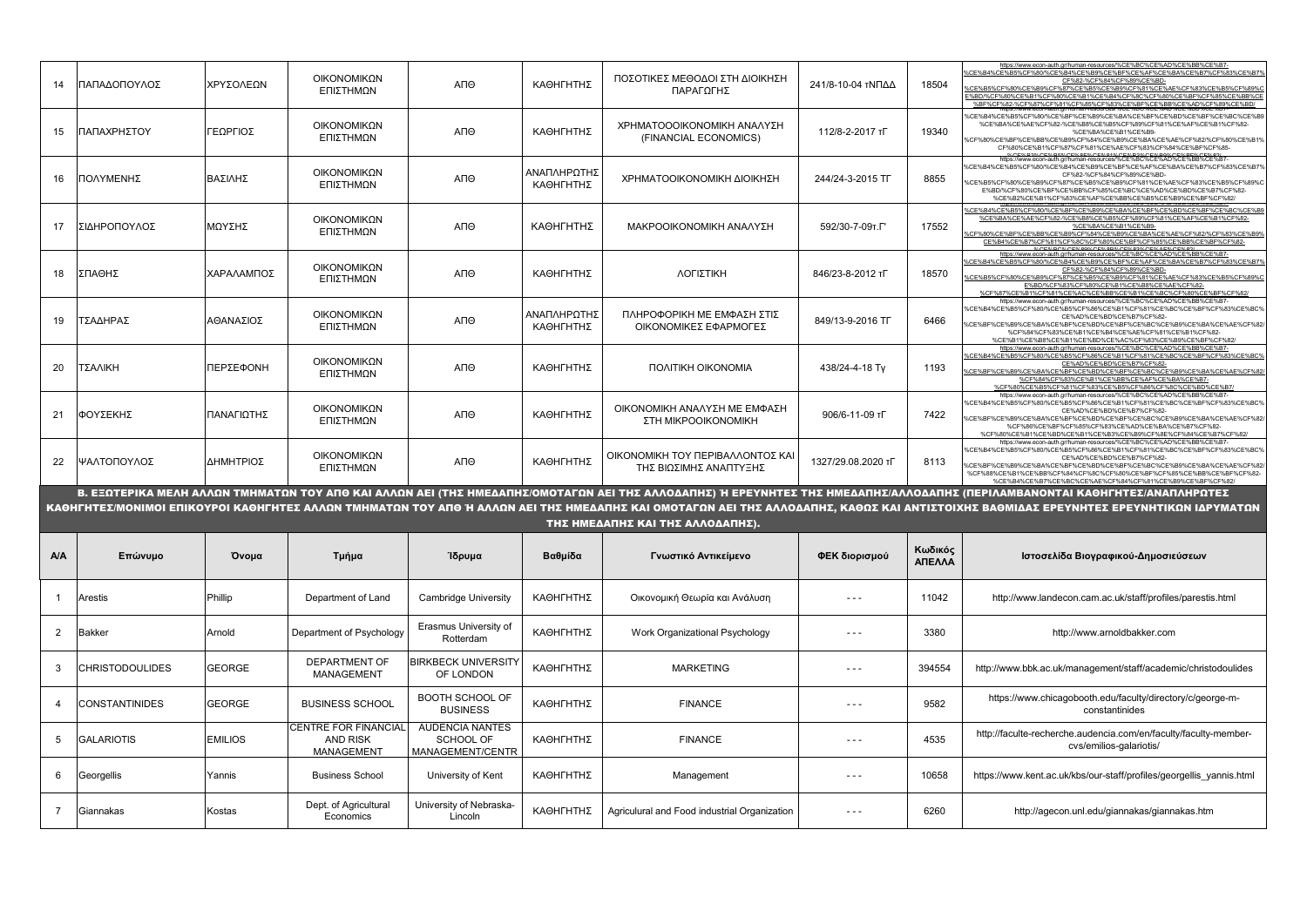| 8  | <b>HADJINICOLAS</b> | <b>GEORGE</b>      | Department of Business<br>and Public Administration                       | Πανεπιστήμιο Κύπρου                                             | ΚΑΘΗΓΗΤΗΣ                         | ΕΠΙΧΕΙΡΗΣΙΑΚΗ ΔΙΟΙΚΗΣΗ                                                                                    | .                     | 8467  | http://ucy.ac.cy/dir/en/component/comprofiler/userprofile/bageorge                                       |
|----|---------------------|--------------------|---------------------------------------------------------------------------|-----------------------------------------------------------------|-----------------------------------|-----------------------------------------------------------------------------------------------------------|-----------------------|-------|----------------------------------------------------------------------------------------------------------|
| 9  | <b>IOANNIDIS</b>    | <b>ANTHONY</b>     | ΟΡΓΑΝΩΣΗΣ &<br>ΔΙΟΙΚΗΣΗΣ<br>ΕΠΙΧΕΙΡΗΣΕΩΝ                                  | <b>OIKONOMIKO</b><br>ΠΑΝΕΠΙΣΤΗΜΙΟ<br>ΑΘΗΝΩΝ                     | ΜΟΝΙΜΟΣ<br>ΕΠΙΚΟΥΡΟΣ<br>ΚΑΘΗΓΗΤΗΣ | ΔΙΟΙΚΗΣΗ ΕΠΙΧΕΙΡΗΣΕΩΝ                                                                                     | 685/24-7-2008/F       | 1572  | http://aueb.gr/pages/didaktiko/faculty_gr_short.php?facid=1115                                           |
| 10 | KARAGIANNIS         | <b>DIMITRIS</b>    | Department of Knowledge<br>Engineering, Institute<br>Computer Science and | University of Vienna (AT)                                       | ΚΑΘΗΓΗΤΗΣ                         | <b>Computer Science</b>                                                                                   | $\sim$ $\sim$ $\sim$  | 5128  | http://cs.univie.ac.at/ke-team/infpers/Dimitris Karagiannis                                              |
| 11 | <b>KARANASOS</b>    | <b>MENELAOS</b>    | Department of Economics<br>and Finance                                    | <b>BRUNEL UNIVERSITY.</b><br>UK.                                | ΚΑΘΗΓΗΤΗΣ                         | <b>ECONOMICS AND FINANCE</b>                                                                              | $\sim$ $\sim$ $\sim$  | 8765  | http://www.brunel.ac.uk/people/menelaos-karanasos                                                        |
| 12 | Karantininis        | Kostas             | Dept. of Economics                                                        | Swedish University of<br><b>Agricultural Sciences</b>           | ΚΑΘΗΓΗΤΗΣ                         | Economics                                                                                                 | $- - -$               | 5660  | http://slu-se.academia.edu/KostasKarantininis                                                            |
| 13 | <b>MALIARIS</b>     | <b>ANASTASIOS</b>  | QUINLAN SCHOOL OF<br><b>BUSINESS</b>                                      | LOYOLA UNIVERSITY,<br><b>H<sub>D</sub></b>                      | ΚΑΘΗΓΗΤΗΣ                         | <b>FINANCIAL ECONOMICS</b>                                                                                | $- - -$               | 11276 | https://www.luc.edu/quinlan/faculty/agtassosmalliaris.shtml                                              |
| 14 | <b>MAMUNEAS</b>     | <b>THEOFANIS</b>   | <b>ECONOMICS</b>                                                          | UNIVERSITY OF<br><b>CYPRUS</b>                                  | ΚΑΘΗΓΗΤΗΣ                         | <b>ECONOMICS</b>                                                                                          | $  -$                 | 3608  | http://ucy.ac.cy/dir/en/component/comprofiler/userprofile/mamuneas                                       |
| 15 | <b>PETSAS</b>       | <b>IORDANIS</b>    | Dept of Economics and<br>Finance                                          | University of Scranton                                          | Αναπληρωτής<br>Καθηγητής          | <b>ECONOMICS</b>                                                                                          | $  -$                 | 1489  | https://www.scranton.edu/academics/faculty/ksom/economics-<br>finance/petsas-jordan.shtml                |
| 16 | <b>SARIDAKIS</b>    | <b>CHARALAMPOS</b> | <b>MARKETING</b>                                                          | <b>LEEDS UNIVERSITY</b>                                         | ΑΝΑΠΛΗΡΩΤΗΣ<br>ΚΑΘΗΓΗΤΗΣ          | <b>MARKETING</b>                                                                                          | $\sim$ $\sim$ $\sim$  | 2132  | http://business.leeds.ac.uk/about-us/our-people/staff-<br>directory/profile/charalampos-babis-saridakis/ |
| 17 | <b>SERLETIS</b>     | <b>APOSTOLOS</b>   | Department of Economics                                                   | UNIVERSITY OF<br>CALGARY, CANADA                                | ΚΑΘΗΓΗΤΗΣ                         | MACROECONOMICS AND MONETARY<br><b>ECONOMICS</b>                                                           | $\sim$ $\sim$ $\sim$  | 1845  | http://econ.ucalgary.ca/profiles/apostolos-serletis                                                      |
| 18 | <b>SOUGIANNIS</b>   | <b>THEODOROS</b>   | <b>BUSINESS SCHOOL</b>                                                    | <b>UNIVERSITY OF</b><br><b>ILLINOIS AT</b><br>CHAMPAIGN-URBANA  | ΚΑΘΗΓΗΤΗΣ                         | <b>ACCOUNTING</b>                                                                                         | $  -$                 | 546   | https://business.illinois.edu/profile/theodore-sougiannis/                                               |
| 19 | SOUITARIS           | <b>VANGELIS</b>    | <b>Cass Business School</b>                                               | <b>City University London</b>                                   | Καθηγητής                         | ENTREPRENEURSHIP (MANAGEMENT)                                                                             | $\sim$ $\sim$ $\sim$  | 8682  | https://www.cass.city.ac.uk/faculties-and-research/experts/vangelis-<br>souitaris                        |
| 20 | <b>STENGOS</b>      | <b>THANASSIS</b>   | <b>COLLEGE OF</b><br><b>MANAGEMENT AND</b><br><b>ECONOMICS</b>            | UNIVERSITY OF<br>GUELPH, CANADA                                 | ΚΑΘΗΓΗΤΗΣ                         | <b>ECONOMETRICS (WITH RECENT</b><br><b>EMPHASIS ON EMPIRICAL ECONOMIC</b><br><b>GROWTH AND INEQUALITY</b> | $\sim$ $\sim$ $\sim$  | 10593 | https://www.uoguelph.ca/economics/users/thanasis-stengos                                                 |
| 21 | <b>STEFANOY</b>     | SPYRO              | Dept. of Agricultural<br><b>Economics and Rural</b><br>Sociology          | PennState University,<br><b>USA</b>                             | ΚΑΘΗΓΗΤΗΣ                         | Economics, Agricultural Economics                                                                         | $\sim$ $\sim$ $\sim$  | 32513 | http://aese.psu.edu/directory/ttc                                                                        |
| 22 | <b>THEODOSSIOU</b>  | <b>IOANNIS</b>     | <b>Business School</b>                                                    | University of Aberdeen                                          | ΚΑΘΗΓΗΤΗΣ                         | Οικονομικά                                                                                                | $- -$                 | 10858 | http://www.abdn.ac.uk/business/profiles/theod                                                            |
| 23 | VELOUTSOU           | <b>CLEOPATRA</b>   | <b>Adam Smith Business</b><br>School                                      | University of Glasgow                                           | ΚΑΘΗΓΗΤΗΣ                         | <b>MARKETING</b>                                                                                          | $- - -$               | 6859  | http://www.gla.ac.uk/schools/business/staff/cleopatraveloutsou/                                          |
| 24 | VOZIKIS             | <b>GEORGE</b>      | <b>School of Business and</b><br>Communication                            | Chaminade University of<br>Honolulu                             | Καθηγητής                         | <b>ENTREPRENEURSHIP</b><br>STRATEGIC MANAGEMENT<br>MANAGEMENT                                             | $  -$                 | 8425  | https://faculty.chaminade.edu/bios/george-s-vozikis/                                                     |
| 25 | VRONTIS             | <b>DEMETRIS</b>    | <b>School of Business</b>                                                 | University of Nicosia                                           | Καθηγητής                         | MARKETING, MANAGEMENT, BUSINESS                                                                           | $- -$                 | 215   | http://unic.academia.edu/DemetrisVrontis                                                                 |
| 26 | Yiannaka            | Amalia             | Dept. of Agricultural<br>Economics                                        | University of Nebraska-<br>Lincoln                              | ΚΑΘΗΓΗΤΗΣ                         | <b>Agriculural and Economics</b>                                                                          | $\sim$ $\sim$ $\sim$  | 3856  | http://agecon.unl.edu/yiannaka/publications                                                              |
| 27 | <b>ZERVOS</b>       | VASILIS            | το εν λόγω πανεπιστήμιο<br>δεν εμφανίζεται να έχει<br>Τμήματα/Σχολές      | <b>INTERNATIONAL</b><br><b>SPACE UNIVERSITY</b>                 | ΑΝΑΠΛΗΡΩΤΗΣ<br>ΚΑΘΗΓΗΤΗΣ          | ECONOMICS (INDUSTRIAL/MICRO)                                                                              | $  -$                 | 9340  | http://www.isunet.edu/dr-vasilis-zervos                                                                  |
| 28 | <b>ZIAMOY</b>       | <b>PASCHALINA</b>  | <b>MARKETING &amp;</b><br><b>INTERNATIONAL</b><br><b>BUSINESS</b>         | <b>BARRUCH COLLEGE</b><br>CITY UNIVERSITY OF<br><b>NEW YORK</b> | ΝΑΠΛΗΡΩΤΗΣ<br>ΚΑΘΗΓΗΤΗΣ           | <b>MARKETING</b>                                                                                          | $\sim$ $\sim$ $\sim$  | 10651 | http://zicklin.baruch.cuny.edu/faculty/profiles/ziamou.html                                              |
| 29 | ΑΓΓΕΛΗΣ             | ΕΛΕΥΘΕΡΙΟΣ         | ΠΛΗΡΟΦΟΡΙΚΗΣ                                                              | АПӨ                                                             | ΚΑΘΗΓΗΤΗΣ                         | ΣΤΑΤΙΣΤΙΚΗ ΚΑΙ ΠΛΗΡΟΦΟΡΙΑΚΑ<br>ΣΥΣΤΗΜΑΤΑ                                                                  | 1181/F/23-11-2016     | 18588 | http://stains.csd.auth.gr/?page_id=13&language=en                                                        |
| 30 | ΑΓΙΑΚΛΟΓΛΟΥ         | ΧΡΗΣΤΟΣ            | ΟΙΚΟΝΟΜΙΚΗΣ<br>ΕΠΙΣΤΗΜΗΣ                                                  | ΠΑΝΕΠΙΣΤΗΜΙΟ<br>ΠΕΙΡΑΙΩΣ                                        | ΚΑΘΗΓΗΤΗΣ                         | ΠΟΣΟΤΙΚΕΣ ΜΕΘΟΔΟΙ                                                                                         | 1000/T. T'/14-12-2009 | 395   | http://www.unipi.gr/faculty/agiaklis/                                                                    |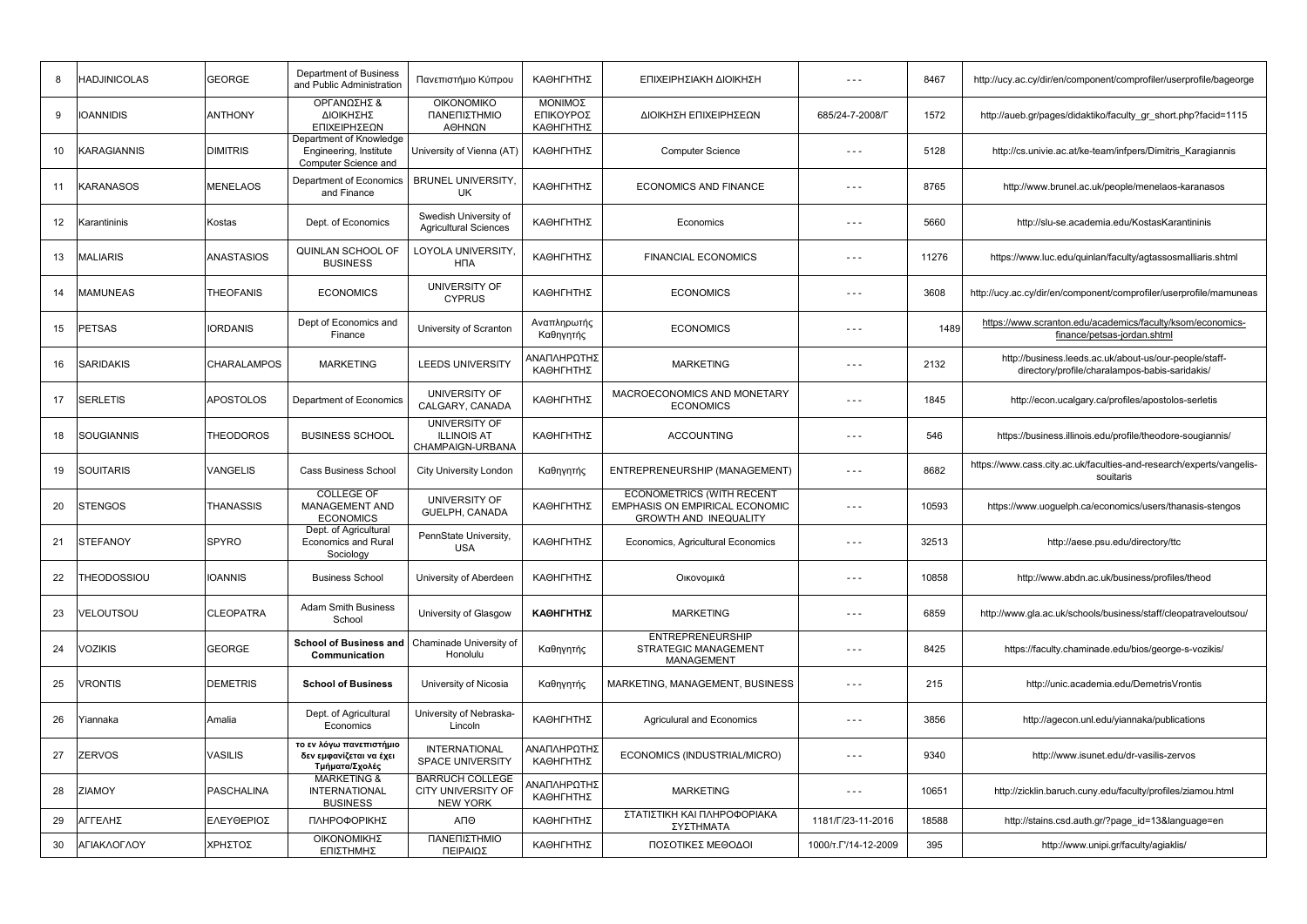| 31 | ΑΔΑΜΙΔΗΣ       | ΕΜΜΑΝΟΥΗΛ    | ΜΗΧΑΝΟΛΟΓΩΝ &<br>ΑΕΡΟΝΑΥΠΗΓΩΝ<br>ΜΗΧΑΝΙΚΩΝ          | ΠΑΝΕΠΙΣΤΗΜΙΟ<br>ΠΑΤΡΩΝ                                              | ΑΝΑΠΛΗΡΩΤΗΣ<br>ΚΑΘΗΓΗΤΗΣ          | ΟΡΓΑΝΩΣΗ ΠΑΡΑΓΩΓΗΣ ΚΑΙ ΔΙΟΙΚΗΣΗΣ<br>ΒΙΟΜΗΧΑΝΙΚΩΝ ΜΟΝΑΔΩΝ                                                  | 599/26-6-2008 T.F'                                   | 4812  | http://www.mead.upatras.gr/lang_el/personnel/view/37                                                                                                                                                                                        |
|----|----------------|--------------|-----------------------------------------------------|---------------------------------------------------------------------|-----------------------------------|-----------------------------------------------------------------------------------------------------------|------------------------------------------------------|-------|---------------------------------------------------------------------------------------------------------------------------------------------------------------------------------------------------------------------------------------------|
| 32 | ΑΛΕΞΑΚΗΣ       | ΠΑΝΑΓΙΩΤΗΣ   | ΟΙΚΟΝΟΜΙΚΩΝ<br>ΕΠΙΣΤΗΜΩΝ                            | EONIKO &<br>ΚΑΠΟΔΙΣΤΡΙΑΚΟ<br>ΠΑΝΕΠΙΣΤΗΜΙΟ<br>ΑΘΗΝΩΝ                 | ΚΑΘΗΓΗΤΗΣ                         | ΟΙΚΟΝΟΜΙΚΗ ΤΩΝ ΕΠΙΧΕΙΡΗΣΕΩΝ ΚΑΙ<br>ΑΓΟΡΩΝ                                                                 | 740/17-08-2010/т. Г'                                 | 2572  | http://www.econ.uoa.gr/an8ropino-dynamiko/melh-d-e-<br>p/alfabhtika/ale3akhs-panagioths.html                                                                                                                                                |
| 33 | ΑΛΕΞΑΝΔΡΗΣ     | ΚΩΝ/ΝΟΣ      | ΕΠΙΣΤΗΜΗΣ ΦΥΣΙΚΗΣ<br>ΑΓΩΓΗΣ ΚΑΙ<br>ΑΘΛΗΤΙΣΜΟΥ       | ΑΡΙΣΤΟΤΕΛΕΙΟ<br>ΠΑΝΕΠΙΣΤΗΜΙΟ<br>ΘΕΣ/ΝΙΚΗΣ                           | ΚΑΘΗΓΗΤΗΣ                         | ΔΙΟΙΚΗΣΗ ΑΘΛΗΤΙΣΜΟΥ ΚΑΙ ΑΝΑΨΥΧΗΣ                                                                          | F' 694/19.06.2018                                    | 9239  | https://www.phed.auth.gr/%CF%80%CF%81%CE%BF%CF%83%CF<br>%89%CF%80%CE%B9%CE%BA%CF%8C/%CE%B1%CE%BB%CE<br>%B5%CE%BE%CE%B1%CE%BD%CE%B4%CF%81%CE%B7%CF<br>$%83-$<br>%CE%BA%CF%89%CE%BD%CF%83%CF%84%CE%B1%CE%BD<br>%CF%84%CE%B9%CE%BD%CE%BF%CF%83 |
| 34 | Αλεξίου        | Κωνσταντίνος | Μηχανικών Χωροταξίας<br>και Ανάπτυξης               | ΑΠΘ                                                                 | ΜΟΝΙΜΟΣ<br>ΕΠΙΚΟΥΡΟΣ<br>ΚΑΘΗΓΗΤΗΣ | Οικονομική Ανάλυση και Πολιτική                                                                           | 788/29-7-2013 T.F                                    | 6287  | http://plandevel.web.auth.gr/CV/melh dep/Alexiou K cv gr.pdf                                                                                                                                                                                |
| 35 | Αλετράς        | Βασίλειος    | Οργάνωσης και Διοίκησης<br>Επιχειρήσεων             | Πανεπιστήμιο<br>Μακεδονίας                                          | ΚΑΘΗΓΗΤΗΣ                         | Μάνατζμεντ και Οικονομικά της Υγείας                                                                      | 1243/25-10-2018 T. F                                 | 330   | http://www.uom.gr/modules.php?op=modload&name=Cv&file=index&i<br>d=1141&tmima=2&categorymenu=2                                                                                                                                              |
| 36 | ΑΛΟΓΟΣΚΟΥΦΗΣ   | ΓΕΩΡΓΙΟΣ     | ΟΙΚΟΝΟΜΙΚΗΣ<br>ΕΠΙΣΤΗΜΗΣ                            | <b>OIKONOMIKO</b><br>ΠΑΝΕΠΙΣΤΗΜΙΟ<br>ΑΘΗΝΩΝ                         | ΚΑΘΗΓΗΤΗΣ                         | «ΟΙΚΟΝΟΜΙΚΗ ΕΠΙΣΤΗΜΗ»                                                                                     | 205/11-12-1990 τ.ΝΠΔΔ                                | 633   | http://www.aueb.gr/pages/didaktiko/faculty gr short.php?facid=1203                                                                                                                                                                          |
| 37 | ΑΝΔΡΕΑΔΗΣ      | ΙΩΑΝΝΗΣ      | ΠΟΛΙΤΙΚΩΝ ΕΠΙΣΤΗΜΩΝ                                 | ΑΠΘ                                                                 | ΚΑΘΗΓΗΤΗΣ                         | ΑΝΑΠΛΗΡΩΤΗΣ   ΠΟΣΟΤΙΚΕΣ ΜΕΘΟΔΟΙ ΣΤΙΣ ΚΟΙΝΩΝΙΚΕΣ<br>ΕΠΙΣΤΗΜΕΣ                                              | 755/Г/10-8-2016                                      | 17201 | https://ga.auth.gr/el/cv/john                                                                                                                                                                                                               |
| 38 | ΑΝΔΡΙΟΣΟΠΟΥΛΟΣ | ΚΩΝΣΤΑΝΤΙΝΟΣ | $- - -$                                             | <b>ESCP EUROPE</b><br><b>BUSINESS SCHOOL</b>                        | ΚΑΘΗΓΗΤΗΣ                         | <b>FINANCE</b>                                                                                            | $ -$                                                 | 20992 | http://www.escpeurope.eu/andriosopoulos-kostas                                                                                                                                                                                              |
| 39 | ΑΝΔΡΟΝΙΚΙΔΗΣ   | ΑΝΔΡΕΑΣ      | ΟΡΓΑΝΩΣΗΣ ΚΑΙ<br>ΔΙΟΙΚΗΣΗΣ<br>ΕΠΙΧΕΙΡΗΣΕΩΝ          | ΠΑΝΕΠΙΣΤΗΜΙΟ<br>ΜΑΚΕΔΟΝΙΑΣ                                          | ΚΑΘΗΓΗΤΗΣ                         | <b>MAPKETINFK MANATZMENT</b>                                                                              | 1401/29.12.2017. T.F                                 | 9891  | https://www.uom.gr/a-andronikidis                                                                                                                                                                                                           |
| 40 | ΑΝΤΩΝΙΟΥ       | ΙΩΑΝΝΗΣ      | ΜΑΘΗΜΑΤΙΚΩΝ                                         | ΑΠΘ                                                                 | ΚΑΘΗΓΗΤΗΣ                         | ΜΑΘΗΜΑΤΙΚΗ ΑΝΑΛΥΣΗ                                                                                        | 70/3-4-01 τΝΠΔΔ                                      | 7651  | http://users.auth.gr/~iantonio                                                                                                                                                                                                              |
| 41 | ΑΠΕΡΓΗΣ        | ΝΙΚΟΛΑΟΣ     | ΧΡΗΜΑΤΟΟΙΚΟΝΟΜΙΚΗΣ<br>ΚΑΙ ΤΡΑΠΕΖΙΚΗΣ<br>ΔΙΟΙΚΗΤΙΚΗΣ | ΠΑΝΕΠΙΣΤΗΜΙΟ<br>ΠΕΙΡΑΙΩΣ                                            | ΚΑΘΗΓΗΤΗΣ                         | ΟΙΚΟΝΟΜΙΚΗ ΘΕΩΡΙΑ ΜΕ ΕΜΦΑΣΗ ΣΤΗ<br>MAKPOOIKONOMIKH                                                        | 62/9-3-2006 τ.ΝΠΔΔ                                   | 6681  | http://web.xrh.unipi.gr/index.php?option=com content&task=view&id=2<br>7&Itemid=66⟨=el                                                                                                                                                      |
| 42 | ΑΡΑΜΠΑΤΖΗΣ     | ΓΑΡΥΦΑΛΛΟΣ   | ΔΑΣΟΛΟΓΙΑΣ ΚΑΙ<br>ΔΙΑΧΕΙΡΙΣΗΣ<br>ΠΕΡΙΒΑΛΛΟΝΤΟΣ ΚΑΙ  | ΔΗΜΟΚΡΙΤΕΙΟ<br>ΠΑΝΕΠΙΣΤΗΜΙΟ<br>ΘΡΑΚΗΣ                               | ΚΑΘΗΓΗΤΗΣ                         | ΕΠΕΝΔΥΣΕΙΣ ΚΑΙ ΠΕΡΙΦΕΡΕΙΑΚΗ -<br>ΔΑΣΙΚΗ ΑΝΑΠΤΥΞΗ                                                          | 166/20-2-2018/т.Г                                    | 4616  | http://utopia.duth.gr/~garamp/                                                                                                                                                                                                              |
| 43 | ΑΡΓΕΙΤΗΣ       | ΓΕΩΡΓΙΟΣ     | ΟΙΚΟΝΟΜΙΚΩΝ<br>ΕΠΙΣΤΗΜΩΝ                            | EONIKO &<br>ΚΑΠΟΔΙΣΤΡΙΑΚΟ<br>ΠΑΝΕΠΙΣΤΗΜΙΟ<br>ΑΘΗΝΩΝ                 | ΚΑΘΗΓΗΤΗΣ                         | <b>MAKPOOIKONOMIKH</b>                                                                                    | 1085/3-11-2017, T.F                                  | 3996  | http://www.econ.uoa.gr/an8ropino-dynamiko/melh-d-e-<br>p/alfabhtika/argeiths-georgios.html                                                                                                                                                  |
| 44 | ΑΡΤΙΚΗΣ        | ΠΑΝΑΓΙΩΤΗΣ   | ΟΡΓΑΝΩΣΗΣ &<br>ΔΙΟΙΚΗΣΗΣ<br>ΕΠΙΧΕΙΡΗΣΕΩΝ            | ΠΑΝΕΠΙΣΤΗΜΙΟ<br>ΠΕΙΡΑΙΩΣ                                            | ΚΑΘΗΓΗΤΗΣ                         | ETAIPIKH XPHMATOOIKONOMIKH<br>ΔΙΟΙΚΗΣΗ                                                                    | 1340/13.11.2018 T.F'                                 | 7804  | http://www.ode.unipi.gr/index.php/staff/teachresearchstaff/16-partikis                                                                                                                                                                      |
| 45 | ΒΑΖΑΚΙΔΗΣ      | ΑΘΑΝΑΣΙΟΣ    | ΕΦΑΡΜΟΣΜΕΝΗΣ<br>ΠΛΗΡΟΦΟΡΙΚΗΣ                        | ΠΑΝΕΠΙΣΤΗΜΙΟ<br>ΜΑΚΕΔΟΝΙΑΣ                                          | ΚΑΘΗΓΗΤΗΣ                         | ΣΤΡΑΤΗΓΙΚΗ ΠΛΗΡΟΦΟΡΙΑΚΩΝ<br>ΣΥΣΤΗΜΑΤΩΝ ΚΟΣΤΟΛΟΓΗΣΗΣ-<br><b>XPHMATOOIKONOMIKA</b>                          | 484/21-7-2011 т. Г'                                  | 7038  | http://www.uom.gr/modules.php?op=modload&name=Cv&file=index&id=112&tmima=6&categorymenu=2                                                                                                                                                   |
| 46 | Βακόλα         | Μαρία        | Μάρκετινγκ και<br>επικοινωνίας                      | Οικονομικό Πανεπιστήμιο<br>Αθηνών                                   | ΑΝΑΠΛΗΡΩΤΗΣ<br>ΚΑΘΗΓΗΤΗΣ          | Διοίκηση Ανθρώπινου Δυναμικού με<br>Έμφαση στην Εταιρική Επικοινωνία                                      | 492/29-05-2015 T.F'                                  | 2592  | http://www.mbc.aueb.gr/index.php/el/mdep/166-Vakola                                                                                                                                                                                         |
| 47 | ΒΑΜΒΟΥΚΑΣ      | ΓΕΩΡΓΙΟΣ     | ΟΡΓΑΝΩΣΗΣ ΚΑΙ<br>ΔΙΟΙΚΗΣΗΣ<br>ΕΠΙΧΕΙΡΗΣΕΩΝ          | <b>OIKONOMIKO</b><br>ΠΑΝΕΠΙΣΤΗΜΙΟ<br>ΑΘΗΝΩΝ                         | ΚΑΘΗΓΗΤΗΣ                         | ΟΙΚΟΝΟΜΙΚΑ ΤΩΝ ΔΗΜΟΣΙΩΝ<br>ΕΠΙΧΕΙΡΗΣΕΩΝ ΚΑΙ ΤΗ ΔΙΑΡΘΡΩΣΗ ΚΑΙ<br>ΤΑ ΠΡΟΒΛΗΜΑΤΑ ΤΗΣ ΕΛΛΗΝΙΚΗΣ<br>ΟΙΚΟΝΟΜΙΑΣ | 1331/17-12-2012 т. Г                                 | 9390  | http://www.aueb.gr/pages/prosopiko/faculty_gr_short.php?facid=1057                                                                                                                                                                          |
| 48 | ΒΑΡΒΑΡΕΣΟΣ     | ΣΤΥΛΙΑΝΟΣ    | ΔΙΟΙΚΗΣΗΣ ΤΟΥΡΙΣΜΟΥ                                 | ΠΑΝΕΠΙΣΤΗΜΙΟ<br>ΔΥΤΙΚΗΣ ΑΤΤΙΚΗΣ (ΤΕΙ<br>AΘΗΝΩΝ) (A/38/2-3-<br>2018) | ΚΑΘΗΓΗΤΗΣ                         | ΔΗΜΟΣΙΑ ΟΙΚΟΝΟΜΙΚΗ ΚΑΙ ΠΟΛΙΤΙΚΗ<br>ΤΟΥ ΤΟΥΡΙΣΜΟΥ                                                          | 1799/B/25-07-2013<br>(ΣΥΓΧΩΝΕΥΣΗ Α/38/2-<br>$3-2018$ | 424   | http://tourism.uniwa.gr/profile/varvaresos-stelios/                                                                                                                                                                                         |
| 49 | ΒΑΡΕΛΑΣ        | ΕΡΩΤΟΚΡΙΤΟΣ  | ΟΙΚΟΝΟΜΙΚΩΝ<br>ΕΠΙΣΤΗΜΩΝ                            | ΠΑΝΕΠΙΣΤΗΜΙΟ<br>ΜΑΚΕΔΟΝΙΑΣ                                          | ΚΑΘΗΓΗΤΗΣ                         | ΝΟΜΙΣΜΑΤΙΚΗ ΘΕΩΡΙΑ ΚΑΙ ΠΟΛΙΤΙΚΗ                                                                           | 999/29-10-2008 T.F'                                  | 2876  | http://www.uom.gr/modules.php?op=modload&name=Cv&file=index&i<br>d=120&tmima=3&categorymenu=2                                                                                                                                               |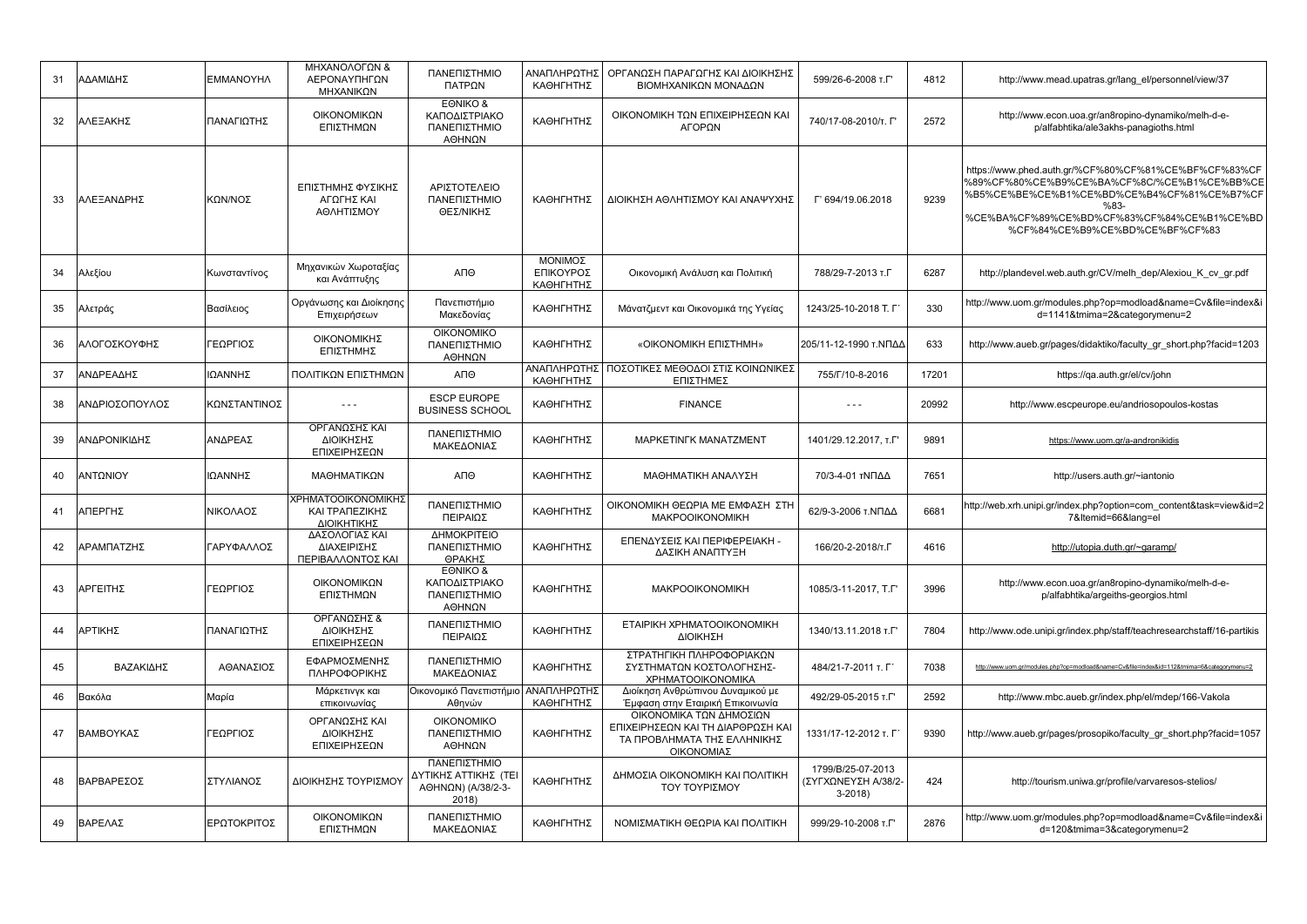| 50 | ΒΑΣΙΛΕΙΑΔΗΣ  | ΧΡΗΣΤΟΣ      | ΟΡΓΑΝΩΣΗΣ ΚΑΙ<br>ΔΙΟΙΚΗΣΗΣ<br>ΕΠΙΧΕΙΡΗΣΕΩΝ               | ΠΑΝΕΠΙΣΤΗΜΙΟ<br>ΜΑΚΕΔΟΝΙΑΣ                                 | ΚΑΘΗΓΗΤΗΣ                         | <b>MAPKETINFK</b>                                                                         | 123/14-2-2017 / Г                                                                                            | 17836 | http://www.uom.gr/modules.php?op=modload&name=Cv&file=index&i<br>d=40&tmima=2&categorymenu=2, http://ba.uom.gr/mkt/             |
|----|--------------|--------------|----------------------------------------------------------|------------------------------------------------------------|-----------------------------------|-------------------------------------------------------------------------------------------|--------------------------------------------------------------------------------------------------------------|-------|---------------------------------------------------------------------------------------------------------------------------------|
| 51 | ΒΑΣΙΛΕΙΟΥ    | ΔΗΜΗΤΡΙΟΣ    | ΟΙΚΟΝΟΜΙΚΩΝ<br>ΕΠΙΣΤΗΜΩΝ                                 | EONIKO &<br>ΚΑΠΟΔΙΣΤΡΙΑΚΟ<br>ΠΑΝΕΠΙΣΤΗΜΙΟ<br>ΑΘΗΝΩΝ        | ΚΑΘΗΓΗΤΗΣ                         | ΤΡΑΠΕΖΙΚΗ ΔΙΟΙΚΗΣΗ                                                                        | 241/8-10-2004 τ. ΝΠΔΔ<br>1396/Г/30-12-16 (ФЕК<br>ΜΕΤΑΚΛΗΣΗΣ)                                                 | 7937  | http://www.econ.uoa.gr/an8ropino-dynamiko/melh-d-e-<br>p/alfabhtika/basileioy-dhmitrios.html                                    |
| 52 | ΒΕΛΕΝΤΖΑΣ    | ΚΩΝΣΤΑΝΤΙΝΟΣ | ΟΙΚΟΝΟΜΙΚΩΝ<br>ΕΠΙΣΤΗΜΩΝ                                 | ΠΑΝΕΠΙΣΤΗΜΙΟ<br>ΜΑΚΕΔΟΝΙΑΣ                                 | ΚΑΘΗΓΗΤΗΣ                         | ΕΦΗΡΜΟΣΜΕΝΗ ΜΙΚΡΟΟΙΚΟΝΟΜΙΑ                                                                | 16/22-1-2002 т.<br>$N.\Pi.\Delta.\Delta.$                                                                    | 9819  | http://www.uom.gr/modules.php?op=modload&name=Cv&file=index&i<br>d=121&tmima=3&categorymenu=2                                   |
| 53 | ΒΕΛΙΣΣΑΡΙΟΥ  | ΕΥΣΤΑΘΙΟΣ    | <b>ΓΕΝΙΚΟ ΤΜΗΜΑ</b><br>(ΠΡΩΗΝ ΔΙΟΙΚΗΣΗΣ<br>ΕΠΙΧΕΙΡΗΣΕΩΝ) | ΠΑΝΕΠΙΣΤΗΜΙΟ<br>ΘΕΣΣΑΛΙΑΣ Α/13/29-1-<br>19 (ΤΕΙ ΘΕΣΣΑΛΙΑΣ) | ΚΑΘΗΓΗΤΗΣ                         | ΟΙΚΟΝΟΜΙΚΗ ΤΟΥ ΤΟΥΡΙΣΜΟΥ ΚΑΙ ΤΩΝ<br>ΤΟΥΡΙΣΤΙΚΩΝ ΕΠΙΧΕΙΡΗΣΕΩΝ                              | 1347/Г/9-10-2014.<br>ΦΕΚ έντ.στο Παν. Θεσ<br>13/29-1-2019 T.A' &<br>ΦΕΚ έντ. μελών ΔΕΠ.<br>589/26-2-2019T.B' | 9018  | http://de.uth.gr/index.php/e-sth-lss.html                                                                                       |
| 54 | ΒΕΤΤΑΣ       | ΝΙΚΟΛΑΟΣ     | ΟΙΚΟΝΟΜΙΚΗΣ<br>ΕΠΙΣΤΗΜΗΣ                                 | <b>OIKONOMIKO</b><br>ΠΑΝΕΠΙΣΤΗΜΙΟ<br>ΑΘΗΝΩΝ                | ΚΑΘΗΓΗΤΗΣ                         | ΟΙΚΟΝΟΜΙΚΗ ΘΕΩΡΙΑ ΜΕ ΕΜΦΑΣΗ ΣΤΗ<br>ΜΙΚΡΟΟΙΚΟΝΟΜΙΚΗ ΘΕΩΡΙΑ ΚΑΙ<br>ΒΙΟΜΗΧΑΝΙΚΗ ΟΡΓΑΝΩΣΗ     | 84/17-4-2003 τ. ΝΠΔΔ                                                                                         | 10796 | http://www.aueb.gr/pages/prosopiko/faculty gr short.php?facid=1204                                                              |
| 55 | ΒΙΔΑΛΗΣ      | ΜΙΧΑΗΛ       | ΔΙΟΙΚΗΣΗΣ<br>ΕΠΙΧΕΙΡΗΣΕΩΝ                                | ΠΑΝΕΠΙΣΤΗΜΙΟ<br><b>AIFAIOY</b>                             | ΚΑΘΗΓΗΤΗΣ                         | ΔΙΟΙΚΗΣΗ ΠΑΡΑΓΩΓΗΣ                                                                        | 1203/12.07.2019 т. Г'                                                                                        | 18326 | http://www.ba.aegean.gr/cv gr.asp?pid=7                                                                                         |
| 56 | ΒΛΑΣΣΗΣ      | ΜΗΝΑΣ        | ΟΙΚΟΝΟΜΙΚΩΝ<br>ΕΠΙΣΤΗΜΩΝ                                 | ΠΑΝΕΠΙΣΤΗΜΙΟ<br>ΚΡΗΤΗΣ                                     | ΚΑΘΗΓΗΤΗΣ                         | ΜΙΚΡΟΟΙΚΟΝΟΜΙΚΗ ΘΕΩΡΙΑ ΚΑΙ<br>ΠΟΛΙΤΙΚΗ                                                    | 704/22-9-2011. т. Г'.                                                                                        | 17351 | http://economics.soc.uoc.gr/Personnel/personnel_navigation.php?lang<br>=ell&id=5                                                |
| 57 | ΒΛΑΧΟΠΟΥΛΟΥ  | <b>MAPIA</b> | ΕΦΑΡΜΟΣΜΕΝΗΣ<br>ΠΛΗΡΟΦΟΡΙΚΗΣ                             | ΠΑΝΕΠΙΣΤΗΜΙΟ<br>ΜΑΚΕΔΟΝΙΑΣ                                 | <b>КАΘНГНТРІА</b>                 | ΔΙΟΙΚΗΣΗ ΜΑΡΚΕΤΙΝΓΚ -<br>ΠΛΗΡΟΦΟΡΙΑΚΑ ΣΥΣΤΗΜΑΤΑ<br><b>MAPKETINFK</b>                      | 452/4-12-2006т.Г                                                                                             | 10434 | http://emabo.gr/                                                                                                                |
| 58 | ΒΛΑΧΟΣ       | ΔΗΜΗΤΡΙΟΣ    | ΜΗΧΑΝΟΛΟΓΩΝ<br>ΜΗΧΑΝΙΚΩΝ                                 | ΑΠΘ                                                        | ΚΑΘΗΓΗΤΗΣ                         | ΣΤΟΧΑΣΤΙΚΕΣ ΜΕΘΟΔΟΙ ΣΤΗ<br>ΒΙΟΜΗΧΑΝΙΚΗ ΔΙΟΙΚΗΣΗ ΜΕ ΕΜΦΑΣΗ<br>ΣΤΗ ΔΙΑΧΕΙΡΙΣΗ ΑΠΟΘΕΜΑΤΩΝ    | T'/519/08.06.2017                                                                                            | 2978  | http://www.meng.auth.gr/el/people/dep/vlachos.html,<br>http://im.meng.auth.gr/lascm/data%20files/pdf/CV VLACHOS GR lon<br>g.pdf |
| 59 | Βούζας       | Φώτιος       | Οργάνωσης και Διοίκησης<br>Επιχειρήσεων                  | Πανεπιστήμιο<br>Μακεδονίας                                 | ΚΑΘΗΓΗΤΗΣ                         | Μάνατζμεντ με Έμφαση στη Διοίκηση<br>Ολικής Ποιότητας                                     | 879/т.Г'/6-8-2018                                                                                            | 19339 | https://www.uom.gr/vouzas                                                                                                       |
| 60 | ΒΡΕΧΟΠΟΥΛΟΣ  | ΑΔΑΜ         | ΤΜΗΜΑ ΔΙΟΙΚΗΤΙΚΗΣ<br>ΕΠΙΣΤΗΜΗΣ &<br>ΤΕΧΝΟΛΟΓΙΑΣ          | <b>OIKONOMIKO</b><br>ΠΑΝΕΠΙΣΤΗΜΙΟ<br>ΑΘΗΝΩΝ                | ΑΝΑΠΛΗΡΩΤΗΣ<br>ΚΑΘΗΓΗΤΗΣ          | ΨΗΦΙΑΚΑ ΜΕΣΑ ΚΑΙ<br>ΠΡΟΣΩΠΟΠΟΙΗΜΕΝΕΣ ΥΠΗΡΕΣΙΕΣ                                            | 602/12-5-2014 т.Г'                                                                                           | 1235  | http://www.aueb.gr/pages/didaktiko/faculty_gr_short.php?facid=1235                                                              |
| 61 | ΓΑΓΑΝΗΣ      | ΧΡΥΣΟΒΑΛΑΝΤΗ | ΟΙΚΟΝΟΜΙΚΩΝ<br>ΕΠΙΣΤΗΜΩΝ                                 | ΠΑΝΕΠΙΣΤΗΜΙΟ<br>ΚΡΗΤΗΣ                                     | ΑΝΑΠΛΗΡΩΤΗΣ<br>ΚΑΘΗΓΗΤΗΣ          | <b>XPHMATOOIKONOMIKH</b>                                                                  | 814/31-8-2016 TF                                                                                             | 1430  | http://econservices.soc.uoc.gr/el/content/γαγάνης-χρυσοβαλάντης                                                                 |
| 62 | ΓΑΛΑΝΟΠΟΥΛΟΣ |              | ΚΩΝΣΤΑΝΤΙΝΟΣ ΑΓΡΟΤΙΚΗΣ ΑΝΑΠΤΥΞΗΣ                         | ΔΗΜΟΚΡΙΤΕΙΟ<br>ΠΑΝΕΠΙΣΤΗΜΙΟ<br>ΘΡΑΚΗΣ                      | ΚΑΘΗΓΗΤΗΣ                         | Αγροτική Οικονομία                                                                        | 909/31-08-2012/ T.F                                                                                          | 2187  | https://agro.duth.gr/author/kgalanop                                                                                            |
| 63 | ΓΕΩΡΓΙΑΔΗΣ   | ΜΙΧΑΗΛ       | ΧΗΜΙΚΩΝ ΜΗΧΑΝΙΚΩΝ                                        | АПО                                                        | ΚΑΘΗΓΗΤΗΣ                         | ΒΕΛΤΙΣΤΟΠΟΙΗΣΗ ΒΙΟΜΗΧΑΝΙΚΩΝ<br>ΕΓΚΑΤΑΣΤΑΣΕΩΝ ΚΑΙ ΣΥΣΤΗΜΑΤΩΝ<br>ΔΙΕΡΓΑΣΙΩΝ                 | 704/Г/21-7-2016<br>4167/B/30-11--2017<br>(ΑΛΛΑΓΗ<br>ANTIKEIMENOY)                                            | 17334 | http://www.cheng.auth.gr/jm/index.php/personnel/dep/93?dep=georg                                                                |
| 64 | ΓΕΩΡΓΙΑΔΗΣ   | ΠΑΤΡΟΚΛΟΣ    | ΜΗΧΑΝΟΛΟΓΩΝ<br>ΜΗΧΑΝΙΚΩΝ                                 | ΑΠΘ                                                        | ΚΑΘΗΓΗΤΗΣ                         | ΣΧΕΔΙΑΣΗ ΚΑΙ ΛΕΙΤΟΥΡΓΙΑ ΣΥΣΤΗΜΑΤΩΝ<br>ΠΑΡΑΓΩΓΗΣ ΚΑΙ ΕΦΑΡΜΟΓΕΣ ΤΗΣ<br>ΔΥΝΑΜΙΚΗΣ ΣΥΣΤΗΜΑΤΩΝ | 524/20-5-2013 TF                                                                                             | 766   | http://im.meng.auth.gr/lba/staff/geopat.htm                                                                                     |
| 65 | Γεωργιάδου   | Άντρη        | <b>Business School</b>                                   | University of Nottingham                                   | ΜΟΝΙΜΟΣ<br>ΕΠΙΚΟΥΡΟΣ<br>ΚΑΘΗΓΗΤΗΣ | Διοίκηση Επιχειρήσεων/ Μάνατζμεντ/<br>Διαπολιτισμικότητα                                  | $- - -$                                                                                                      | 23161 | https://www.nottingham.ac.uk/news/expertiseguide/business-school/dr-<br>andri-georgiadou.aspx                                   |
| 66 | ΓΕΩΡΓΙΟΥ     | ΑΝΔΡΕΑΣ      | ΟΡΓΑΝΩΣΗΣ ΚΑΙ<br>ΔΙΟΙΚΗΣΗΣ<br>ΕΠΙΧΕΙΡΗΣΕΩΝ               | ΠΑΝΕΠΙΣΤΗΜΙΟ<br>ΜΑΚΕΔΟΝΙΑΣ                                 | ΚΑΘΗΓΗΤΗΣ                         | ΕΠΙΧΕΙΡΗΣΙΑΚΗ ΕΡΕΥΝΑ                                                                      | 355/13-5-2009 т.Г'                                                                                           | 11181 | http://www.uom.gr/modules.php?op=modload&name=Cv&file=index&i<br>d=227&tmima=2&categorymenu=2                                   |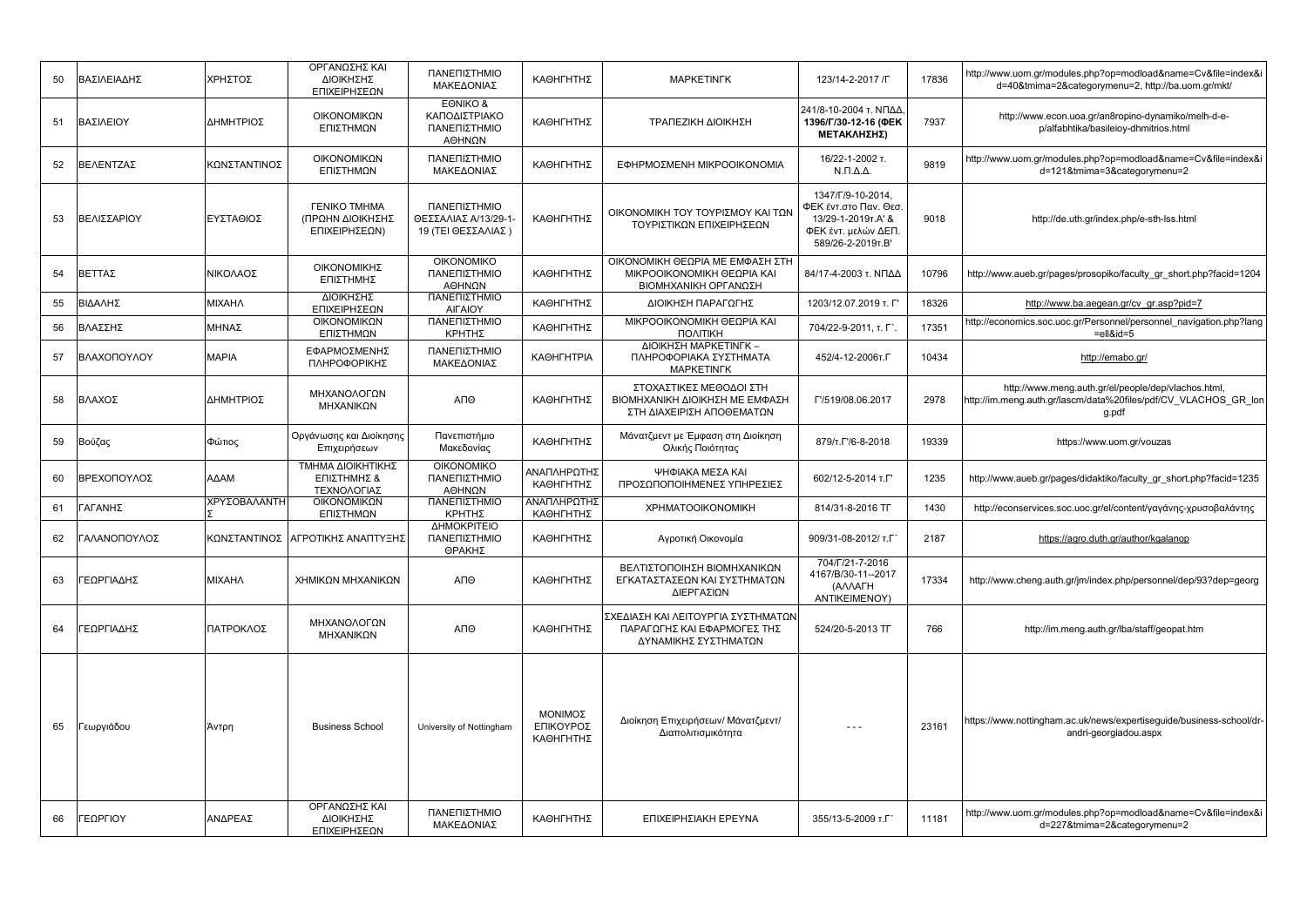| 67 | <b>ΈΩΡΓΟΠΟΥΛΟΣ</b>      | ΝΙΚΟΛΑΟΣ                  | ΟΡΓΑΝΩΣΗΣ ΚΑΙ<br>ΔΙΟΙΚΗΣΗΣ<br>ΕΠΙΧΕΙΡΗΣΕΩΝ                                | ΠΑΝΕΠΙΣΤΗΜΙΟ<br>ΠΕΙΡΑΙΩΣ                           | ΚΑΘΗΓΗΤΗΣ                | ΣΤΡΑΤΗΓΙΚΟ ΜΑΝΑΤΖΜΕΝΤ ΚΑΙ<br>ΠΛΗΡΟΦΟΡΙΑΚΑ ΣΥΣΤΗΜΑΤΑ                                                                    | 281/T. $\Gamma$ /31-3-2008 &<br>ΦΕΚ αλλαγ. Γν. Αντικ.<br>2836/7-9-2016 T.B' | 588   | http://www.unipi.gr/faculty/dep.php?                                                                                                                                                       |
|----|-------------------------|---------------------------|---------------------------------------------------------------------------|----------------------------------------------------|--------------------------|------------------------------------------------------------------------------------------------------------------------|-----------------------------------------------------------------------------|-------|--------------------------------------------------------------------------------------------------------------------------------------------------------------------------------------------|
| 68 | ΓΕΩΡΓΟΠΟΥΛΟΣ            | ΑΝΤΩΝΙΟΣ                  | <b>ΔΙΟΙΚΗΣΗΣ</b><br>ΕΠΙΧΕΙΡΗΣΕΩΝ                                          | ΠΑΝΕΠΙΣΤΗΜΙΟ<br>ΠΑΤΡΩΝ                             | ΚΑΘΗΓΗΤΗΣ                | ΔΙΕΘΝΗΣ ΕΠΙΧΕΙΡΗΣΗ ΚΑΙ<br>ΧΡΗΜΑΤΟΟΙΚΟΝΟΜΙΚΗ ΛΟΓΙΣΤΙΚΗ                                                                  | 798/25-6-2014 т. Г                                                          | 8669  | http://www.bma.upatras.gr/index.php/el/2014-10-03-10-24-02/2014-10-<br>03-10-26-24/6-georgopoulos-antonis                                                                                  |
| 69 | <b>ΈΩΡΓΟΥΤΣΟΣ</b>       | ΔΗΜΗΤΡΙΟΣ                 | ΛΟΓΙΣΤΙΚΗΣ ΚΑΙ<br>ΧΡΗΜΑΤΟΟΙΚΟΝΟΜΙΚΗΣ                                      | <b>OIKONOMIKO</b><br>ΠΑΝΕΠΙΣΤΗΜΙΟ<br>ΑΘΗΝΩΝ        | ΚΑΘΗΓΗΤΗΣ                | <b>XPHMATOOIKONOMIKH</b>                                                                                               | 112/18-2-2010 T.T                                                           | 18890 | http://www.aueb.gr/pages/didaktiko/faculty gr short.php?facid=1051                                                                                                                         |
| 70 | ΓΙΑΓΛΗΣ                 | ΓΕΩΡΓΙΟΣ                  | ΔΙΟΙΚΗΤΙΚΗΣ<br>ΕΠΙΣΤΗΜΗΣ ΚΑΙ<br>ΤΕΧΝΟΛΟΓΙΑΣ                               | <b>OIKONOMIKO</b><br>ΠΑΝΕΠΙΣΤΗΜΙΟ<br>ΑΘΗΝΩΝ        | ΚΑΘΗΓΗΤΗΣ                | ΗΛΕΚΤΡΟΝΙΚΟ ΕΠΙΧΕΙΡΕΙΝ ΜΕ ΕΜΦΑΣΗ<br>ΣΤΗ ΔΙΟΙΚΗΣΗ                                                                       | 428/11-4-2012 T.T                                                           | 19824 | http://www.aueb.gr/pages/prosopiko/faculty_gr_short.php?facid=1047                                                                                                                         |
| 71 | ΓΙΑΝΝΑΚΙΣ               | <b>MIXAHA</b>             | <b>Business &amp; Society</b>                                             | Audencia Nantes Ecole<br>de Management             | ΑΝΑΠΛΗΡΩΤΗΣ<br>ΚΑΘΗΓΗΤΗΣ | ΔΙΟΙΚΗΣΗ ΕΦΟΔΙΑΣΤΙΚΗΣ ΑΛΥΣΙΔΑΣ<br>LOGISTICS ΠΡΟΜΗΘΕΙΕΣ ΔΙΟΙΚΗΣΗ<br>ΠΑΡΑΓΩΓΗΣ                                           | $- - -$                                                                     | 7749  | http://faculte-recherche.audencia.com/en/faculty/faculty-member-<br>cvs/mihalis-giannakis/                                                                                                 |
| 72 | ΊΑΝΝΑΚΟΠΟΥΛΟΣ           | ΝΙΚΟΛΑΟΣ                  | ΟΙΚΟΝΟΜΙΚΩΝ<br>ΕΠΙΣΤΗΜΩΝ                                                  | ΠΑΝΕΠΙΣΤΗΜΙΟ<br>ΠΑΤΡΩΝ                             | ΑΝΑΠΛΗΡΩΤΗΣ<br>ΚΑΘΗΓΗΤΗΣ | Εφαρμοσμένη Μικροοικονομική                                                                                            | 550/14-6-2017 т. Г                                                          | 15075 | http://www.econ.upatras.gr/el/people/teaching-staff/giannakopoylos-<br>nikolaos                                                                                                            |
| 73 | <b><i>FIANNAKOY</i></b> | <b>AOHNA</b>              | ΜΗΧΑΝΙΚΩΝ<br>ΧΩΡΟΤΑΞΙΑΣ ΚΑΙ<br>ΑΝΑΠΤΥΞΗΣ                                  | ΑΡΙΣΤΟΤΕΛΕΙΟ<br>ΠΑΝΕΠΙΣΤΗΜΙΟ<br>ΘΕΣ/ΝΙΚΗΣ          | ΚΑΘΗΓΗΤΗΣ                | ΠΟΛΕΟΔΟΜΙΚΗ ΠΟΛΙΤΙΚΗ ΚΑΙ ΑΣΤΙΚΗ<br>ΑΝΑΠΤΥΞΗ                                                                            | Г' 1213/19.10.2018                                                          | 7128  | http://plandevel.web.auth.gr/el/CV/melh dep/Giannakou A cv gr.pdf                                                                                                                          |
| 74 | ΓΙΑΝΝΙΑΣ                | ΔΗΜΗΤΡΙΟΣ                 | ΚΟΙΝΩΝΙΚΩΝ<br>ΕΠΙΣΤΗΜΩΝ                                                   | <b>EAN</b>                                         | ΚΑΘΗΓΗΤΗΣ                | ΒΙΟΜΗΧΑΝΙΚΗ ΟΡΓΑΝΩΣΗ, ΑΓΟΡΑ<br>ΕΡΓΑΣΙΑΣ & ΕΥΡΩΠΑΪΚΕΣ ΕΠΙΧΕΙΡΗΣΕΙΣ                                                      | 615/30-08-2011/т. Г                                                         | 8972  | https://www.eap.gr/el/%CE%BF%CE%BD%CE%BF%CE%BC%CE%<br>B1%CF%83%CF%84%CE%B9%CE%BA%CF%8C%CF%82-<br>%CE%BA%CE%B1%CF%84%CE%AC%CE%BB%CE%BF%CE%B<br>3%CE%BF%CF%82-%CE%B3/195-2011-10-20-08-39-35 |
| 75 | ΓΙΑΝΝΙΚΟΣ               | ΙΩΑΝΝΗΣ                   | ΔΙΟΙΚΗΣΗΣ<br>ΕΠΙΧΕΙΡΗΣΕΩΝ                                                 | ΠΑΝΕΠΙΣΤΗΜΙΟ<br>ΠΑΤΡΩΝ                             | ΚΑΘΗΓΗΤΗΣ                | ΕΠΙΧΕΙΡΗΣΙΑΚΗ ΕΡΕΥΝΑ                                                                                                   | 125/14-2-2018 т. Г                                                          | 1619  | http://www.bma.upatras.gr/index.php/el/2014-10-03-10-24-02/2014-10-<br>03-10-26-24/7-giannikos-giannis                                                                                     |
| 76 | ΓΚΑΝΑΣ                  | ΙΩΑΝΝΗΣ                   | ΟΙΚΟΝΟΜΙΚΩΝ ΚΑΙ<br>ΔΙΟΙΚΗΤΙΚΩΝ<br>ΕΠΙΣΤΗΜΩΝ                               | ΠΑΝΕΠΙΣΤΗΜΙΟ<br>ΙΩΑΝΝΙΝΩΝ                          | Καθηγητής                | ΕΠΙΧΕΙΡΗΣΙΑΚΗ ΕΡΕΥΝΑ                                                                                                   | 147/F/17-2-2017                                                             | 19428 | http://accfin.teiep.gr/sites/default/files/viografiko gkanas.pdf                                                                                                                           |
| 77 | ΓΚΙΝΟΓΛΟΥ               | ΔΗΜΗΤΡΙΟΣ                 | ΛΟΓΙΣΤΙΚΗΣ ΚΑΙ<br>ΧΡΗΜΑΤΟΟΙΚΟΝΟΜΙΚΗΣ                                      | ΠΑΝΕΠΙΣΤΗΜΙΟ<br>ΜΑΚΕΔΟΝΙΑΣ                         | ΚΑΘΗΓΗΤΗΣ                | ΛΟΓΙΣΤΙΚΗ                                                                                                              | 775/13-10-2011/T.F                                                          | 10684 | http://www.uom.gr/modules.php?op=modload&name=Cv&file=index&i<br>d=156&tmima=5&categorymenu=2                                                                                              |
| 78 | ΓΚΙΩΚΑΣ                 | ΔΗΜΗΤΡΙΟΣ                 | ΟΙΚΟΝΟΜΙΚΩΝ<br>ΕΠΙΣΤΗΜΩΝ                                                  | EONIKO&<br>ΚΑΠΟΔΙΣΤΡΙΑΚΟ<br>ΠΑΝΕΠΙΣΤΗΜΙΟ<br>ΑΘΗΝΩΝ | ΚΑΘΗΓΗΤΗΣ                | ΕΦΑΡΜΟΣΜΕΝΗ ΕΠΙΧΕΙΡΗΣΙΑΚΗ<br>EPEYNA                                                                                    | 262/21-4-2011, T.F                                                          | 19521 | http://www.econ.uoa.gr/an8ropino-dynamiko/melh-d-e-<br>p/alfabhtika/qkiokas-dhmitrios.html                                                                                                 |
| 79 | <b>TKOTZAMANH</b>       | <b>AIKATEPINH</b>         | ΟΡΓΑΝΩΣΗΣ ΚΑΙ<br>ΔΙΟΙΚΗΣΗΣ<br>ΕΠΙΧΕΙΡΗΣΕΩΝ                                | ΠΑΝΕΠΙΣΤΗΜΙΟ<br>ΜΑΚΕΔΟΝΙΑΣ                         | ΚΑΘΗΓΗΤΗΣ                | ΜΑΝΑΤΖΜΕΝΤ ΜΕ ΕΜΦΑΣΗ ΣΤΗ<br>ΔΙΟΙΚΗΣΗ ΠΑΡΑΓΩΓΗΣ                                                                         | 787/Г/25-8-2016                                                             | 7432  | http://www.uom.gr/modules.php?op=modload&name=Cv&file=index&i<br>d=743&tmima=2&categorymenu=2                                                                                              |
| 80 | ΓΟΥΝΑΡΗΣ                | ΣΠΥΡΙΔΩΝ                  | <b>DEPT. OF MARKETING</b>                                                 | UNIVERSITY OF<br><b>STRATHCLYDE</b>                | ΚΑΘΗΓΗΤΗΣ                | <b>MARKETING</b>                                                                                                       | $\sim$ $\sim$ $\sim$                                                        | 33614 | http://www.strath.ac.uk/marketing/academicstaff/gounarisspirosdr/                                                                                                                          |
| 81 | ΓΟΥΝΟΠΟΥΛΟΣ             | ΔΗΜΗΤΡΙΟΣ                 | School of Management                                                      | UNIVERSITY OF BATH                                 | ΚΑΘΗΓΗΤΗΣ                | ΛΟΓΙΣΤΙΚΗ ΚΑΙ ΧΡΗΜΑΤΟΟΙΚΟΝΟΜΙΚΗ                                                                                        | $  -$                                                                       | 3822  | http://www.ncl.ac.uk/business-<br>school/staff/profile/dimitriosgounopoulos.html#background                                                                                                |
| 82 | Δεδούσης                | Ευάγγελος                 | <b>School of Business</b>                                                 | The American University<br>in Dubai                | ΚΑΘΗΓΗΤΗΣ                | Strategic Management- Human Resources<br>Management- Organizational Development-<br>Management-Organizational behavior | $- - -$                                                                     | 4680  | http://aud.cyberchisel.com/about aud/en/page/1733/evangellos-<br>dedoussis                                                                                                                 |
| 83 | ΔΕΛΗΠΑΛΛΑ               | ΣΟΦΙΑ                     | ΒΑΛΚΑΝΙΚΩΝ.<br>ΣΛΑΒΙΚΩΝ ΚΑΙ<br>ΑΝΑΤΟΛΙΚΩΝ ΣΠΟΥΔΩΝ                         | ΠΑΝΕΠΙΣΤΗΜΙΟ<br>ΜΑΚΕΔΟΝΙΑΣ                         | ΚΑΘΗΓΗΤΗΣ                | MIKPOOIKONOMIA - BIOMHXANIKH<br><b>OIKONOMIKH</b>                                                                      | 1374/14-10-2014 т.Г                                                         | 7916  | http://maecon.uom.gr/wp-content/uploads/2014/02/Sophia-Delipalla-<br>CV.pdf                                                                                                                |
| 84 | ΔΕΦΝΕΡ                  | ΑΛΕΞΙΟΣ-<br><b>MIXAHA</b> | ΜΗΧΑΝΙΚΩΝ<br>ΧΩΡΟΤΑΞΙΑΣ,<br>ΠΟΛΕΟΔΟΜΙΑΣ ΚΑΙ<br>ΠΕΡΙΦΕΡΕΙΑΚΗΣ<br>ΑΝΑΠΤΥΞΗΣ | ΠΑΝΕΠΙΣΤΗΜΙΟ<br>ΘΕΣΣΑΛΙΑΣ                          | ΚΑΘΗΓΗΤΗΣ                | ΠΟΛΕΟΔΟΜΙΑ ΚΑΙ ΕΛΕΥΘΕΡΟΣ ΧΡΟΝΟΣ                                                                                        | 1545/Г/31.12.2013                                                           | 2899  | http://www.prd.uth.gr/staff/%CE%B4%CE%B5%CF%86%CE%BD%C<br>E%B5%CF%81-<br>%CE%B1%CE%BB%CE%B5%CE%BE%CE%B9%CE%BF%CF%82                                                                        |
| 85 | ΔΗΜΑΡΑ                  | ΕΥΘΑΛΙΑ                   | ΟΙΚΟΝΟΜΙΚΩΝ<br>ΕΠΙΣΤΗΜΩΝ                                                  | ΠΑΝΕΠΙΣΤΗΜΙΟ<br>ΠΑΤΡΩΝ                             | ΚΑΘΗΓΗΤΗΣ                | ΣΤΑΤΙΣΤΙΚΗ & ΠΛΗΡΟΦΟΡΙΚΗ                                                                                               | 89/6-2-08 T.F'                                                              | 8393  | http://application.econ.upatras.gr/melhdep/dimara/                                                                                                                                         |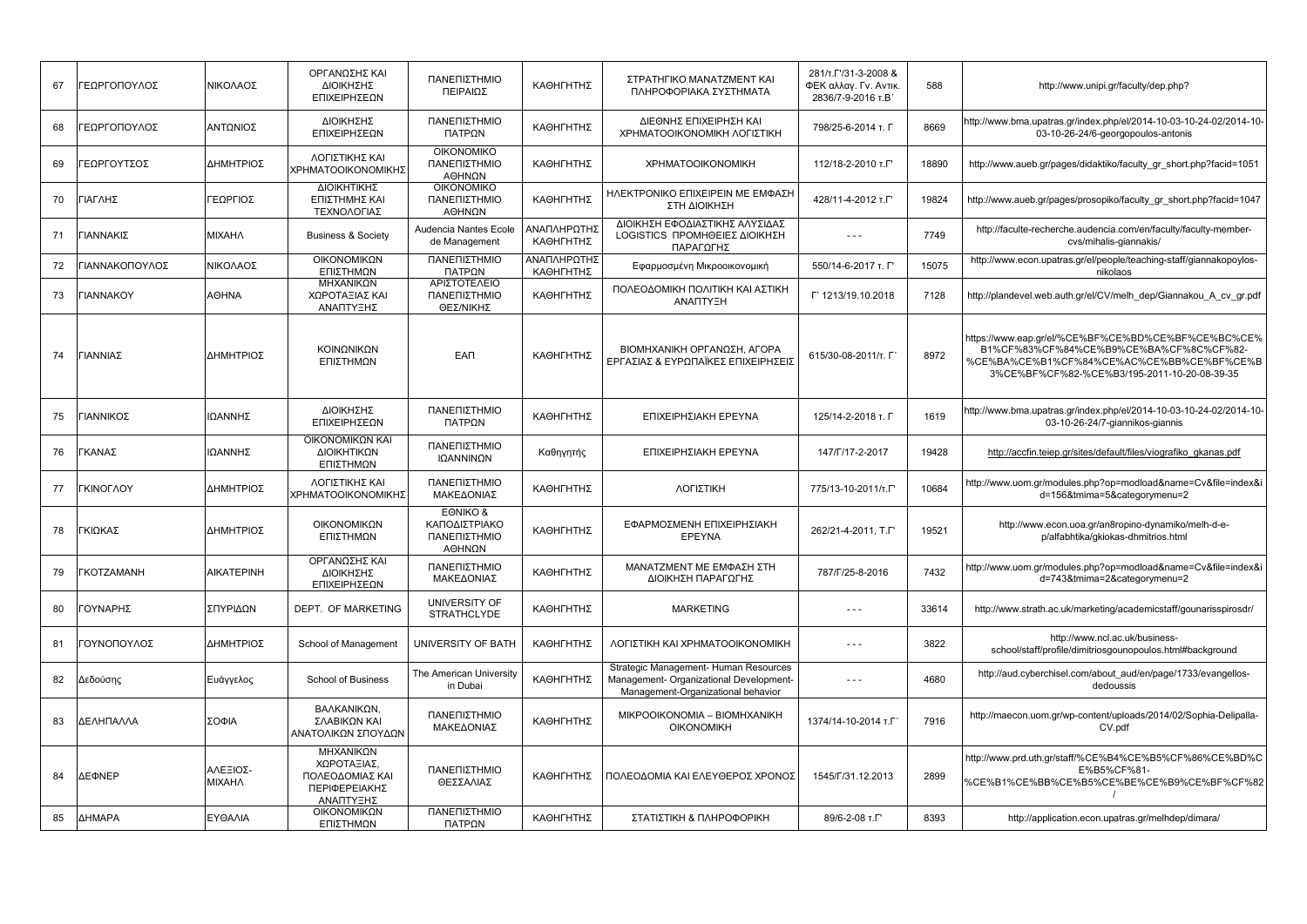| 86  | ΔΗΜΕΛΗ      | ΣΟΦΙΑ        | ΠΛΗΡΟΦΟΡΙΚΗΣ                                          | <b>OIKONOMIKO</b><br>ΠΑΝΕΠΙΣΤΗΜΙΟ<br>ΑΘΗΝΩΝ                  | ΚΑΘΗΓΗΤΗΣ                          | ΕΦΑΡΜΟΣΜΕΝΗ ΟΙΚΟΝΟΜΕΤΡΙΑ                                                                                             | 260/14-09-2006 τ.ΝΠΔΔ                      | 19108 | http://www.aueb.gr/pages/prosopiko/faculty_gr_short.php?facid=1219                                                                                                          |
|-----|-------------|--------------|-------------------------------------------------------|--------------------------------------------------------------|------------------------------------|----------------------------------------------------------------------------------------------------------------------|--------------------------------------------|-------|-----------------------------------------------------------------------------------------------------------------------------------------------------------------------------|
| 87  | ΔΗΜΗΤΡΑΣ    | ΑΥΓΟΥΣΤΙΝΟΣ  | ΚΟΙΝΩΝΙΚΩΝ<br>ΕΠΙΣΤΗΜΩΝ                               | <b>EAAHNIKO ANOIKTO</b><br>ΠΑΝΕΠΙΣΤΗΜΙΟ                      | ΚΑΘΗΓΗΤΗΣ                          | ΧΡΗΜΑΤΟΟΙΚΟΝΟΜΙΚΗ - ΛΟΓΙΣΤΙΚΗ                                                                                        | 308/17.03.2020/т. Г                        | 9164  | https://www.eap.gr/el/spoudes-sto-eap/sxoles-k-<br>programmata/koinwnikwn-epistimwn/171-peristsotera-gia-tis-<br>koinwnikes-epistimes/1728-12a370d872b058202299dbc5ac42c636 |
| 88  | ΔΗΜΗΤΡΙΑΔΗΣ | ΣΕΡΓΙΟΣ      | <b>TMHMA MAPKETINFK</b><br>ΚΑΙ ΕΠΙΚΟΙΝΩΝΙΑΣ           | <b>OIKONOMIKO</b><br>ΠΑΝΕΠΙΣΤΗΜΙΟ<br>ΑΘΗΝΩΝ                  | ΚΑΘΗΓΗΤΗΣ                          | ΜΑΡΚΕΤΙΝΓΚ ΜΕ ΕΜΦΑΣΗ ΣΤΑ ΨΗΦΙΑΚΑ<br>ΜΕΣΑ                                                                             | 772/30.05.2020 T.F                         | 5471  | nttps://www.aueb.gr/el/faculty_page/%CE%B4%CE%B7%CE%BC%C<br>E%B7%CF%84%CF%81%CE%B9%CE%B1%CE%B4%CE%B7%C<br>F%83-<br>%CF%83%CE%B5%CF%81%CE%B3%CE%B9%CE%BF%CF%83               |
| 89  | Δημητρίου   | Δημήτριος    | ΟΙΚΟΝΟΜΙΚΩΝ<br>ΕΠΙΣΤΗΜΩΝ                              | ΔΗΜΟΚΡΙΤΕΙΟ<br>ΠΑΝΕΠΙΣΤΗΜΙΟ<br>ΘΡΑΚΗΣ                        | Αναπληρωτής<br>Καθηγητής           | Management και Εφαρμογές Ποσοτικών<br>Μεθόδων στις Υποδομές                                                          | Г' 811/19.07.2018                          | 22609 | http://www.econ.duth.gr/personel/dep/dimitriou/                                                                                                                             |
| 90  | ΔΗΜΟΠΟΥΛΟΣ  | ΙΩΑΝΝΗΣ      | Department of Computer<br>Science                     | University of Cyprus                                         | ΚΑΘΗΓΗΤΗΣ                          | <b>Computer Science</b>                                                                                              | $- - -$                                    | 1879  | http://www.cs.ucy.ac.cy/~yannis/                                                                                                                                            |
| 91  | ΔΙΑΚΟΣΑΒΒΑΣ | ΔΗΜΗΤΡΙΟΣ    | $- - -$                                               | Organisation for<br>Economic Co-operation<br>and Development | ΚΥΡΙΟΣ<br>ΕΡΕΥΝΗΤΗΣ                | <b>Agricultural Economics</b>                                                                                        | $ -$                                       | 6117  | http://www.greengrowthknowledge.org/person/dimitris-diakosavvas                                                                                                             |
| 92  | ΔΙΑΜΑΝΤΗΣ   | ΠΑΝΑΓΙΩΤΗΣ   | ΟΡΓΑΝΩΣΗΣ &<br>ΔΙΟΙΚΗΣΗΣ<br>ΕΠΙΧΕΙΡΗΣΕΩΝ              | <b>OIKONOMIKO</b><br>ΠΑΝΕΠΙΣΤΗΜΙΟ<br>ΑΘΗΝΩΝ                  | ΚΑΘΗΓΗΤΗΣ                          | ΧΡΗΜΑΤΟΟΙΚΟΝΟΜΙΚΗ ΔΙΟΙΚΗΣΗ                                                                                           | 470/20-5-2008 т.Г                          | 8630  | http://www.aueb.gr/pages/didaktiko/faculty_gr_short.php?facid=1058                                                                                                          |
| 93  | ΔΟΥΚΙΔΗΣ    | ΓΕΩΡΓΙΟΣ     | ΔΙΟΙΚΗΤΙΚΗΣ<br>ΕΠΙΣΤΗΜΗΣ ΚΑΙ<br>ΤΕΧΝΟΛΟΓΙΑΣ           | <b>OIKONOMIKO</b><br>ΠΑΝΕΠΙΣΤΗΜΙΟ<br>ΑΘΗΝΩΝ                  | ΚΑΘΗΓΗΤΗΣ                          | HAEKTPONIKO EΠIXEIPEIN                                                                                               | 34/11-1-95 τ.Ν.Π.Δ.Δ. &<br>B/549/22-2-2019 | 4315  | http://www.aueb.gr/pages/prosopiko/faculty gr short.php?facid=1174                                                                                                          |
| 94  | ΔΟΥΜΠΟΣ     | ΜΙΧΑΗΛ       | ΜΗΧΑΝΙΚΩΝ<br>ΠΑΡΑΓΩΓΗΣ ΚΑΙ<br>ΔΙΟΙΚΗΣΗΣ               | ΠΟΛΥΤΕΧΝΕΙΟ ΚΡΗΤΗΣ                                           | ΚΑΘΗΓΗΤΗΣ                          | ΥΠΟΛΟΓΙΣΤΙΚΕΣ ΜΕΘΟΔΟΙ<br>ΕΠΙΧΕΙΡΗΣΙΑΚΗΣ ΕΡΕΥΝΑΣ                                                                      | 121/9-2-2018, т. Г                         | 9205  | http://www.pem.tuc.gr/4717.html                                                                                                                                             |
| 95  | ΔΟΥΝΙΑΣ     | ΓΕΩΡΓΙΟΣ     | ΜΗΧΑΝΙΚΩΝ<br>ΟΙΚΟΝΟΜΙΑΣ ΚΑΙ<br>ΔΙΟΙΚΗΣΗΣ              | ΠΑΝΕΠΙΣΤΗΜΙΟ<br>ΑΙΓΑΙΟΥ                                      | ΚΑΘΗΓΗΤΗΣ                          | ΔΙΟΙΚΗΣΗ ΚΑΙ ΛΗΨΗ ΑΠΟΦΑΣΕΩΝ ΓΙΑ<br>ΜΗΧΑΝΙΚΟΥΣ                                                                        | 697/09.08.2010 т.Г                         | 9243  | http://www.fme.aegean.gr/el/p/dounias-georgios                                                                                                                              |
| 96  | Δουράκης    | Γιώργος      | Πολιτικών Επιστημών                                   | АПО                                                          | ΑΝΑΠΛΗΡΩΤΗΣ<br>ΚΑΘΗΓΗΤΗΣ           | Πολιτική Οικονομία                                                                                                   | 102/31-1-2013 TD                           | 5129  | http://www.polsci.auth.gr/index.php?lang=en&rm=118&mn=128&stid=3<br>5                                                                                                       |
| 97  | Δρακόπουλος | Σταύρος      | ΙΣΤΟΡΙΑΣ ΚΑΙ<br>ΦΙΛΟΣΟΦΙΑΣ ΤΗΣ<br>ΕΠΙΣΤΗΜΗΣ           | ΠΑΝΕΠΙΣΤΗΜΙΟ<br>ΑΘΗΝΩΝ                                       | ΚΑΘΗΓΗΤΗΣ                          | Μεθοδολογία της Οικονομικής                                                                                          | 235/20-9-2005 τ. ΝΠΔΔ                      | 8446  | http://users.uoa.gr/~sdrakop/index.htm                                                                                                                                      |
| 98  | ΔΡΑΚΟΣ      | ΚΩΝΣΤΑΝΤΙΝΟΣ | ΛΟΓΙΣΤΙΚΗΣ ΚΑΙ<br>ΧΡΗΜΑΤΟΟΙΚΟΝΟΜΙΚΗΣ                  | <b>OIKONOMIKO</b><br>ΠΑΝΕΠΙΣΤΗΜΙΟ<br>ΑΘΗΝΩΝ                  | ΚΑΘΗΓΗΤΗΣ                          | <b>XPHMATOOIKONOMIKH</b>                                                                                             | Г'/769/04-08-2017                          | 10986 | http://www.aueb.gr/pages/didaktiko/faculty gr short.php?facid=1678                                                                                                          |
| 99  | ΔΡΙΤΣΑΚΗΣ   | ΝΙΚΟΛΑΟΣ     | ΕΦΑΡΜΟΣΜΕΝΗΣ<br>ΠΛΗΡΟΦΟΡΙΚΗΣ                          | ΠΑΝΕΠΙΣΤΗΜΙΟ<br>ΜΑΚΕΔΟΝΙΑΣ                                   | ΚΑΘΗΓΗΤΗΣ                          | ΕΦΑΡΜΟΣΜΕΝΗ ΟΙΚΟΝΟΜΙΚΗ -<br>ΕΥΡΩΠΑΪΚΗ ΕΝΣΩΜΑΤΩΣΗ                                                                     | 198/7-7-2006 т.<br>$N.\Pi.\Delta.\Delta.$  | 345   | http://www.uom.gr/modules.php?op=modload&name=Cv&file=index&i<br>d=99&tmima=6&categorymenu=2                                                                                |
| 100 | ΕΜΙΡΗΣ      | ΔΗΜΗΤΡΙΟΣ    | ΒΙΟΜΗΧΑΝΙΚΗΣ<br>ΔΙΟΙΚΗΣΗΣ ΚΑΙ<br>ΤΕΧΝΟΛΟΓΙΑΣ          | ΠΑΝΕΠΙΣΤΗΜΙΟ<br>ΠΕΙΡΑΙΩΣ                                     | ΚΑΘΗΓΗΤΗΣ                          | ΔΙΟΙΚΗΣΗ ΑΥΤΟΜΑΤΟΠΟΙΗΜΕΝΩΝ<br>ΣΥΣΤΗΜΑΤΩΝ ΠΑΡΑΓΩΓΗΣ<br>(ΠΕΡΙΛΑΜΒΑΝΟΜΕΝΩΝ ΚΑΙ ΤΩΝ<br>ΡΟΜΠΟΤΙΚΩΝ ΣΥΣΤΗΜΑΤΩΝ)            | 756/T. 1/16-6-2014                         | 7436  | http://www.tex.unipi.gr/dep/emiris/main.htm                                                                                                                                 |
| 101 | ΕΠΙΣΚΟΠΟΣ   | ΑΘΑΝΑΣΙΟΣ    | ΛΟΓΙΣΤΙΚΗΣ ΚΑΙ<br>ΧΡΗΜΑΤΟΟΙΚΟΝΟΜΙΚΗΣ                  | <b>OIKONOMIKO</b><br>ΠΑΝΕΠΙΣΤΗΜΙΟ<br>ΑΘΗΝΩΝ                  | ΑΝΑΠΛΗΡΩΤΗΣ<br>ΚΑΘΗΓΗΤΗΣ           | <b>XPHMATOOIKONOMIKH</b>                                                                                             | 237/7-10-2004 τ.ΝΠΔΔ                       | 18837 | http://www.aueb.gr/pages/prosopiko/faculty_gr_short.php?facid=1052                                                                                                          |
| 102 | ΖΑΝΙΑΣ      | ΓΕΩΡΓΙΟΣ     | ΔΙΕΘΝΩΝ ΚΑΙ<br>ΕΥΡΩΠΑΙΚΩΝ<br>ΟΙΚΟΝΟΜΙΚΩΝ<br>ΣΠΟΥΔΩΝ   | <b>OIKONOMIKO</b><br>ΠΑΝΕΠΙΣΤΗΜΙΟ<br>ΑΘΗΝΩΝ                  | ΚΑΘΗΓΗΤΗΣ                          | ΟΙΚΟΝΟΜΙΚΑ ΑΝΤΙΚΕΙΜΕΝΑ ΜΕ ΕΜΦΑΣΗ<br>ΣΤΟ ΑΝΤΙΚΕΙΜΕΝΟ ΤΗΣ ΓΕΩΡΓΙΚΗΣ<br>ΠΟΛΙΤΙΚΗΣ ΚΑΙ ΤΩΝ ΠΟΣΟΤΙΚΩΝ<br>ΜΕΘΟΔΩΝ ΑΝΑΛΥΣΗΣ | 236/20-9-2005 т.<br>$N.\Pi.\Delta.\Delta$  | 3225  | https://www.aueb.gr/el/faculty_page/%CE%B6%CE%B1%CE%BD%C<br>E%B9%CE%B1%CF%83-<br>%CE%B3%CE%B5%CF%89%CF%81%CE%B3%CE%B9%CE%BF<br>%CF%83                                       |
| 103 | ΖΑΠΡΑΝΗΣ    | ΑΧΙΛΛΕΑΣ     | ΧΡΗΜΑΤΟΟΙΚΟΝΟΜΙΚΗΣ<br>ΚΑΙ ΛΟΓΙΣΤΙΚΗΣ                  | ΠΑΝΕΠΙΣΤΗΜΙΟ<br>ΜΑΚΕΔΟΝΙΑΣ                                   | ΚΑΘΗΓΗΤΗΣ                          | ΧΡΗΜΑΤΟΟΙΚΟΝΟΜΙΚΗ ΚΑΙ ΝΕΥΡΩΝΙΚΑ<br>ΣΥΣΤΗΜΑΤΑ                                                                         | 66/23-1-2014 т.Г                           | 1907  | http://www.uom.gr/modules.php?op=modload&name=Cv&file=index&i<br>d=361&tmima=5&categorymenu=2                                                                               |
| 104 | ΖΑΡΚΑΔΑ     | <b>ANNA</b>  | ΤΜΗΜΑ ΟΡΓΑΝΩΣΗΣ &<br><b>ΔΙΟΙΚΗΣΗΣ</b><br>ΕΠΙΧΕΙΡΗΣΕΩΝ | <b>OIKONOMIKO</b><br>ΠΑΝΕΠΙΣΤΗΜΙΟ<br>ΑΘΗΝΩΝ                  | ΑΝΑΠΛΗΡΩΤΡΙΑ<br><b>КА</b> ӨНГНТРІА | <b>MAPKETINFK</b>                                                                                                    | 1263/12-12-2016                            | 20309 | http://www.aueb.gr/pages/didaktiko/faculty gr short.php?facid=1729                                                                                                          |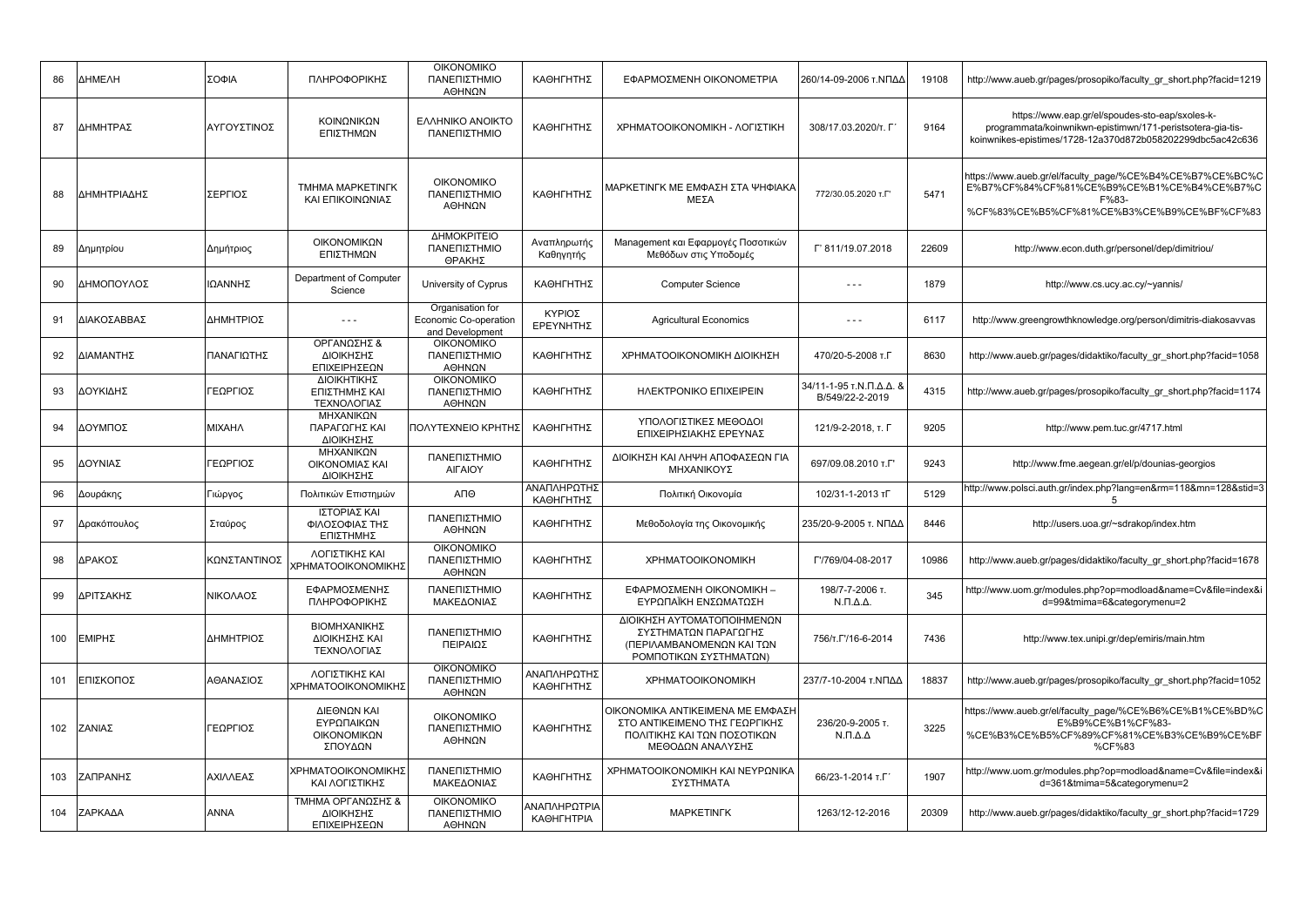| 105 | ΖΑΦΕΙΡΟΠΟΥΛΟΣ | ΚΩΝΣΤΑΝΤΙΝΟΣ                  | ΔΙΕΘΝΩΝ &<br>ΕΥΡΩΠΑΪΚΩΝ ΣΠΟΥΔΩΝ                   | ΠΑΝΕΠΙΣΤΗΜΙΟ<br>ΜΑΚΕΔΟΝΙΑΣ                                        | ΚΑΘΗΓΗΤΗΣ                         | ΠΟΣΟΤΙΚΕΣ ΜΕΘΟΔΟΙ ΜΕ ΕΜΦΑΣΗ ΣΤΙΣ<br>ΟΙΚΟΝΟΜΙΚΕΣ ή ΠΟΛΙΤΙΚΕΣ ΕΠΙΣΤΗΜΕΣ                                    | 313/TT7/31-3-2017                                                                                      | 3177  | https://www.uom.gr/kz                                                                                                                                      |
|-----|---------------|-------------------------------|---------------------------------------------------|-------------------------------------------------------------------|-----------------------------------|----------------------------------------------------------------------------------------------------------|--------------------------------------------------------------------------------------------------------|-------|------------------------------------------------------------------------------------------------------------------------------------------------------------|
| 106 | ΖΑΧΑΡΙΑΣ      | ΕΛΕΥΘΕΡΙΟΣ                    | ΟΙΚΟΝΟΜΙΚΗΣ<br>ΕΠΙΣΤΗΜΗΣ                          | <b>OIKONOMIKO</b><br>ΠΑΝΕΠΙΣΤΗΜΙΟ<br>ΑΘΗΝΩΝ                       | ΜΟΝΙΜΟΣ<br>ΕΠΙΚΟΥΡΟΣ<br>ΚΑΘΗΓΗΤΗΣ | <b>MIKPOOIKONOMIKH</b>                                                                                   | 334/27-05-2011 T. L'                                                                                   | 6348  | http://www.aueb.gr/pages/prosopiko/faculty gr short.php?facid=1118                                                                                         |
| 107 | ZEPBOFIANNH   | <b>AOHNA</b>                  | ΟΙΚΟΝΟΜΙΚΩΝ<br>ΕΠΙΣΤΗΜΩΝ                          | ΠΑΝΕΠΙΣΤΗΜΙΟ<br>ΠΑΤΡΩΝ                                            | ΑΝΑΠΛΗΡΩΤΗΣ<br>ΚΑΘΗΓΗΤΗΣ          | ΜΑΚΡΟΟΙΚΟΝΟΜΙΚΗ & ΝΟΜΙΣΜΑΤΙΚΗ<br>ΘΕΩΡΙΑ                                                                  | 267/1-11-2001<br>Τ.Ν.Π.Δ.Δ.                                                                            | 10360 | http://www.econ.upatras.gr/el/people/teaching-staff/zervogianni-athina                                                                                     |
| 108 | ΖΗΚΟΣ         | ΣΠΥΡΙΔΩΝ                      | ΟΙΚΟΝΟΜΙΚΩΝ<br>ΕΠΙΣΤΗΜΩΝ                          | ΠΑΝΕΠΙΣΤΗΜΙΟ<br>ΜΑΚΕΔΟΝΙΑΣ                                        | ΚΑΘΗΓΗΤΗΣ                         | ΜΑΚΡΟΟΙΚΟΝΟΜΙΚΗ ΘΕΩΡΙΑ ΚΑΙ<br><b><i><u>NOVILIKH</u></i></b>                                              | 694/3-7-2013 т. Г                                                                                      | 8991  | http://www.uom.gr/modules.php?op=modload&name=Cv&file=index&i<br>d=122&tmima=3&categorymenu=2                                                              |
| 109 | ΖΟΠΟΥΝΙΔΗΣ    | ΚΩΝΣΤΑΝΤΙΝΟΣ                  | ΜΗΧΑΝΙΚΩΝ<br>ΠΑΡΑΓΩΓΗΣ και<br>ΔΙΟΙΚΗΣΗΣ           | ΠΟΛΥΤΕΧΝΕΙΟ ΚΡΗΤΗΣ                                                | ΚΑΘΗΓΗΤΗΣ                         | ΧΡΗΜΑΤΟΟΙΚΟΝΟΜΙΚΗ ΔΙΟΙΚΗΣΗ                                                                               | $7/20 - 1 - 99/1. v \cdot \pi \cdot \delta \cdot \delta$                                               | 3072  | http://www.pem.tuc.gr/4340.html                                                                                                                            |
| 110 | ΖΟΥΜΠΟΥΛΑΚΗΣ  | ΜΙΧΑΗΛ                        | ΟΙΚΟΝΟΜΙΚΩΝ<br>ΕΠΙΣΤΗΜΩΝ                          | ΠΑΝΕΠΙΣΤΗΜΙΟ<br>ΘΕΣΣΑΛΙΑΣ                                         | ΚΑΘΗΓΗΤΗΣ                         | ΜΕΘΟΔΟΛΟΓΙΑ ΚΑΙ ΙΣΤΟΡΙΑ ΤΗΣ<br>ΟΙΚΟΝΟΜΙΚΗΣ ΣΚΕΨΗΣ                                                        | 554/25.6.2010/T.F                                                                                      | 18252 | www.uth.gr/static/miscdocs/ekloges//bio Zouboulakis Michail.p                                                                                              |
| 111 | ΗΡΕΙΩΤΗΣ      | ΝΙΚΟΛΑΟΣ                      | ΟΙΚΟΝΟΜΙΚΩΝ<br>ΕΠΙΣΤΗΜΩΝ                          | EONIKO &<br>ΚΑΠΟΔΙΣΤΡΙΑΚΟ<br>ΠΑΝΕΠΙΣΤΗΜΙΟ<br>ΑΘΗΝΩΝ               | ΚΑΘΗΓΗΤΗΣ                         | ΧΡΗΜΑΤΟΟΙΚΟΝΟΜΙΚΗ ΛΟΓΙΣΤΙΚΗ                                                                              | 316/6-4-2016, T.F'                                                                                     | 17479 | http://www.econ.uoa.gr/an8ropino-dynamiko/melh-d-e-<br>p/alfabhtika/hreioths-nikolaos.html                                                                 |
| 112 | ΘΕΟΔΟΣΙΟΥ     | ΠΑΝΑΓΙΩΤΗΣ                    | EMNOPIOY,<br>ΧΡΗΜΑΤΟΟΙΚΟΝΟΜΙΚΩ<br>Ν ΚΑΙ ΝΑΥΤΙΛΙΑΣ | ΤΕΧΝΟΛΟΓΙΚΟ<br>ΠΑΝΕΠΙΣΤΗΜΙΟ<br><b>KYNTPOY</b>                     | ΚΑΘΗΓΗΤΗΣ                         | <b>XPHMATOOIKONOMIKH</b>                                                                                 | $  -$                                                                                                  | 21525 | https://www.cut.ac.cy/faculties/fme/cfs/staff/p.theodossiou/                                                                                               |
| 113 | ΘΕΟΔΟΥΛΙΔΗΣ   | ΧΑΡΑΛΑΜΠΟΣ                    | <b>Manchester Business</b><br>School              | The University of<br>Manchester                                   | ΑΝΑΠΛΗΡΩΤΗΣ<br>ΚΑΘΗΓΗΤΗΣ          | Πληροφοριακά Συστήματα, Εξόρυξη Γνώσης<br>από Οικονομικά Δεδομένα- INFORMATION<br><b>SYSTEMS</b>         | $- - -$                                                                                                | 5092  | http://www.manchester.ac.uk/research/b.theodoulidis/                                                                                                       |
| 114 | ΘΕΟΔΩΡΟΠΟΥΛΟΥ | <b>EAENH</b>                  | ΟΙΚΙΑΚΗΣ ΟΙΚΟΝΟΜΙΑΣ<br>ΚΑΙ ΟΙΚΟΛΟΓΙΑΣ             | ΧΑΡΟΚΟΠΕΙΟ<br>ΠΑΝΕΠΙΣΤΗΜΙΟ                                        | <b>КАӨНГНТРІА</b>                 | Αγροτική και Οικιακή Οικονομία                                                                           | 60/22.01.2014, т. Г'                                                                                   | 2951  | https://www.hua.gr/index.php/el/2011-03-23-08-16-04/2010-05-26-11<br>09-18192/2010-05-28-07-47-43172/25-hs/2010-11-03-08-09-38/192-<br>2010-11-15-10-13-31 |
| 115 | Θεοχαράκης    | Νικόλαος                      | ΟΙΚΟΝΟΜΙΚΩΝ<br>ΕΠΙΣΤΗΜΩΝ                          | ΠΑΝΕΠΙΣΤΗΜΙΟ<br>ΑΘΗΝΩΝ                                            | ΚΑΘΗΓΗΤΗΣ                         | ΠΟΛΙΤΙΚΗ ΟΙΚΟΝΟΜΙΑ ΜΕ ΕΜΦΑΣΗ<br>ΣΤΗΝ ΙΣΤΟΡΙΑ ΟΙΚΟΝΟΜΙΚΗΣ ΣΚΕΨΗΣ                                          | Г' 1257/26.10.2018                                                                                     | 19443 | http://www.econ.uoa.gr/an8ropino-dynamiko/melh-d-e-<br>p/alfabhtika/8eoxarakhs-nikolaos.html                                                               |
| 116 | <b>OEPIOY</b> | ΝΙΚΟΛΑΟΣ                      | ΔΙΟΙΚΗΤΙΚΗΣ<br>ΕΠΙΣΤΗΜΗΣ ΚΑΙ<br>ΤΕΧΝΟΛΟΓΙΑΣ       | ΔΙΠΑΕ (TEI<br>ΑΝΑΤΟΛΙΚΗΣ<br>ΜΑΚΕΔΟΝΙΑΣ ΚΑΙ<br>ΘΡΑΚΗΣ Α/70/7-5-19) | ΚΑΘΗΓΗΤΗΣ                         | ΟΙΚΟΝΟΜΙΚΟΣ ΠΡΟΓΡΑΜΜΑΤΙΣΜΟΣ<br>ΕΠΙΧΕΙΡΗΣΙΑΚΗ ΕΡΕΥΝΑ                                                      | 256/31-8-2006τ.ΝΠΔΔ.<br>ΦΕΚ συνέργ.70/7-5-<br>2019 T.A' & ΦΕΚ έντ.<br>Μελών ΔΕΠ 2516/25-6-<br>2019T.B' | 1620  | http://abd.teikav.edu.gr/n theriou.php                                                                                                                     |
| 117 | ΘΩΜΑΚΟΣ       | ΔΗΜΗΤΡΙΟΣ                     | ΟΙΚΟΝΟΜΙΚΩΝ<br>ΕΠΙΣΤΗΜΩΝ                          | ΠΕΛΟΠΟΝΝΗΣΟΥ                                                      | ΚΑΘΗΓΗΤΗΣ                         | ΕΦΑΡΜΟΣΜΕΝΗ ΟΙΚΟΝΟΜΕΤΡΙΑ                                                                                 | 949/26.11.2009 т. Г                                                                                    | 6528  | http://econ.uop.gr/~thomakos/e index.html                                                                                                                  |
| 118 | ΙΑΚΩΒΙΔΗΣ     | ΜΙΧΑΗΛ                        | $\sim$ $\sim$ $\sim$                              | <b>London Business School</b>                                     | Αναπληρωτής<br>Καθηγητής          | <b>STRATEGIC MANAGEMENT &amp;</b><br>ENTREPRENEURSHIP; ALSO, HOLDER<br>OF THE SIR DONALD GORDON CHAIR IN | $\sim$ $\sim$ $\sim$                                                                                   | 2329  | https://www.london.edu/faculty-and-research/faculty-profiles/j/jacobides<br>m-q                                                                            |
| 119 | ΙΑΚΩΒΟΥ       | ΕΛΕΥΘΕΡΙΟΣ                    | ΜΗΧΑΝΟΛΟΓΩΝ<br>ΜΗΧΑΝΙΚΩΝ                          | ΑΠΘ                                                               | ΚΑΘΗΓΗΤΗΣ                         | ΕΠΙΧΕΙΡΗΣΙΑΚΗ ΕΡΕΥΝΑ ΣΤΟΝ<br>ΠΡΟΓΡΑΜΜΑΤΙΣΜΟ ΠΑΡΑΓΩΓΗΣ ΚΑΙ<br>ΕΦΟΔΙΑΣΜΟΥ                                  | 221/3-4-07 тГ                                                                                          | 7900  | http://im.meng.auth.gr/lascm/iakovou/index.htm                                                                                                             |
| 120 | ΙΑΤΡΙΔΗΣ      | ΓΕΩΡΓΙΟΣ-<br><b>EMMANOYHA</b> | ΟΙΚΟΝΟΜΙΚΩΝ<br>ΕΠΙΣΤΗΜΩΝ                          | ΠΑΝΕΠΙΣΤΗΜΙΟ<br>ΘΕΣΣΑΛΙΑΣ                                         | ΚΑΘΗΓΗΤΗΣ                         | ΧΡΗΜΑΤΟΟΙΚΟΝΟΜΙΚΗ ΔΙΟΙΚΗΣΗ ΚΑΙ<br>ΛΟΓΙΣΤΙΚΗ                                                              | 589/т.Г'/24-05-2018                                                                                    | 4274  | http://postgrad.econ.uth.gr/mscaccaud/el/προσωπικό/14-iatridis-<br>georgios                                                                                |
| 121 | ΙΩΑΝΝΟΥ       | ΓΕΩΡΓΙΟΣ                      | ΔΙΟΙΚΗΤΙΚΗΣ<br>ΕΠΙΣΤΗΜΗΣ ΚΑΙ<br>ΤΕΧΝΟΛΟΓΙΑΣ       | <b>OIKONOMIKO</b><br>ΠΑΝΕΠΙΣΤΗΜΙΟ<br>ΑΘΗΝΩΝ                       | ΚΑΘΗΓΗΤΗΣ                         | ΔΙΟΙΚΗΣΗ ΠΑΡΑΓΩΓΗΣ ΚΑΙ ΔΙΑΔΙΚΑΣΙΩΝ                                                                       | 578/27-7-2009 T.F'                                                                                     | 625   | http://www.aueb.gr/pages/didaktiko/faculty gr short.php?facid=1048                                                                                         |
| 122 | ΚΑΒΟΥΣΑΝΟΣ    | <b>EMMANOYHA</b>              | ΛΟΓΙΣΤΙΚΗΣ ΚΑΙ<br>ΧΡΗΜΑΤΟΟΙΚΟΝΟΜΙΚΗΣ              | <b>OIKONOMIKO</b><br>ΠΑΝΕΠΙΣΤΗΜΙΟ<br>ΑΘΗΝΩΝ                       | ΚΑΘΗΓΗΤΗΣ                         | ΧΡΗΜΑΤΟΟΙΚΟΝΟΜΙΚΗ ΔΙΟΙΚΗΣΗ                                                                               | 70/3-4-2001 τ.ΝΠΔΔ                                                                                     | 19758 | http://www.aueb.gr/pages/prosopiko/faculty gr short.php?facid=1183                                                                                         |
| 123 | ΚΑΙΝΟΥΡΓΙΟΣ   | ΔΗΜΗΤΡΙΟΣ                     | ΟΙΚΟΝΟΜΙΚΩΝ<br>ΕΠΙΣΤΗΜΩΝ                          | EONIKO &<br>ΚΑΠΟΔΙΣΤΡΙΑΚΟ<br>ΠΑΝΕΠΙΣΤΗΜΙΟ<br>ΑΘΗΝΩΝ               | ΑΝΑΠΛΗΡΩΤΗΣ<br>ΚΑΘΗΓΗΤΗΣ          | <b>XPHMATOOIKONOMIKH</b>                                                                                 | 810/Г/30-8-2016                                                                                        | 5037  | http://www.econ.uoa.gr/an8ropino-dynamiko/melh-d-e-<br>p/alfabhtika/kainoyrgios-dhmitrios.html                                                             |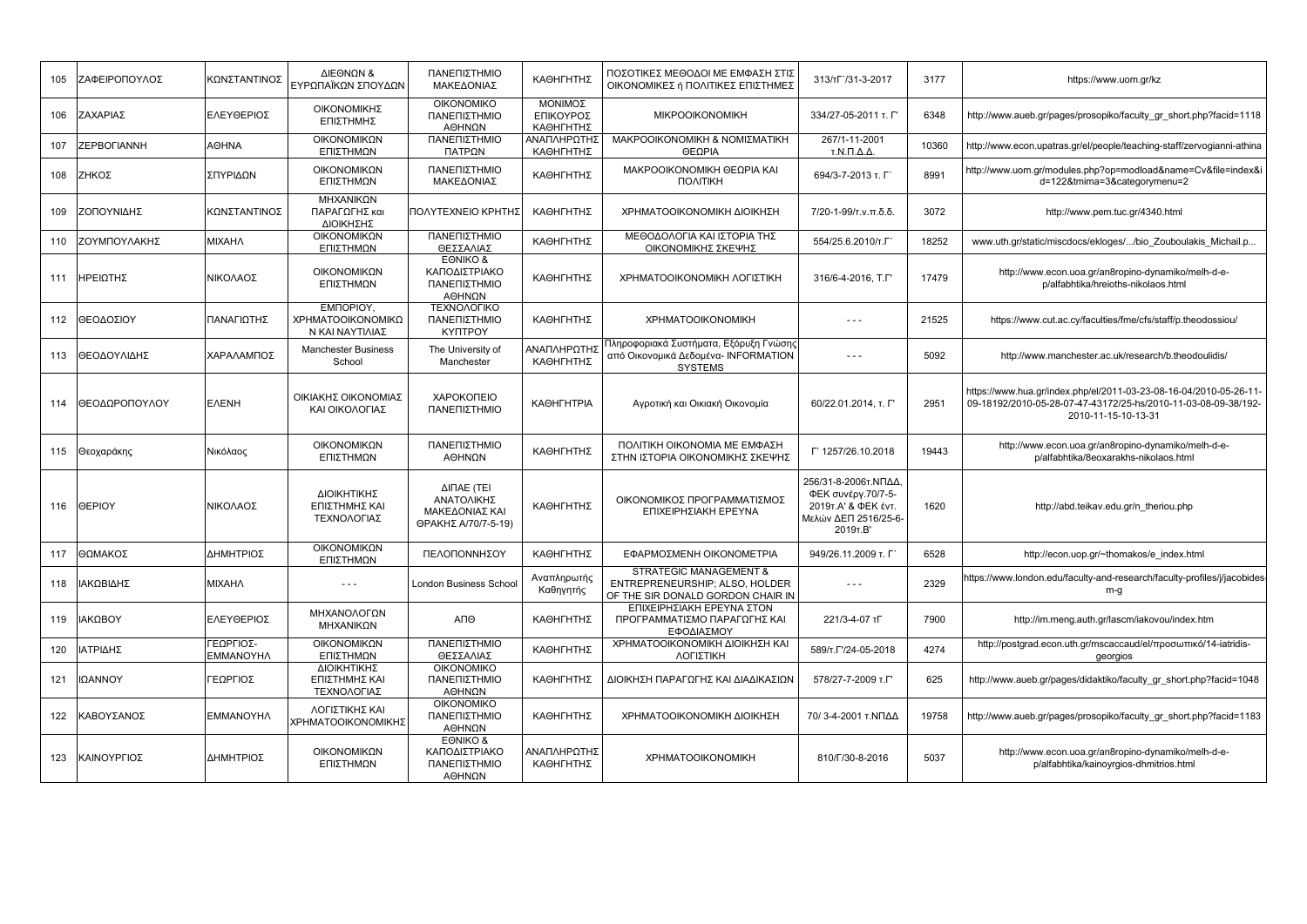| 124 | ΚΑΛΟΓΗΡΟΥ         | ΙΩΑΝΝΗΣ         | ΧΗΜΙΚΩΝ ΜΗΧΑΝΙΚΩΝ                                   | ΕΘΝΙΚΟ ΜΕΤΣΟΒΙΟ<br>ΠΟΛΥΤΕΧΝΕΙΟ                   | ΚΑΘΗΓΗΤΗΣ                         | <b>TEXNOAOFIKH OIKONOMIKH &amp;</b><br>ΒΙΟΜΗΧΑΝΙΚΗ ΣΤΡΑΤΗΓΙΚΗ  | 620/30-8-2011 т.Г                         | 19880 | http://liee.ntua.gr/?personnal=%CE%B4%CF%81-<br>%CE%B3%CE%B9%CE%AC%CE%BD%CE%BD%CE%B7%CF%8<br>2-<br>%CE%BA%CE%B1%CE%BB%CE%BF%CE%B3%CE%AE%CF%81<br>%CE%BF%CF%85 |
|-----|-------------------|-----------------|-----------------------------------------------------|--------------------------------------------------|-----------------------------------|----------------------------------------------------------------|-------------------------------------------|-------|---------------------------------------------------------------------------------------------------------------------------------------------------------------|
| 125 | ΚΑΛΥΒΙΤΗΣ         | ΣΑΡΑΝΤΗΣ        | ΔΙΕΘΝΩΝ ΚΑΙ<br>ΕΥΡΩΠΑΙΚΩΝ<br>ΟΙΚΟΝΟΜΙΚΩΝ<br>ΣΠΟΥΔΩΝ | <b>OIKONOMIKO</b><br>ΠΑΝΕΠΙΣΤΗΜΙΟ<br>ΑΘΗΝΩΝ      | ΚΑΘΗΓΗΤΗΣ                         | ΜΑΚΡΟΟΙΚΟΝΟΜΙΚΗ ΚΑΙ ΔΕΘΝΗΣ<br>ΧΡΗΜΑΤΟΔΟΤΗΣΗ                    | 917/11-11-2009                            | 11013 | http://www.aueb.gr/pages/prosopiko/faculty gr short.php?facid=1039                                                                                            |
| 126 | ΚΑΜΠΑΣ            | ΑΘΑΝΑΣΙΟΣ       | ΑΓΡΟΤΙΚΗς ΟΙΚΟΝΟΜΙΑΣ<br>ΚΑΙ ΑΝΑΠΤΥΞΗΣ               | ΓΕΩΠΟΝΙΚΟ<br>ΠΑΝΕΠΙΣΤΗΜΙΟ<br>ΑΘΗΝΩΝ              | ΑΝΑΠΛΗΡΩΤΗΣ<br>ΚΑΘΗΓΗΤΗΣ          | ΟΙΚΟΝΟΜΙΚΗ ΦΥΣΙΚΩΝ ΠΟΡΩΝ ΚΑΙ<br>ΠΕΡΙΒΑΛΛΟΝΤΟΣ                  | 1375/14-10-14 т.у                         | 2553  | http://www.aoa.aua.gr/staff details.aspx?mn=mn3&staff id=35                                                                                                   |
| 127 | ΚΑΠΡΟΣ            | ΣΕΡΑΦΕΙΜ        | ΝΑΥΤΙΛΙΑΣ ΚΑΙ<br>ΕΠΙΧΕΙΡΗΜΑΤΙΚΩΝ<br>ΥΠΗΡΕΣΙΩΝ       | ΠΑΝΕΠΙΣΤΗΜΙΟ<br><b>AIFAIOY</b>                   | ΚΑΘΗΓΗΤΗΣ                         | ΛΕΙΤΟΥΡΓΙΚΗ ΔΙΟΙΚΗΣΗ ΜΕΤΑΦΟΡΩΝ                                 | 1374/14.10.14 T.F'                        | 5344  | http://www.stt.aegean.gr/el/prosopiko/meli-dep/cv/9.html                                                                                                      |
| 128 | ΚΑΡΑΒΙΤΗΣ         | ΝΙΚΟΛΑΟΣ        | ΔΗΜΟΣΙΑΣ ΔΙΟΙΚΗΣΗΣ                                  | <b><i><u>ITANTEIO</u></i></b><br>ΠΑΝΕΠΙΣΤΗΜΙΟ    | ΚΑΘΗΓΗΤΗΣ                         | ΔΗΜΟΣΙΑ ΟΙΚΟΝΟΜΙΚΗ                                             | 416/тГ/07-04-2014                         | 6123  | http://pubadmin.panteion.gr/karavitis short cv greek.htm                                                                                                      |
| 129 | <b>KAPAFIANNH</b> | ΔΕΣΠΟΙΝΑ        | <b>ΔΙΟΙΚΗΣΗΣ</b><br>ΕΠΙΧΕΙΡΗΣΕΩΝ                    | ΠΑΝΕΠΙΣΤΗΜΙΟ<br>ΠΑΤΡΩΝ                           | ΑΝΑΠΛΗΡΩΤΡΙΑ<br><b>КАӨНГНТРІА</b> | ΕΡΕΥΝΑ ΑΓΟΡΑΣ ΚΑΙ ΠΡΟΩΘΗΣΗ<br>ΠΡΟΪΟΝΤΩΝ                        | 177/Г/10-03-2015                          | 18450 | http://www.bma.upatras.gr/index.php/el/2014-10-03-10-24-02/2014-10-<br>03-10-26-24/12-karagianni-despoina                                                     |
| 130 | <b>KAPAFIANNH</b> | ΣΤΕΛΛΑ          | ΟΙΚΟΝΟΜΙΚΩΝ<br>ΕΠΙΣΤΗΜΩΝ                            | ΠΑΝΕΠΙΣΤΗΜΙΟ<br>ΜΑΚΕΔΟΝΙΑΣ                       | ΚΑΘΗΓΗΤΗΣ                         | ΔΗΜΟΣΙΑ ΟΙΚΟΝΟΜΙΚΗ                                             | 16/22-1-2002 т.<br>$N.\Pi.\Delta.\Delta.$ | 7957  | http://www.uom.gr/modules.php?op=modload&name=Cv&file=index&i<br>d=116&tmima=3&categorymenu=2                                                                 |
| 131 | ΚΑΡΑΓΙΑΝΝΗΣ       | ΙΩΑΝΝΗΣ         | ΟΙΚΟΝΟΜΙΚΩΝ<br>ΕΠΙΣΤΗΜΩΝ                            | ΠΑΝΕΠΙΣΤΗΜΙΟ<br>ΜΑΚΕΔΟΝΙΑΣ                       | ΚΑΘΗΓΗΤΗΣ                         | <b>MIKPOOIKONOMIKH</b>                                         | 640/14-8-2009 т.Г                         | 1579  | http://www.uom.gr/media/docs/oe/cv/Karagiannis cv.pdf                                                                                                         |
| 132 | Καραγιάννης       | Ηλίας           | <b>SCHOOL OF BUSINESS</b>                           | <b>GEORGE</b><br>WASHINGTON<br><b>UNIVERSITY</b> | ΚΑΘΗΓΗΤΗΣ                         | Management                                                     | $- - -$                                   | 9482  | http://business.gwu.edu/faculty/elias_carayannis.cfm                                                                                                          |
| 133 | ΚΑΡΑΓΙΩΡΓΟΣ       | ΘΕΟΦΑΝΗΣ        | ΟΡΓΑΝΩΣΗΣ ΚΑΙ<br>ΔΙΟΙΚΗΣΗΣ<br>ΕΠΙΧΕΙΡΗΣΕΩΝ          | ΠΑΝΕΠΙΣΤΗΜΙΟ<br>ΜΑΚΕΔΟΝΙΑΣ                       | ΚΑΘΗΓΗΤΗΣ                         | ΛΟΓΙΣΤΙΚΗ                                                      | 578/19-8-2011 т. Г                        | 4820  | http://www.uom.gr/modules.php?op=modload&name=Cv&file=index&i<br>d=233&tmima=2&categorymenu=2                                                                 |
| 134 | ΚΑΡΑΜΑΝΗΣ         | ΚΩΝΣΤΑΝΤΙΝΟΣ    | ΟΡΓΑΝΩΣΗΣ &<br><b>ΔΙΟΙΚΗΣΗΣ</b><br>ΕΠΙΧΕΙΡΗΣΕΩΝ     | <b>OIKONOMIKO</b><br>ΠΑΝΕΠΙΣΤΗΜΙΟ<br>ΑΘΗΝΩΝ      | ΚΑΘΗΓΗΤΗΣ                         | ΛΟΓΙΣΤΙΚΗ                                                      | 352/13-04-2016 τευχ. Γ<br>EEEAIEH         | 18804 | http://www.aueb.gr/pages/didaktiko/faculty gr short.php?facid=1059                                                                                            |
| 135 | KAPAMANOY         | <b>EIPHNH</b>   | ΤΜΗΜΑ ΛΟΓΙΣΤΙΚΗΣ ΚΑΙ<br>ΧΡΗΜΑΤΟΟΙΚΟΝΟΜΙΚΗΣ          | ΠΑΝΕΠΙΣΤΗΜΙΟ<br><b>KYNPOY</b>                    | ΑΝΑΠΛΗΡΩΤΗΣ<br>ΚΑΘΗΓΗΤΗΣ          | ΛΟΓΙΣΤΙΚΗ                                                      | $\sim$ $\sim$ $\sim$                      | 2704  | https://www.ucy.ac.cy/dir/el/component/comprofiler/userprofile/bakara                                                                                         |
| 136 | Καρανικόλας       | Παύλος          | Αγροτικης οικονομίας και<br>ανάπτυξης               | Γεωπονικό<br>Πανεπιστήμιο                        | ΑΝΑΠΛΗΡΩΤΗΣ<br>ΚΑΘΗΓΗΤΗΣ          | Πολιτική Οικονομία με εφαρμογές στην<br>Αγροτική Οικονομία     | 317/T. ['/08-03-2019                      | 4008  | http://www.aoa.aua.gr/staff details.aspx?mn=mn3&staff id=31                                                                                                   |
| 137 | ΚΑΡΦΑΚΗΣ          | ΚΩΝΣΤΑΝΤΙΝΟΣ    | ΟΙΚΟΝΟΜΙΚΩΝ<br>ΕΠΙΣΤΗΜΩΝ                            | ΠΑΝΕΠΙΣΤΗΜΙΟ<br>ΜΑΚΕΔΟΝΙΑΣ                       | ΚΑΘΗΓΗΤΗΣ                         | ΔΙΕΘΝΕΙΣ ΟΙΚΟΝΟΜΙΚΕΣ ΣΧΕΣΕΙΣ                                   | 195/9-8-2005 т.<br>$N.\Pi.\Delta.\Delta.$ | 4027  | www.uom.gr/modules.php?op=modload&name=Cv                                                                                                                     |
| 138 | ΚΑΣΙΜΑΤΗΣ         | ΚΩΝΣΤΑΝΤΙΝΟΣ    | ΟΡΓΑΝΩΣΗΣ ΚΑΙ<br>ΔΙΟΙΚΗΣΗΣ<br>ΕΠΙΧΕΙΡΗΣΕΩΝ          | <b>OIKONOMIKO</b><br>ΠΑΝΕΠΙΣΤΗΜΙΟ<br>ΑΘΗΝΩΝ      | ΑΝΑΠΛΗΡΩΤΗΣ<br>ΚΑΘΗΓΗΤΗΣ          | ΧΡΗΜΑΤΟΟΙΚΟΝΟΜΙΚΗ ΔΙΟΙΚΗΣΗ                                     | 248/24-03-2015 T.F'                       | 5519  | http://www.aueb.gr/pages/didaktiko/faculty gr short.php?facid=1260                                                                                            |
| 139 | ΚΑΣΤΑΝΙΩΤΗ        | <b>KATEPINA</b> | <b>ΔΙΟΙΚΗΣΗΣ</b><br>ΕΠΙΧΕΙΡΗΣΕΩΝ ΚΑΙ<br>ΟΡΓΑΝΙΣΜΩΝ  | ΠΑΝΕΠΙΣΤΗΜΙΟ<br>ΠΕΛΟΠΟΝΝΗΣΟΥ                     | ΑΝΑΠΛΗΡΩΤΗΣ<br>ΚΑΘΗΓΗΤΗΣ          | ΔΙΟΙΚΗΣΗ ΕΠΙΧΕΙΡΗΣΕΩΝ ΜΕ ΕΜΦΑΣΗ<br>ΣΤΟΝ ΤΟΜΕΑ ΥΠΗΡΕΣΙΩΝ ΥΓΕΙΑΣ | 296/Г/29.3.2017                           | 22658 | http://boa.uop.gr/index.php?option=com content&view=article&id=244:<br>castanioticv-gr&catid=27:castanioti⟨=el                                                |
| 140 | KATOY             | ΑΝΑΣΤΑΣΙΑ       | ΟΡΓΑΝΩΣΗΣ ΚΑΙ<br>ΔΙΟΙΚΗΣΗΣ<br>ΕΠΙΧΕΙΡΗΣΕΩΝ          | ΠΑΝΕΠΙΣΤΗΜΙΟ<br>ΜΑΚΕΔΟΝΙΑΣ                       | Αναπληρωτής<br>Καθηγητής          | Μάνατζμεντ με έμφαση στην Οργανωσιακή<br>Στρατηγική            | 948/27-8-2018/т. Г                        | 22112 | http://www.uom.gr/modules.php?op=modload&name=Cv&file=index&i<br>d=1369&tmima=2&categorymenu=2                                                                |
| 141 | ΚΑΤΣΑΒΟΥΝΗΣ       | ΣΤΕΦΑΝΟΣ        | ΜΗΧΑΝΙΚΩΝ<br>ΠΑΡΑΓΩΓΗΣ ΚΑΙ<br>ΔΙΟΙΚΗΣΗΣ             | ΔΗΜΟΚΡΙΤΕΙΟ<br>ΠΑΝΕΠΙΣΤΗΜΙΟ<br>ΘΡΑΚΗΣ            | ΑΝΑΠΛΗΡΩΤΗΣ<br>ΚΑΘΗΓΗΤΗΣ          | ΑΛΓΟΡΙΘΜΙΚΗ ΠΡΟΣΕΓΓΙΣΗ<br>ΣΥΣΤΗΜΑΤΩΝ ΠΑΡΑΓΩΓΗΣ                 | 597/26-6-2015/F                           | 1118  | http://www.pme.duth.gr/department/dep/Katsavounis.shtml                                                                                                       |
| 142 | Κατσίκας          | Ηλίας           | ΟΙΚΟΝΟΜΙΚΩΝ<br>ΕΠΙΣΤΗΜΩΝ                            | Πανεπιστήμιο<br>Μακεδονίας                       | ΚΑΘΗΓΗΤΗΣ                         | Πολιτική Οικονομία                                             | 694//Г/3-7-2013                           | 8833  | http://www.uom.gr/modules.php?op=modload&name=Cv&file=index&i<br>d=128&tmima=3&categorymenu=2                                                                 |
| 143 | ΚΑΤΣΙΟΛΟΥΔΗΣ      | ΜΑΡΙΟΣ          | Department of<br>Management & Marketing             | <b>QATAR UNIVERSITY</b>                          | Καθηγητής                         | MANAGEMENT; STRATEGY;<br><b>ENTREPRENEURSHIP</b>               |                                           | 993   | http://www.qu.edu.qa/business/management/faculty and staff.php                                                                                                |
| 144 | ΚΑΤΣΟΥΛΗ-ΚΑΤΟΥ    | <b>EAENH</b>    | ΕΦΑΡΜΟΣΜΕΝΗΣ<br>ΠΛΗΡΟΦΟΡΙΚΗΣ                        | ΠΑΝΕΠΙΣΤΗΜΙΟ<br>ΜΑΚΕΔΟΝΙΑΣ                       | ΚΑΘΗΓΗΤΗΣ                         | ΕΦΑΡΜΟΣΜΕΝΗ ΟΙΚΟΝΟΜΙΚΗ -<br>ΕΥΡΩΠΑΪΚΗ ΕΝΣΩΜΑΤΩΣΗ               | 511/30-5-2008 т.Г                         | 3871  | www.uom.gr/modules.php?op=modload&name=Cv                                                                                                                     |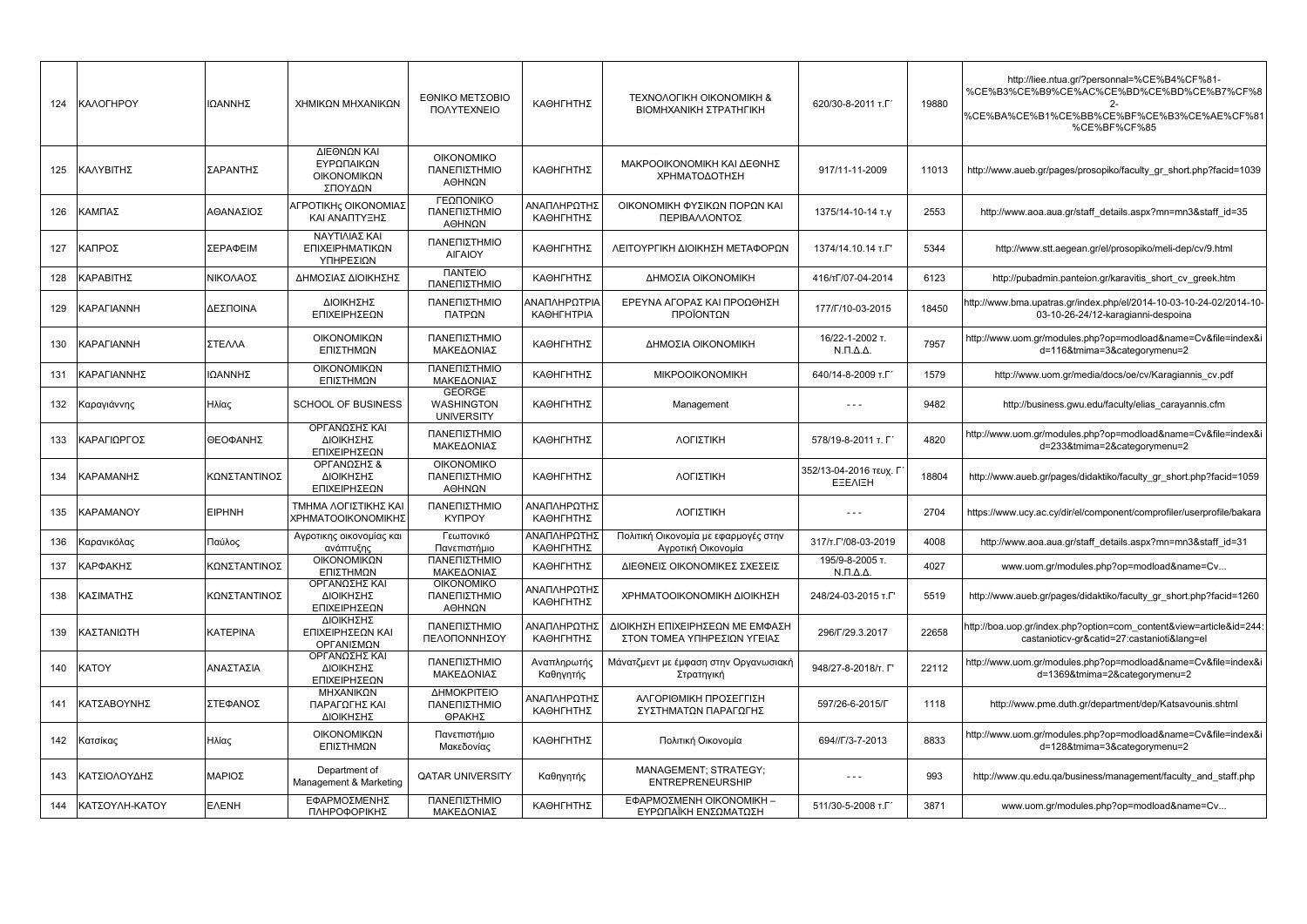| 145 | ΚΕΦΗΣ        | ΒΑΣΙΛΕΙΟΣ                 | ΔΗΜΟΣΙΑΣ ΔΙΟΙΚΗΣΗΣ                                             | <b><i><u>ITANTEIO</u></i></b><br>ΠΑΝΕΠΙΣΤΗΜΙΟ<br>ΚΟΙΝΩΝΙΚΩΝ &<br>ΠΟΛΙΤΙΚΩΝ<br>ΕΠΙΣΤΗΜΩΝ | ΚΑΘΗΓΗΤΗΣ                | ΔΙΟΙΚΗΣΗ ΔΗΜΟΣΙΩΝ ΥΠΗΡΕΣΙΩΝ ΚΑΙ<br>ΟΡΓΑΝΙΣΜΩΝ                         | 918/T. ['/20-9-2017                                                                                                  | 9542  | http://mpep.gr/wp-<br>content/uploads/2014/04/%CE%9A%CE%95%CE%A6%CE%97%CE<br>%AA3<br>%CE%92%CE%99%CE%9F%CE%93%CE%A1%CE%91%CE%A6<br>%CE%99%CE%9A%CE%9F.pdf                                                                                                                                                       |
|-----|--------------|---------------------------|----------------------------------------------------------------|-----------------------------------------------------------------------------------------|--------------------------|-----------------------------------------------------------------------|----------------------------------------------------------------------------------------------------------------------|-------|-----------------------------------------------------------------------------------------------------------------------------------------------------------------------------------------------------------------------------------------------------------------------------------------------------------------|
| 146 | ΚΙΛΙΠΙΡΗΣ    | ΦΩΤΙΟΣ                    | ΔΙΟΙΚΗΣΗΣ<br>ΟΡΓΑΝΙΣΜΟΥ.<br><b>MAPKETINFK KAI</b><br>ΤΟΥΡΙΣΜΟΥ | ΔΙΠΑΕ (ΑΛΕΞΑΝΔΡΕΙΟ<br>ΤΕΙ ΘΕΣΣΑΛΟΝΙΚΗΣ<br>A/70/7-5-19)                                  | ΚΑΘΗΓΗΤΗΣ                | ΟΡΓΑΝΩΣΗ ΚΑΙ ΔΙΟΙΚΗΣΗ ΤΟΥΡΙΣΤΙΚΩΝ<br>ΟΙΚΟΝΟΜΙΚΩΝ ΜΟΝΑΔΩΝ              | 634/Г/29-6-2012,<br>ΦΕΚ συνέργειας 70/7-5-<br>2019τ. Α & ΦΕΚ έντ.<br>Μελών ΔΕΠ 2561/25-6-<br>2019 T.B                | 10162 | http://www.tour.teithe.gr/ed staff view.php?UTS=dlrcpzil                                                                                                                                                                                                                                                        |
| 147 | ΚΛΗΜΗΣ       | ΓΕΩΡΓΙΟΣ<br><b>MIXAHA</b> | ΤΜΗΜΑ ΕΠΙΚΟΙΝΩΝΙΑΣ<br>ΜΕΣΩΝ ΚΑΙ ΠΟΛΙΤΙΣΜΟΥ                     | <b><i><u>ITANTEIO</u></i></b><br>ΠΑΝΕΠΙΣΤΗΜΙΟ                                           | ΚΑΘΗΓΗΤΗΣ                | ΔΙΟΙΚΗΣΗ ΚΑΙ ΜΑRΚΕΤΙΝG                                                | 2188/20.11.2019 т.Г                                                                                                  | 7465  | http://www.panteion.gr/index.php?p=view-<br>person&section=&id=163⟨=el                                                                                                                                                                                                                                          |
| 148 | <b>KOEN</b>  | ΣΑΝΔΡΑ                    | ΟΡΓΑΝΩΣΗΣ ΚΑΙ<br>ΔΙΟΙΚΗΣΗΣ<br>ΕΠΙΧΕΙΡΗΣΕΩΝ                     | <b>OIKONOMIKO</b><br>ΠΑΝΕΠΙΣΤΗΜΙΟ<br>ΑΘΗΝΩΝ                                             | <b>КА</b> ӨНГНТРІА       | ΛΟΓΙΣΤΙΚΗ                                                             | 1303/1-8-19/TF                                                                                                       | 4193  | http://www.aueb.gr/pages/didaktiko/faculty gr short.php?facid=1242                                                                                                                                                                                                                                              |
| 149 | ΚΟΖΑΝΙΔΗΣ    | ΓΕΩΡΓΙΟΣ                  | ΜΗΧΑΝΟΛΟΓΩΝ<br>ΜΗΧΑΝΙΚΩΝ                                       | ΠΑΝΕΠΙΣΤΗΜΙΟ<br>ΘΕΣΣΑΛΙΑΣ                                                               | ΑΝΑΠΛΗΡΩΤΗΣ<br>ΚΑΘΗΓΗΤΗΣ | ΜΕΘΟΔΟΙ ΒΕΛΤΙΣΤΟΠΟΙΗΣΗΣ<br>ΣΥΣΤΗΜΑΤΩΝ ΠΑΡΑΓΩΓΗΣ ΚΑΙ<br>ΥΠΗΡΕΣΙΩΝ      | T' 727/26.06.2018                                                                                                    | 10387 | http://www.mie.uth.gr/n one staff.asp?id=140                                                                                                                                                                                                                                                                    |
| 150 | KOKKINAKH    | ΦΛΩΡΑ                     | <b>MAPKETINFK KAI</b><br>ΕΠΙΚΟΙΝΩΝΙΑΣ                          | <b>OIKONOMIKO</b><br>ΠΑΝΕΠΙΣΤΗΜΙΟ<br>ΑΘΗΝΩΝ                                             | <b>КА</b> ӨНГНТРІА       | ΚΟΙΝΩΝΙΚΗ ΨΥΧΟΛΟΓΙΑ ΚΑΙ ΨΥΧΟΛΟΓΙΑ<br>ΤΟΥ ΚΑΤΑΝΑΛΩΤΗ                   | 903/30-5-2019                                                                                                        | 19759 | http://www.mbc.aueb.gr/index.php/el/mdep/169-Kokkinaki                                                                                                                                                                                                                                                          |
| 151 | ΚΟΛΛΙΑΣ      | ΧΡΗΣΤΟΣ                   | ΟΙΚΟΝΟΜΙΚΩΝ<br>ΕΠΙΣΤΗΜΩΝ                                       | ΠΑΝΕΠΙΣΤΗΜΙΟ<br>ΘΕΣΣΑΛΙΑΣ                                                               | ΚΑΘΗΓΗΤΗΣ                | ΕΦΑΡΜΟΣΜΕΝΗ ΟΙΚΟΝΟΜΙΚΗ                                                | 358/30.3.2012/т.Г                                                                                                    | 7890  | https://www.econ.uth.gr/en/department/staff/faculty/116-professors/37-<br>dr-christos-kollias                                                                                                                                                                                                                   |
| 152 | KONTOFIANNH  | <b>APETH</b>              | ΜΗΧΑΝΟΛΟΓΩΝ<br>ΜΗΧΑΝΙΚΩΝ                                       | ΠΑΝΕΠΙΣΤΗΜΙΟ<br>ΔΥΤΙΚΗΣ ΜΑΚΕΔΟΝΙΑΣ                                                      | ΑΝΑΠΛΗΡΩΤΗΣ<br>ΚΑΘΗΓΗΤΗΣ | ΟΙΚΟΝΟΜΙΚΗ ΑΞΙΟΛΟΓΗΣΗ<br>ΕΝΕΡΓΕΙΑΚΩΝ ΚΑΙ ΠΕΡΙΒΑΛΛΟΝΤΙΚΩΝ<br>ΠΟΡΩΝ     | 1376/T. T/31-12-2012                                                                                                 | 6376  | http://mech.uowm.gr/images/STAFF/kontogianni/Areti-Kontogianni-Full-<br>CV.pdf                                                                                                                                                                                                                                  |
| 153 | ΚΟΡΡΕΣ       | ΓΕΩΡΓΙΟΣ                  | ΓΕΩΓΡΑΦΙΑΣ                                                     | ΠΑΝΕΠΙΣΤΗΜΙΟ<br>ΑΙΓΑΙΟΥ                                                                 | ΚΑΘΗΓΗΤΗΣ                | ΟΙΚΟΝΟΜΙΚΗ ΤΟΥ ΧΩΡΟΥ                                                  | 889/Г/16-08-2013                                                                                                     | 18461 | http://www.geo.aegean.gr/greek/cvs/korres.htm                                                                                                                                                                                                                                                                   |
| 154 | ΚΟΤΙΟΣ       | ΑΓΓΕΛΟΣ                   | ΔΙΕΘΝΩΝ ΚΑΙ<br>ΕΥΡΩΠΑΙΚΩΝ ΣΠΟΥΔΩΝ                              | ΠΑΝΕΠΙΣΤΗΜΙΟ<br>ΠΕΙΡΑΙΩΣ                                                                | ΚΑΘΗΓΗΤΗΣ                | ΔΙΕΘΝΕΙΣ ΚΑΙ ΕΥΡΩΠΑΪΚΕΣ<br>ΟΙΚΟΝΟΜΙΚΕΣ ΚΑΙ ΑΝΑΠΤΥΞΙΑΚΕΣ<br>ΣΧΕΣΕΙΣ    | 1140/т.Г'/18-12-2008                                                                                                 | 3296  | http://www.des.unipi.gr/personnel/kotios-aggelos/                                                                                                                                                                                                                                                               |
| 155 | ΚΟΥΓΙΟΥΜΤΖΗΣ | ΔΗΜΗΤΡΙΟΣ                 | ΗΛΕΚΤΡΟΛΟΓΩΝ<br>ΜΗΧΑΝΙΚΩΝ ΚΑΙ<br>ΜΗΧΑΝΙΚΩΝ<br>ΥΠΟΛΟΓΙΣΤΩΝ      | ΑΠΘ                                                                                     | ΚΑΘΗΓΗΤΗΣ                | ΥΠΟΛΟΓΙΣΤΙΚΗ ΣΤΑΤΙΣΤΙΚΗ-<br>ΧΡΟΝΟΣΕΙΡΕΣ                               | Г' 112/08.02.2017                                                                                                    | 18580 | http://users.auth.gr/dkugiu/                                                                                                                                                                                                                                                                                    |
| 156 | ΚΟΥΪΚΟΓΛΟΥ   | ΒΑΣΙΛΕΙΟΣ                 | ΜΗΧΑΝΙΚΩΝ<br>ΠΑΡΑΓΩΓΗΣ ΚΑΙ<br>ΔΙΟΙΚΗΣΗΣ                        | ΠΟΛΥΤΕΧΝΕΙΟ ΚΡΗΤΗΣ                                                                      | ΚΑΘΗΓΗΤΗΣ                | ΔΙΚΤΥΑ ΠΑΡΑΓΩΓΗΣ                                                      | 300/16-12-04/τ.ν.π.δ.δ                                                                                               | 17668 | http://www.dpem.tuc.gr/gr/personnel-gr/regular-gr/18-kouikoglou-<br>vassilis-gr                                                                                                                                                                                                                                 |
| 157 | ΚΟΥΚΟΥΜΙΑΛΟΣ | ΣΤΥΛΙΑΝΟΣ                 | ΔΙΟΙΚΗΣΗΣ<br>ΕΠΙΧΕΙΡΗΣΕΩΝ                                      | ΠΑΝΕΠΙΣΤΗΜΙΟ<br>ΘΕΣΣΑΛΙΑΣ<br>ФЕК т.Г.1733/29-10-20                                      | ΚΑΘΗΓΗΤΗΣ                | ΕΠΙΧΕΙΡΗΣΙΑΚΗ ΕΡΕΥΝΑ ΚΑΙ ΔΙΟΙΚΗΣΗ<br>ΛΕΙΤΟΥΡΓΙΩΝ                      | 543/15-6-2015 т. Г' &<br>ΦΕΚ έντ. στο Παν. Θεσ.<br>13/29-1-2019 T.A' &<br>ΦΕΚ ένταξης μελών<br>∆ЕП 595/26-2-2019т.В' | 7421  | http://dde.teilar.gr/story/el-<br>GR/597/%CE%9A%CE%BF%CF%85%CE%BA%CE%BF%CF%8D%<br>CE%BC%CE%B9%CE%B1%CE%BB%CE%BF%CF%82_%CE%A3<br>%CF%84%CE%AD%CE%BB%CE%B9%CE%BF%CF%82 %CE%9<br>1%CE%BD%CE%B1%CF%80%CE%BB%CE%B7%CF%81%CF%8<br>9%CF%84%CE%AE%CF%82 %CE%9A%CE%B1%CE%B8%CE%<br>B7%CE%B3%CE%B7%CF%84%CE%AE%CF%82.html |
| 158 | ΚΟΥΛΟΥΡΙΩΤΗΣ | ΔΗΜΗΤΡΙΟΣ                 | ΜΗΧΑΝΙΚΩΝ<br>ΠΑΡΑΓΩΓΗΣ ΚΑΙ<br>ΔΙΟΙΚΗΣΗΣ                        | ΔΗΜΟΚΡΙΤΕΙΟ<br>ΠΑΝΕΠΙΣΤΗΜΙΟ<br>ΘΡΑΚΗΣ                                                   | ΚΑΘΗΓΗΤΗΣ                | ΕΥΦΥΗ ΣΥΣΤΗΜΑΤΑ ΣΤΗ ΒΙΟΜΗΧΑΝΙΚΗ<br>ΠΑΡΑΓΩΓΗ ΚΑΙ ΔΙΟΙΚΗΣΗ              | 972/1-10-2015/F                                                                                                      | 10704 | http://www.pme.duth.gr/department/dep/Koulouriotis.shtml                                                                                                                                                                                                                                                        |
| 159 | ΚΟΥΡΕΜΕΝΟΣ   | ΑΘΑΝΑΣΙΟΣ                 | ΟΡΓΑΝΩΣΗΣ ΚΑΙ<br>ΔΙΟΙΚΗΣΗΣ<br>ΕΠΙΧΕΙΡΗΣΕΩΝ                     | ΠΑΝΕΠΙΣΤΗΜΙΟ<br>ΠΕΙΡΑΙΩΣ                                                                | ΚΑΘΗΓΗΤΗΣ                | <b>MAPKETINFK</b>                                                     | 458/4.12.2006 т.Г                                                                                                    | 1013  | http://www.ode.unipi.gr/index.php/el/faculty/bysector                                                                                                                                                                                                                                                           |
| 160 | ΚΟΥΡΕΤΑΣ     | ΓΕΩΡΓΙΟΣ                  | ΟΡΓΑΝΩΣΗΣ ΚΑΙ<br>ΔΙΟΙΚΗΣΗΣ<br>ΕΠΙΧΕΙΡΗΣΕΩΝ                     | <b>OIKONOMIKO</b><br>ΠΑΝΕΠΙΣΤΗΜΙΟ<br>ΑΘΗΝΩΝ                                             | ΚΑΘΗΓΗΤΗΣ                | ΧΡΗΜΑΤΟΔΟΤΙΚΗ ΔΙΟΙΚΗΣΗ ΜΕ ΕΜΦΑΣΗ<br>ΣΤΗ ΔΙΕΘΝΗ ΧΡΗΜΑΤΟΔΟΤΙΚΗ ΔΙΟΙΚΗΣΗ | 233/11-04-2007 τευχ. Γ                                                                                               | 2432  | http://www.aueb.gr/pages/prosopiko/faculty_gr_short.php?facid=1192                                                                                                                                                                                                                                              |
| 161 | ΚΟΥΡΛΙΟΥΡΟΣ  | ΗΛΙΑΣ                     | ΟΙΚΟΝΟΜΙΚΩΝ<br>ΕΠΙΣΤΗΜΩΝ                                       | ΠΑΝΕΠΙΣΤΗΜΙΟ<br>ΠΑΤΡΩΝ                                                                  | ΚΑΘΗΓΗΤΗΣ                | ΟΙΚΟΝΟΜΙΚΗ ΓΕΩΓΡΑΦΙΑ ΚΑΙ<br>ΧΩΡΟΤΑΞΙΑ                                 | 168/F/26-2-2016                                                                                                      | 7451  | http://www.geo.aegean.gr/greek/people.htm                                                                                                                                                                                                                                                                       |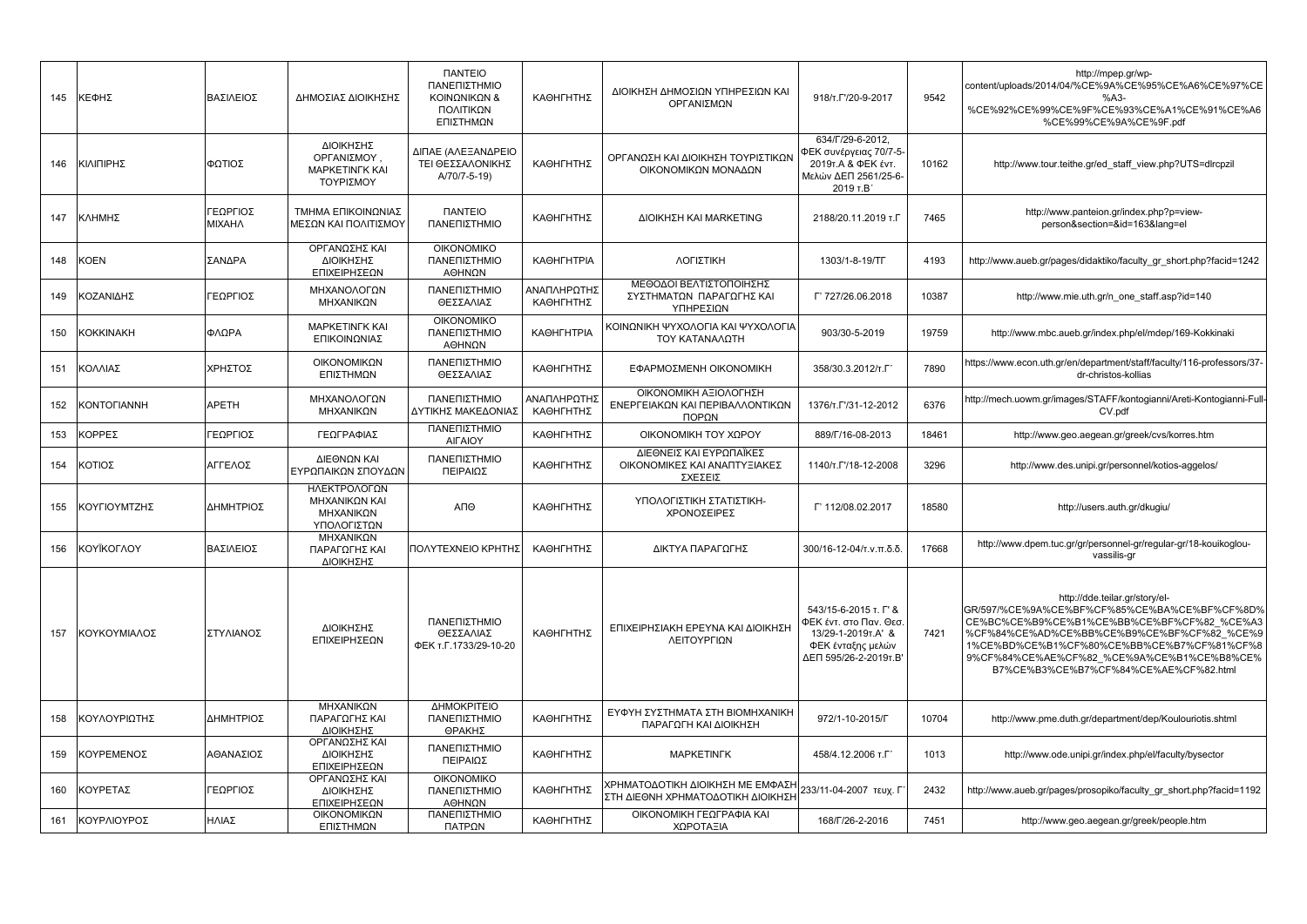| 162 | ΚΟΥΤΟΥΖΗΣ       | <b>EMMANOYHA</b>  | ΑΝΘΡΩΠΙΣΤΙΚΩΝ<br>ΣΠΟΥΔΩΝ                                  | <b>EAAHNIKO ANOIKTO</b><br>ΠΑΝΕΠΙΣΤΗΜΙΟ                                      | ΚΑΘΗΓΗΤΗΣ                         | ΔΙΟΙΚΗΣΗ ΕΚΠΑΙΔΕΥΤΙΚΩΝ ΜΟΝΑΔΩΝ                                                   | 1205/30-07-2020 T.F'                                                                                | 1004  | https://www.eap.gr/el/%CE%BF%CE%BD%CE%BF%CE%BC%CE%<br>B1%CF%83%CF%84%CE%B9%CE%BA%CF%8C%CF%82-<br>%CE%BA%CE%B1%CF%84%CE%AC%CE%BB%CE%BF%CE%B<br>3%CE%BF%CF%82-%CE%BA/314-2014-10-16-12-21-45 |
|-----|-----------------|-------------------|-----------------------------------------------------------|------------------------------------------------------------------------------|-----------------------------------|----------------------------------------------------------------------------------|-----------------------------------------------------------------------------------------------------|-------|--------------------------------------------------------------------------------------------------------------------------------------------------------------------------------------------|
| 163 | ΚΟΥΦΟΠΟΥΛΟΣ     | ΔΗΜΗΤΡΙΟΣ         | <b>Brunel Business School</b>                             | <b>Brunel University</b>                                                     | Αναπληρωτής<br>Καθηγητής          | STRATEGIC MANAGEMENT,<br>CORPORATE GOVERNANCE                                    | $\cdots$                                                                                            | 8045  | http://www.brunel.ac.uk/bbs/people/academic-and-research-staff/full-<br>time-faculty/dimitrios-koufopoulos                                                                                 |
| 164 | Κτιστάκη        | Σταυρούλα         | Δημόσιας Διοίκησης                                        | Πάντειο Πανεπιστήμιο<br>Κιονωνικών & Πολιτικών<br>Επιστημών                  | ΚΑΘΗΓΗΤΗΣ                         | Διοικητική Επιστήμη και Διοικητικοί Θεσμοί                                       | 419/тГ/12-05-2016                                                                                   | 5653  | http://pubadmin.panteion.gr/ktistaki short cv greek.htm                                                                                                                                    |
| 165 | ΚΥΡΙΑΖΙΔΟΥ      | <b>AIKATEPINH</b> | ΟΙΚΟΝΟΜΙΚΗΣ<br>ΕΠΙΣΤΗΜΗΣ                                  | <b>OIKONOMIKO</b><br>ΠΑΝΕΠΙΣΤΗΜΙΟ<br>ΑΘΗΝΩΝ                                  | ΚΑΘΗΓΗΤΗΣ                         | ΟΙΚΟΝΟΜΙΚΗ ΘΕΩΡΙΑ ΜΕ ΕΜΦΑΣΗ ΣΤΗΝ<br><b>OIKONOMETPIA</b>                          | 199/17-08-05 τ.ΝΠΔΔ                                                                                 | 5181  | http://www.econ.aueb.gr/faculty/kyriazidou.html                                                                                                                                            |
| 166 | ΚΥΡΙΑΚΙΔΗΣ      | ΕΠΑΜΕΙΝΩΝΔΑΣ      | ΣΤΑΤΙΣΤΙΚΗΣ                                               | <b>OIKONOMIKO</b><br>ΠΑΝΕΠΙΣΤΗΜΙΟ<br>ΑΘΗΝΩΝ                                  | Καθηγητής                         | ΕΦΑΡΜΟΣΜΕΝΕΣ ΠΙΘΑΝΟΤΗΤΕΣ ΚΑΙ<br>ΣΤΟΧΑΣΤΙΚΗ ΕΠΙΧΕΙΡΗΣΙΑΚΗ ΕΡΕΥΝΑ                  | 80/20-2-2015 T.F                                                                                    | 17760 | https://www.aueb.gr/el/faculty_page/%CE%BA%CF%85%CF%81%C<br>E%B9%CE%B1%CE%BA%CE%B9%CE%B4%CE%B7%CF%83-<br>%CE%B5%CF%80%CE%B1%CE%BC%CE%B5%CE%B9%CE%BD<br>%CF%89%CE%BD%CE%B4%CE%B1%CF%83      |
| 167 | Κυριακίδου      | Níkn              | <b>Business School</b>                                    | <b>Leeds Beckett University</b>                                              | ΜΟΝΙΜΟΣ<br>ΕΠΙΚΟΥΡΟΣ<br>ΚΑΘΗΓΗΤΗΣ | <b>Business and Management</b>                                                   | $\sim$ $\sim$ $\sim$                                                                                | 7160  | http://www.leedsbeckett.ac.uk/staff/dr-niki-kyriakidou/                                                                                                                                    |
| 168 | ΚΥΡΚΟΣ          | ΕΥΣΤΑΘΙΟΣ         | ΟΙΚΟΝΟΜΙΑΣ ΚΑΙ<br>ΔΙΟΙΚΗΣΗΣ                               | ΔΙΕΘΝΕΣ<br>ΠΑΝΕΠΙΣΤΗΜΙΟ ΤΗΣ<br>ΕΛΛΑΔΟΣ                                       | Καθηγητής<br>Ημεδαπής             | ΠΛΗΡΟΦΟΡΙΑΚΑ ΣΥΣΤΗΜΑΤΑ<br>ΕΞΟΡΥΞΗΣ ΚΑΙ ΕΠΕΞΕΡΓΑΣΙΑΣ<br>ΔΕΔΟΜΕΝΩΝ ΣΤΗ ΛΟΓΙΣΤΙΚΗ   | 1311/7-11-2018/T.F                                                                                  | 2015  | http://www.acc.teithe.gr/el/staff_academic.php                                                                                                                                             |
| 169 | ΚΥΡΙΤΣΗΣ        | ΚΩΝΣΤΑΝΤΙΝΟΣ      | ΛΟΓΙΣΤΙΚΗΣ ΚΑΙ<br>ΧΡΗΜΑΤΟΟΙΚΟΝΟΜΙΚΗΣ                      | ΠΑΝΕΠΙΣΤΗΜΙΟ<br>ΙΩΑΝΝΙΝΩΝ (ΤΕΙ<br>НПЕІРОҮ А142/3-8-18)                       | ΑΝΑΠΛΗΡΩΤΗΣ<br>ΚΑΘΗΓΗΤΗΣ          | Ποσοτικές Μέθοδοι με Συστήματα<br>Πληροφορικής στα Χρηματοοικονομικά             | 436/28.05.2010 т.Г.<br>B' 3381/10.08.2018                                                           | 7727  | http://accfin.teiep.gr/sites/default/files/cv_greek_25_10_20201.pdf                                                                                                                        |
| 170 | ΚΥΡΤΣΟΥ         | <b>AIKATEPINH</b> | ΟΙΚΟΝΟΜΙΚΩΝ<br>ΕΠΙΣΤΗΜΩΝ                                  | ΠΑΝΕΠΙΣΤΗΜΙΟ<br>ΜΑΚΕΔΟΝΙΑΣ                                                   | ΚΑΘΗΓΗΤΗΣ                         | ΜΑΚΡΟΟΙΚΟΝΟΜΙΑ ΜΕ ΕΜΦΑΣΗ ΣΤΙΣ<br>ΑΓΟΡΕΣ ΧΡΗΜΑΤΟΣ ΚΑΙ ΚΕΦΑΛΑΙΟΥ                   | Г' 740/27.07.2017                                                                                   | 4548  | http://www.uom.gr/modules.php?op=modload&name=Cv&file=index&i<br>d=985&tmima=3&categorymenu=2                                                                                              |
| 171 | ΚΩΝΣΤΑΝΤΑΤΟΣ    | ΧΡΗΣΤΟΣ           | ΟΙΚΟΝΟΜΙΚΩΝ<br>ΕΠΙΣΤΗΜΩΝ                                  | ΠΑΝΕΠΙΣΤΗΜΙΟ<br>ΜΑΚΕΔΟΝΙΑΣ                                                   | ΚΑΘΗΓΗΤΗΣ                         | ΒΙΟΜΗΧΑΝΙΚΗ ΟΡΓΑΝΩΣΗ                                                             | 1040/10-11-2008 т.Г'                                                                                | 772   | www.uom.gr/modules.php?op=modload&name=Cv                                                                                                                                                  |
| 172 | ΚΩΝΣΤΑΝΤΟΠΟΥΛΟΣ | ΠΑΝΑΓΙΩΤΗΣ        | ΠΛΗΡΟΦΟΡΙΚΗΣ                                              | <b>OIKONOMIKO</b><br>ΠΑΝΕΠΙΣΤΗΜΙΟ<br>ΑΘΗΝΩΝ                                  | ΚΑΘΗΓΗΤΗΣ                         | ΠΛΗΡΟΦΟΡΙΑΚΑ ΣΥΣΤΗΜΑΤΑ<br>ΣΥΣΤΗΜΑΤΑ ΣΤΗΡΙΞΗΣ ΑΠΟΦΑΣΕΩΝ &<br>ΕΠΙΧΕΙΡΗΣΙΑΚΗ ΕΡΕΥΝΑ | ΦΕΚ Μετ/σης 290/21-11<br>2003 τ.Ν.Π.Δ.Δ.                                                            | 18164 | http://www.aueb.gr/pages/didaktiko/faculty gr short.php?facid=1224                                                                                                                         |
| 173 | ΚΟΣΜΟΠΟΥΛΟΥ     | ΓΕΩΡΓΙΑ           | ΟΙΚΟΝΟΜΙΚΩΝ<br>ΕΠΙΣΤΗΜΩΝ                                  | <b>National Science</b><br>Foundation, USA and the<br>University of Oklahoma | Καθηγητής                         | <b>ECONOMICS</b>                                                                 | $\sim$ $\sim$ $\sim$                                                                                | 4257  | https://nsf.gov/staff/staff bio.jsp?lan=gkosmopo&org=OIA&from org=<br><b>NSF</b>                                                                                                           |
| 174 | Κωσταγιόλας     | Πέτρος            | ΑΡΧΕΙΟΝΟΜΙΑΣ.<br>ΒΙΒΛΙΟΘΗΚΟΝΟΜΙΑΣ ΚΑΙ<br>ΜΟΥΣΕΙΟΛΟΓΙΑΣ    | Ιόνιο Πανεπιστήμιο                                                           | Αναπληρωτής<br>Καθηγητής          | Οργάνωση και Διοίκηση Υπηρεσιών<br>Πληροφόρησης                                  | T' 1722/26.10.2020                                                                                  | 21575 | http://tab.ionio.gr/index.php/el/people/petros-kostagiolas                                                                                                                                 |
| 175 | ΚΩΣΤΟΓΛΟΥ       | ΒΑΣΙΛΕΙΟΣ         | ΜΗΧΑΝΙΚΩΝ<br>ΠΛΗΡΟΦΟΡΙΚΗΣ &<br>ΗΛΕΚΤΡΟΝΙΚΩΝ<br>ΣΥΣΤΗΜΑΤΩΝ | ΔΙΠΑΕ (ΑΛΕΞΑΝΔΡΕΙΟ<br>ΤΕΙ ΘΕΣΣΑΛΟΝΙΚΗΣ<br>A70/7-5-2019)                      | ΚΑΘΗΓΗΤΗΣ                         | ΕΠΙΧΕΙΡΗΣΙΑΚΗ ΕΡΕΥΝΑ ΚΑΙ ΓΛΩΣΣΕΣ<br>ΠΡΟΓΡΑΜΜΑΤΙΣΜΟΥ                              | 637 Г/3-7-2012т.Г',<br>ΦΕΚ συνέργ.70/7-5-<br>2019τ.Α & ΦΕΚ έντ.<br>Μελών ΔΕΠ 2516/25-6-<br>2019T.B' | 3290  | http://aetos.it.teithe.gr/~vkostogl/                                                                                                                                                       |
| 176 | ΛΑΓΟΣ           | ΔΗΜΗΤΡΙΟΣ         | <b>ΔΙΟΙΚΗΣΗΣ</b><br>ΕΠΙΧΕΙΡΗΣΕΩΝ                          | ΠΑΝΕΠΙΣΤΗΜΙΟ<br>ΑΙΓΑΙΟΥ                                                      | ΚΑΘΗΓΗΤΗΣ                         | ΤΟΥΡΙΣΤΙΚΗ ΟΙΚΟΝΟΜΙΚΗ-ΔΙΟΙΚΗΣΗ<br>ΤΟΥΡΙΣΤΙΚΩΝ ΕΠΙΧΕΙΡΗΣΕΩΝ                       | 830/Г/06-08-2013                                                                                    | 5212  | http://www.ba.aegean.gr/index.php?option=com content&view=article<br>&id=841&Itemid=488                                                                                                    |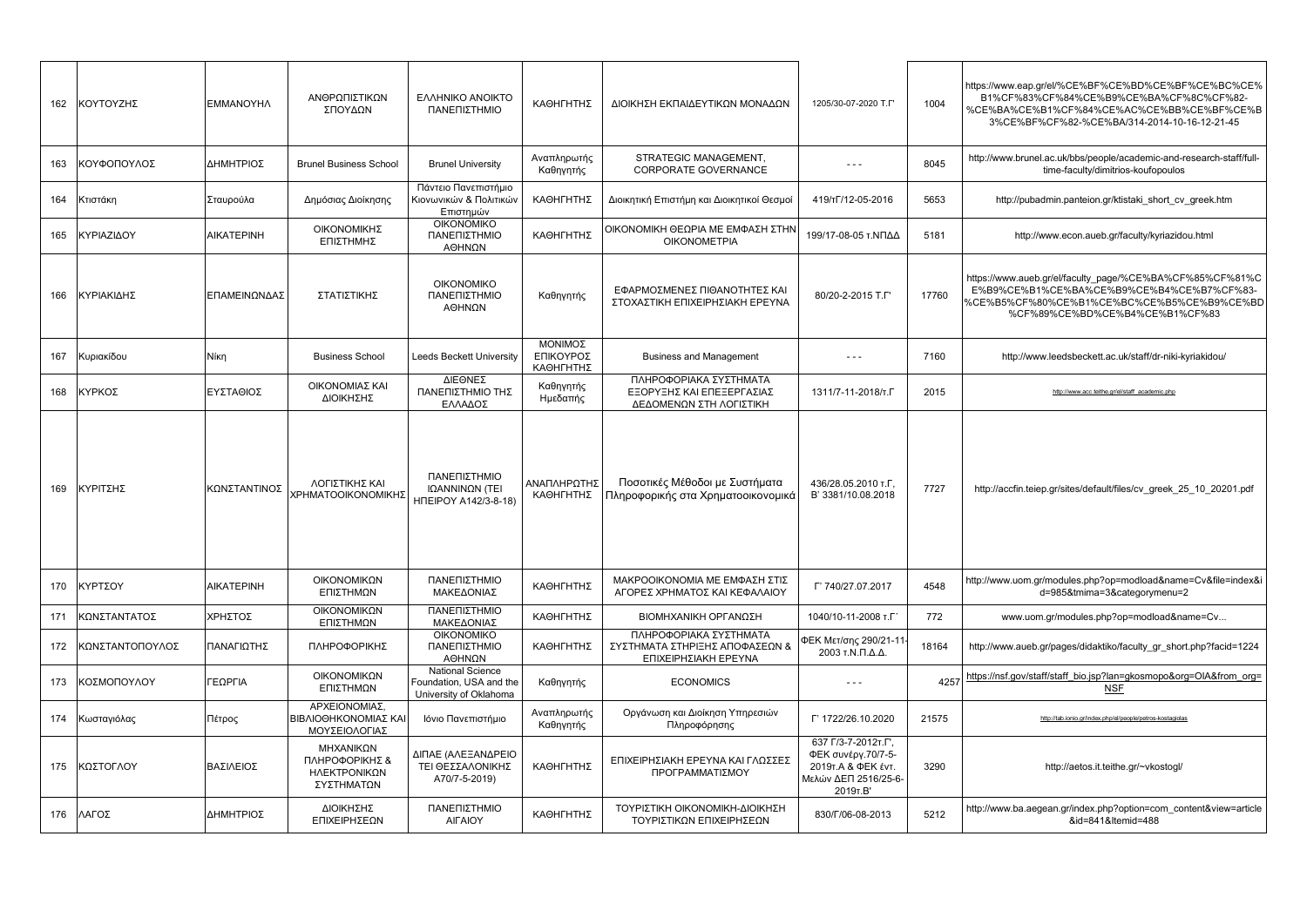| 177 | ΛΑΖΑΡΙΔΗΣ      | ΠΑΝΑΓΙΩΤΗΣ             | ΑΓΡΟΤΙΚΗΣ<br>ΟΙΚΟΝΟΜΙΑΣ ΚΑΙ<br>ΑΝΑΠΤΥΞΗΣ                                                                                      | ΓΕΩΠΟΝΙΚΟ<br>ΠΑΝΕΠΙΣΤΗΜΙΟ<br>ΑΘΗΝΩΝ              | ΚΑΘΗΓΗΤΗΣ                           | ΜΙΚΡΟΟΙΚΟΝΟΜΙΚΗ ΑΝΑΛΥΣΗ ΜΕ<br>ΕΜΦΑΣΗ ΣΕ ΕΦΑΡΜΟΓΕΣ ΣΤΟΝ<br>AFPOTIKO TOMEA             | $(T.\Gamma)$ 219/03.04.2007                              | 18749 | http://www.aoa.aua.gr/en/staff_details.aspx?staff_id=32                                                                                                                             |
|-----|----------------|------------------------|-------------------------------------------------------------------------------------------------------------------------------|--------------------------------------------------|-------------------------------------|--------------------------------------------------------------------------------------|----------------------------------------------------------|-------|-------------------------------------------------------------------------------------------------------------------------------------------------------------------------------------|
| 178 | ΛΑΜΠΕΡΤΙΔΗΣ    | ΝΕΟΦΥΤΟΣ               | EMNOPIOY,<br>ΧΡΗΜΑΤΟΟΙΚΟΝΟΜΙΚΩ<br>Ν ΚΑΙ ΝΑΥΤΙΛΙΑΣ                                                                             | ΤΕΧΝΟΛΟΓΙΚΟ<br>ΠΑΝΕΠΙΣΤΗΜΙΟ<br><b>KYNTPOY</b>    | ΑΝΑΠΛΗΡΩΤΗΣ<br>ΚΑΘΗΓΗΤΗΣ            | <b>XPHMATOOIKONOMIKH</b>                                                             | $\sim$ $\sim$ $\sim$                                     | 518   | https://www.cut.ac.cy/faculties/fme/cfs/staff/n.lambertides/                                                                                                                        |
| 179 | ΛΑΜΠΡΙΑΝΙΔΗΣ   | ΘΕΟΛΟΓΗΣ               | ΟΙΚΟΝΟΜΙΚΩΝ<br>ΕΠΙΣΤΗΜΩΝ                                                                                                      | ΠΑΝΕΠΙΣΤΗΜΙΟ<br>ΜΑΚΕΔΟΝΙΑΣ                       | ΚΑΘΗΓΗΤΗΣ                           | ΟΙΚΟΝΟΜΙΚΗ ΓΕΩΓΡΑΦΙΑ<br>ΠΕΡΙΦΕΡΕΙΑΚΗ ΑΝΑΠΤΥΞΗ                                        | 101/29-6-1999 т.<br>$N.\Pi.\Delta.\Delta.$               | 7330  | http://www.uom.gr/modules.php?op=modload&name=Cv&file=index&i<br>d=119&tmima=3&categorymenu=2                                                                                       |
| 180 | ΛΕΒΕΝΤΗΣ       | ΣΤΕΡΓΙΟΣ               | ΑΝΘΡΩΠΙΣΤΙΚΩΝ.<br>ΚΟΙΝΩΝΙΚΩΝ ΚΑΙ<br>ΟΙΚΟΝΟΜΙΚΩΝ<br>ΕΠΙΣΤΗΜΩΝ<br>(ΠΑΝΕΠΙΣΤΗΜΙΑΚΟ<br>ΚΕΝΤΡΟ ΔΙΕΘΝΩΝ<br>ΠΡΟΓΡΑΜΜΑΤΩΝ<br>ΣΠΟΥΔΩΝ) | ΔΙΕΘΝΕΣ<br>ΠΑΝΕΠΙΣΤΗΜΙΟ ΤΗΣ<br>ΕΛΛΑΔΟΣ           | Καθηγητής<br>Ημεδαπής               | <b>ACCOUNTING - ΛΟΓΙΣΤΙΚΗ</b>                                                        | 402/Г/4.5.2017                                           | 15164 | https://econ.ihu.edu.gr/index.php/en/faculty-list/74-stergios-leventis.php                                                                                                          |
| 181 | ΛΕΛΕΔΑΚΗΣ      | ΓΕΩΡΓΙΟΣ               | ΧΡΗΜΑΤΟΟΙΚΟΝΟΜΙΚΗΣ<br>ΚΑΙ ΛΟΓΙΣΤΙΚΗΣ                                                                                          | <b>OIKONOMIKO</b><br>ΠΑΝΕΠΙΣΤΗΜΙΟ<br>ΑΘΗΝΩΝ      | ΜΟΝΙΜΟΣ<br>ΕΠΙΚΟΥΡΟΣ<br>ΚΑΘΗΓΗΤΗΣ   | <b>XPHMATOOIKONOMIKH</b>                                                             | 273/28-3-2008 т.Г'<br>MON: 575/19-08-2011<br>$T.\Gamma'$ | 2316  | http://www.aueb.gr/pages/prosopiko/faculty_gr_short.php?facid=1243                                                                                                                  |
| 182 | ΛΙΑΡΓΚΟΒΑΣ     | ΠΑΝΑΓΙΩΤΗΣ             | ΟΙΚΟΝΟΜΙΚΩΝ<br>ΕΠΙΣΤΗΜΩΝ                                                                                                      | ΠΑΝΕΠΙΣΤΗΜΙΟ<br>ΠΕΛΟΠΟΝΝΗΣΟΥ                     | ΚΑΘΗΓΗΤΗΣ                           | MAKPOOIKONOMIKH                                                                      | 949/26.11.2009 т. Г'                                     | 18284 | ineobservatory.gr/wp-content//07/Panagiotis-Liargovas-CV.pdf                                                                                                                        |
| 183 | ΛΥΜΠΕΡΟΠΟΥΛΟΣ  | ΓΕΩΡΓΙΟΣ               | ΜΗΧΑΝΟΛΟΓΩΝ<br>ΜΗΧΑΝΙΚΩΝ                                                                                                      | ΠΑΝΕΠΙΣΤΗΜΙΟ<br>ΘΕΣΣΑΛΙΑΣ                        | ΚΑΘΗΓΗΤΗΣ                           | ΣΤΟΧΑΣΤΙΚΕΣ ΜΕΘΟΔΟΙ ΣΤΗ ΔΙΟΙΚΗΣΗ<br>ΠΑΡΑΓΩΓΗΣ                                        | 667/18.7.2008 /T.F                                       | 11026 | http://www.mie.uth.gr/n one staff.asp?id=13                                                                                                                                         |
| 184 | ΛΩΛΟΣ          | ΣΑΡΑΝΤΗΣ-<br>ΕΥΑΓΓΕΛΟΣ | ΤΜΗΜΑ ΟΙΚΟΝΟΜΙΚΗΣ<br>ΚΑΙ ΠΕΡΙΦΕΡΕΙΑΚΗΣ<br>ΑΝΑΠΤΥΞΗΣ                                                                           | <b><i>ΠΑΝΤΕΙΟ ΠΑΝ/ΜΙΟ</i></b>                    | ΚΑΘΗΓΗΤΗΣ                           | <b>MAKPOOIKONOMIKH ΠΟΛΙΤΙΚΗ ΚΑΙ</b><br>ΟΙΚΟΝΟΜΙΚΗ ΑΝΑΠΤΥΞΗ                           | 851/21-10-2009                                           | 10450 | http://www.panteion.gr/index.php?p=view-person&section=&id=210                                                                                                                      |
| 185 | ΜΑΓΟΥΛΑΣ       | ΓΕΩΡΓΙΟΣ               | Department of Computer<br>Science and Information<br>Systems                                                                  | University of London,<br><b>Birkbeck College</b> | ΚΑΘΗΓΗΤΗΣ                           | Διαδίκτυο, Πληροφοριακά Συστήματα και<br>Εφαρμογές Πολυκριτηριακής Λήψης<br>Απόφασης | $- - -$                                                  | 7871  | http://www.dcs.bbk.ac.uk/~gmagoulas/                                                                                                                                                |
| 186 | ΜΑΔΥΤΙΝΟΣ      | ΔΗΜΗΤΡΙΟΣ              | ΔΙΟΙΚΗΤΙΚΗΣ<br>ΕΠΙΣΤΗΜΗΣ ΚΑΙ<br>ΤΕΧΝΟΛΟΓΙΑΣ                                                                                   | ΔΙΕΘΝΕΣ<br>ΠΑΝΕΠΙΣΤΗΜΙΟ ΤΗΣ<br>ΕΛΛΑΔΟΣ           | ΚΑΘΗΓΗΤΗΣ                           | ΟΙΚΟΝΟΜΙΚΑ ΚΑΙ ΠΛΗΡΟΦΟΡΙΚΗ                                                           | 276/Г/12-03-12                                           | 5158  | http://www.mst.ihu.gr/index.php/maditinos-dimitrios/                                                                                                                                |
| 187 | ΜΑΚΡΗΣ         | ΓΕΩΡΓΙΟΣ               | ΒΑΛΚΑΝΙΚΩΝ,<br>ΣΛΑΒΙΚΩΝ ΚΑΙ<br>ΑΝΑΤΟΛΙΚΩΝ ΣΠΟΥΔΩΝ                                                                             | ΠΑΝΕΠΙΣΤΗΜΙΟ<br>ΜΑΚΕΔΟΝΙΑΣ                       | ΚΑΘΗΓΗΤΗΣ                           | ΜΑΚΡΟΟΙΚΟΝΟΜΙΚΗ ΘΕΩΡΙΑ ΚΑΙ<br>ΠΟΛΙΤΙΚΗ                                               | 308/08-04-2015                                           | 9148  | http://www.uom.gr/modules.php?op=modload&name=Cv&file=index&i<br>d=1627&tmima=4&categorymenu=2                                                                                      |
| 188 | Μακρυδημήτρης  | Αντώνιος               | Πολιτικής Επιστήμης και<br>Δημόσιας Διοίκησης                                                                                 | Εθνικο & Καποδιστριακό<br>Πανεπιστήμιο Αθηνών    | ΚΑΘΗΓΗΤΗΣ                           | Διοικητική Επιστήμη                                                                  | 18/03-02-1999. T.<br>ΝΠΔΔ                                | 18244 | http://www.pspa.uoa.gr/an8ropino-dynamiko/didaktiko-kai-ereynhtiko-<br>proswpiko/tomeas-dioikhtikis-epistimhs-kai-dhmosioy-dikaioy/antonios-<br>makrydhmitrhs.html                  |
| 189 | ΜΑΛΛΙΑΡΟΠΟΥΛΟΣ | ΔΗΜΗΤΡΙΟΣ              | ΧΡΗΜΑΤΟΟΙΚΟΝΟΜΙΚΗΣ<br>ΚΑΙ ΤΡΑΠΕΖΙΚΗΣ<br>ΔΙΟΙΚΗΤΙΚΗΣ                                                                           | ΠΑΝΕΠΙΣΤΗΜΙΟ<br>ΠΕΙΡΑΙΩΣ                         | ΚΑΘΗΓΗΤΗΣ                           | MAKPO-XPHMATOOIKONOMIKH                                                              | 504/27-12-2006                                           | 3410  | http://web.xrh.unipi.gr/index.php?option=com content&view=article&id<br>=34&Itemid=297⟨=el                                                                                          |
| 190 | <b>MANOOY</b>  | ΒΑΣΙΛΙΚΗ               | ΕΦΑΡΜΟΣΜΕΝΗΣ<br>ΠΛΗΡΟΦΟΡΙΚΗΣ                                                                                                  | ΠΑΝΕΠΙΣΤΗΜΙΟ<br>ΜΑΚΕΔΟΝΙΑΣ                       | ΚΑΘΗΓΗΤΗΣ                           | ΠΛΗΡΟΦΟΡΙΑΚΑ ΣΥΣΤΗΜΑΤΑ ΜΕ<br>ΕΜΦΑΣΗ ΣΤΟ ΜΑΝΑΤΖΜΕΝΤ ΤΩΝ<br>ΑΠΟΘΕΜΑΤΩΝ                 | 452/4-12-2006 т. Г                                       | 18602 | http://www.uom.gr/modules.php?op=modload&name=Cv&file=index&i<br>d=108&tmima=6&categorymenu=2                                                                                       |
| 191 | ΜΑΝΙΑΤΗΣ       | ΠΑΡΑΣΧΟΣ               | ΟΡΓΑΝΩΣΗΣ &<br>ΔΙΟΙΚΗΣΗΣ<br>ΕΠΙΧΕΙΡΗΣΕΩΝ                                                                                      | <b>OIKONOMIKO</b><br>ΠΑΝΕΠΙΣΤΗΜΙΟ<br>ΑΘΗΝΩΝ      | ΜΟΝΙΜΟΣ<br>ΕΠΙΚΟΥΡΟΣ<br>ΚΑΘΗΓΗΤΗΣ   | ΠΟΣΟΤΙΚΕΣ ΜΕΘΟΔΟΙ ΣΤΗ ΔΙΟΙΚΗΣΗ<br>ΕΠΙΧΕΙΡΗΣΕΩΝ                                       | 1021/16-10-2017 T.F                                      | 22053 | https://www.aueb.gr/el/faculty_page/%CE%BC%CE%B1%CE%BD%C<br>E%B9%CE%B1%CF%84%CE%B7%CF%83-<br>%CF%80%CE%B1%CF%81%CE%B1%CF%83%CF%87%CE%BF%<br>CF%83                                   |
| 192 | Μανιάτης       | Θανάσης                | ΟΙΚΟΝΟΜΙΚΩΝ<br>ΕΠΙΣΤΗΜΩΝ                                                                                                      | <b>EKNA</b>                                      | ΚΑΘΗΓΗΤΗΣ                           | ΜΑΡΞΙΣΤΙΚΗ ΠΟΛΙΤΙΚΗ ΟΙΚΟΝΟΜΙΑ                                                        | 1085/T. ['/03-11-2017                                    | 19493 | http://www.econ.uoa.gr/an8ropino-dynamiko/melh-d-e-<br>p/alfabhtika/maniaths-a8anasios.html                                                                                         |
| 193 | ΜΑΝΩΛΟΠΟΥΛΟΣ   | ΔΗΜΗΤΡΙΟΣ              | ΟΡΓΑΝΩΣΗΣ ΚΑΙ<br>ΔΙΟΙΚΗΣΗΣ<br>ΕΠΙΧΕΙΡΗΣΕΩΝ                                                                                    | <b>OIKONOMIKO</b><br>ΠΑΝΕΠΙΣΤΗΜΙΟ<br>ΑΘΗΝΩΝ      | ΕΠΙΚΟΥΡΟΣ<br>ΚΑΘΗΓΗΤΗΣ<br>(μόνιμος) | ΔΙΟΙΚΗΣΗ ΕΠΙΧΕΙΡΗΣΕΩΝ                                                                | 121/T. $\Gamma$ /7-2-2019                                | 24683 | https://www.aueb.gr/el/faculty_page/%CE%9C%CE%B1%CE%BD%C<br>F%89%CE%BB%CE%BF%CF%80%CE%BF%CF%85%CE%BB%C<br>E%BF%CF%82-<br>%CE%94%CE%B7%CE%BC%CE%B7%CF%84%CF%81%CE%B9<br>%CE%BF%CF%82 |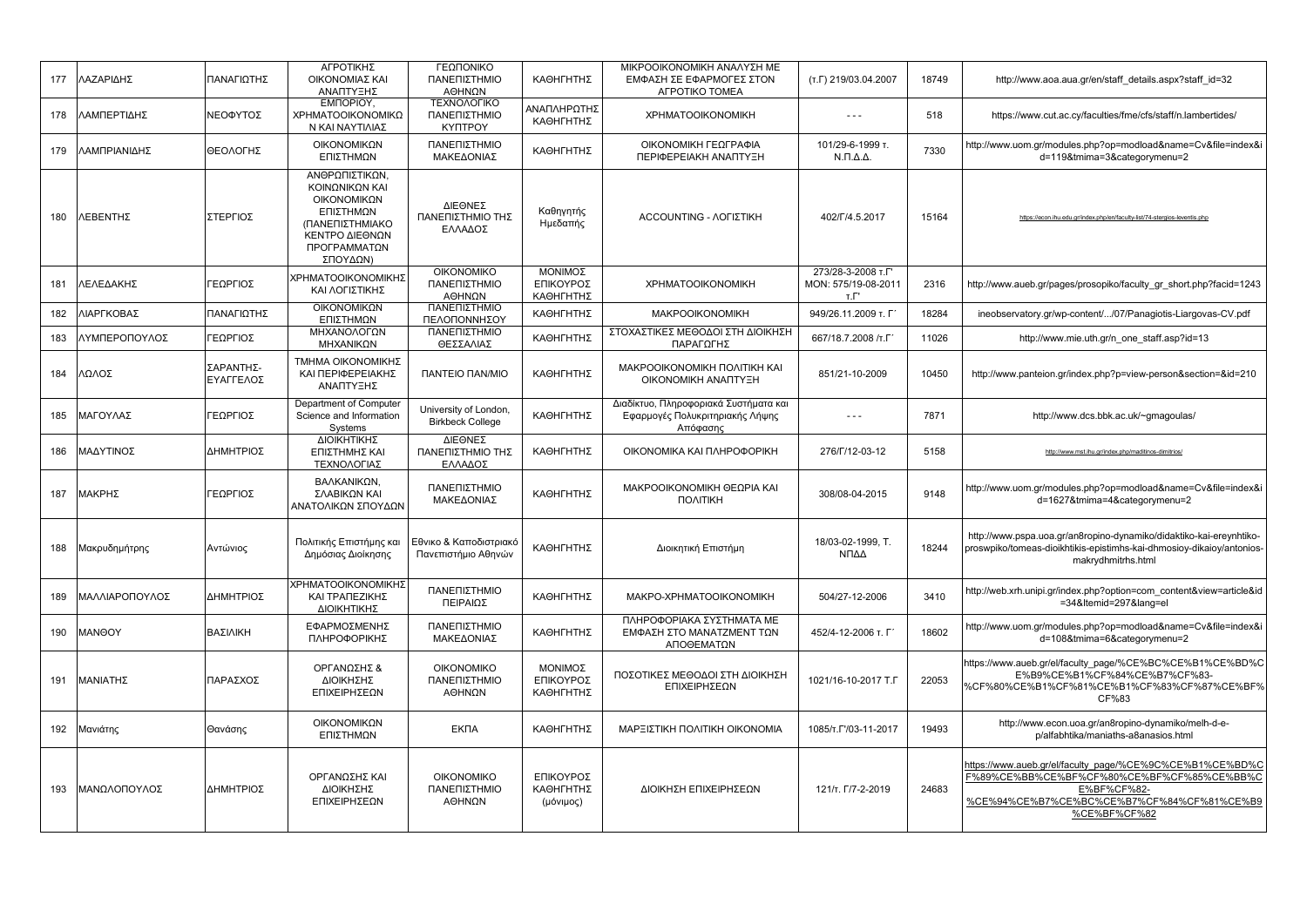| 194 | ΜΑΡΑΒΕΓΙΑΣ    | ΝΑΠΟΛΕΩΝ                   | ΤΜΗΜΑ ΠΟΛΙΤΙΚΗΣ<br>ΕΠΙΣΤΗΜΗΣ ΚΑΙ<br>ΔΗΜΟΣΙΑΣ ΔΙΟΙΚΗΣΗΣ             | <b>EKNA</b>                                            | ΚΑΘΗΓΗΤΗΣ                | ΜΑΚΡΟΟΙΚΟΝΟΜΙΚΗ ΑΝΑΛΥΣΗ.<br>ΕΥΡΩΠΑΪΚΗ ΟΙΚΟΝΟΜΙΚΗ ΟΛΟΚΛΗΡΩΣΗ                              | 210/31-08-2000. T.<br>ΝΠΔΔ                                                                | 4544  | http://www.pspa.uoa.gr/an8ropino-dynamiko/didaktiko-kai-ereynhtiko-<br>proswpiko/tomeas-die8non-kai-eyrwpaikon-spoydon/napolewn-<br>marabegias.html                                                 |
|-----|---------------|----------------------------|--------------------------------------------------------------------|--------------------------------------------------------|--------------------------|------------------------------------------------------------------------------------------|-------------------------------------------------------------------------------------------|-------|-----------------------------------------------------------------------------------------------------------------------------------------------------------------------------------------------------|
| 195 | ΜΑΡΟΥΔΑΣ      | ΛΕΩΝΙΔΑΣ                   | ΔΙΟΙΚΗΣΗΣ<br>ΕΠΙΧΕΙΡΗΣΕΩΝ                                          | ΠΑΝΕΠΙΣΤΗΜΙΟ<br>ΠΑΤΡΩΝ                                 | Καθηγητής                | ΔΙΕΘΝΕΣ ΜΑΝΑΤΖΜΕΝΤ ΚΑΙ ΕΡΓΑΣΙΑΚΕΣ<br>ΣΧΕΣΕΙΣ                                             | 312/17-5-2011 т.Г                                                                         | 4007  | http://www.bma.upatras.gr/images/stories/staff/maroudas.pdf                                                                                                                                         |
| 196 | <b>MAYPH</b>  | <b>MAPIA</b>               | ΔΙΟΙΚΗΣΗΣ<br>ΕΠΙΧΕΙΡΗΣΕΩΝ                                          | ΠΑΝΕΠΙΣΤΗΜΙΟ<br>ΑΙΓΑΙΟΥ                                | ΑΝΑΠΛΗΡΩΤΗΣ<br>ΚΑΘΗΓΗΤΗΣ | ΠΟΣΟΤΙΚΕΣ ΜΕΘΟΔΟΙ                                                                        | T' 1259/06.12.2017                                                                        | 19029 | http://mba.aegean.gr/index.php/component/k2/2-<br>%CE%B4%CE%B9%CE%B4%CE%AC%CF%83%CE%BA%CE%BF<br>%CE%BD%CF%84%CE%B5%CF%82/%CE%BC%CE%B1%CF%8<br>D%CF%81%CE%B7-<br>%CE%BC%CE%B1%CF%81%CE%AF%CE%B1.html |
| 197 | Μαυρουδέας    | Σταύρος                    | ΚΟΙΝΩΝΙΚΗΣ ΠΟΛΙΤΙΚΗΣ                                               | <b><i><u>ITANTEIO</u></i></b>                          | ΚΑΘΗΓΗΤΗΣ                | Πολιτική Οικονομία                                                                       | 1601/31-12-18                                                                             | 8437  | http://socialpolicy.panteion.gr/people/smavroudeas                                                                                                                                                  |
| 198 | ΜΕΝΤΖΑΣ       | ΓΡΗΓΟΡΙΟΣ                  | ΗΛΕΚΤΡΟΛΟΓΩΝ<br>ΜΗΧΑΝΙΚΩΝ ΚΑΙ<br>ΜΗΧΑΝΙΚΩΝ<br>ΥΠΟΛΟΓΙΣΤΩΝ          | ΕΘΝΙΚΟ ΜΕΤΣΟΒΙΟ<br>ΠΟΛΥΤΕΧΝΕΙΟ                         | ΚΑΘΗΓΗΤΗΣ                | ΣΥΣΤΗΜΑΤΑ ΔΙΟΙΚΗΣΗΣ                                                                      | 74/5-4-2005 τ.ΝΠΔΔ                                                                        | 9886  | https://www.ece.ntua.gr/gr/staff/50                                                                                                                                                                 |
| 199 | Μηλιός        | Ιωάννης                    | <b>TMHMA</b><br>ΕΦΑΡΜΟΣΜΕΝΩΝ<br>ΜΑΘΗΜΑΤΙΚΩΝ &<br>ΦΥΣΙΚΩΝ ΕΠΙΣΤΗΜΩΝ | ΕΘΝΙΚΟ ΜΕΤΣΟΒΙΟ<br><b><i>NOAYTEXNEIO</i></b>           | ΚΑΘΗΓΗΤΗΣ                | ΠΟΛΙΤΙΚΗ ΟΙΚΟΝΟΜΙΑ ΜΕ ΕΜΦΑΣΗ<br>ΣΤΗΝ ΙΣΤΟΡΙΑ ΤΩΝ ΟΙΚΟΝΟΜΙΚΩΝ<br>ΘΕΩΡΙΩΝ                  | 238/11-08-2006 τ.ΝΠΔΔ                                                                     | 14    | http://users.ntua.gr/jmilios/                                                                                                                                                                       |
| 200 | ΜΗΛΛΙΟΥ       | ΧΡΥΣΟΒΑΛΑΝΤΟ<br>Υ-ΒΑΣΙΛΙΚΗ | ΔΙΕΘΝΩΝ ΚΑΙ<br>ΕΥΡΩΠΑΙΚΩΝ<br>ΟΙΚΟΝΟΜΙΚΩΝ<br>ΣΠΟΥΔΩΝ                | <b>OIKONOMIKO</b><br>ΠΑΝΕΠΙΣΤΗΜΙΟ<br>ΑΘΗΝΩΝ            | ΑΝΑΠΛΗΡΩΤΗΣ<br>ΚΑΘΗΓΗΤΗΣ | ΜΙΚΡΟΟΙΚΟΝΟΜΙΚΗ ΘΕΩΡΙΑ ΚΑΙ<br>ΠΟΛΙΤΙΚΗ                                                   | 1280/24-09-2014 т. Г                                                                      | 7612  | http://www.aueb.gr/users/milliou/                                                                                                                                                                   |
| 201 | ΜΗΤΚΑΣ        | ΠΕΡΙΚΛΗΣ                   | ΗΛΕΚΤΡΟΛΟΓΩΝ<br>ΜΗΧΑΝΙΚΩΝ ΚΑΙ<br>ΜΗΧΑΝΙΚΩΝ<br>ΥΠΟΛΟΓΙΣΤΩΝ          | ΑΠΘ                                                    | ΚΑΘΗΓΗΤΗΣ                | ΔΟΜΕΣ ΚΑΙ ΒΑΣΕΙΣ ΔΕΔΟΜΕΝΩΝ                                                               | 28/7-2-06 ΤΝΠΔΔ                                                                           | 7874  | http://issel.ee.auth.gr/doku.php/gr/people/mitkas                                                                                                                                                   |
| 202 | ΜΗΤΟΥΛΑ       | ΡΟΪΔΩ                      | ΟΙΚΙΑΚΗΣ ΟΙΚΟΝΟΜΙΑΣ<br>ΚΑΙ ΟΙΚΟΛΟΓΙΑΣ                              | ΧΑΡΟΚΟΠΕΙΟ<br>ΠΑΝΕΠΙΣΤΗΜΙΟ                             | ΚΑΘΗΓΗΤΗΣ                | ΤΟΠΙΚΗ ΚΑΙ ΠΕΡΙΦΕΡΕΙΑΚΗ ΑΝΑΠΤΥΞΗ-<br>ΑΣΤΙΚΗ ΑΝΑΣΥΓΚΡΟΤΗΣΗ                                | 740/27-7-2017/т.Г                                                                         | 9147  | https://www.hua.gr/index.php/el/2011-03-23-08-16-04/2010-05-26-11-<br>09-18192/2010-05-28-07-47-43172/25-hs/2010-11-03-08-09-38/197-<br>2010-11-15-10-27-25                                         |
| 203 | ΜΙΑΟΥΛΗ       | ΑΝΑΣΤΑΣΙΑ                  | ΟΙΚΟΝΟΜΙΚΩΝ<br>ΕΠΙΣΤΗΜΩΝ                                           | <b>OIKONOMIKO</b><br>ΠΑΝΕΠΙΣΤΗΜΙΟ<br>ΑΘΗΝΩΝ            | ΚΑΘΗΓΗΤΗΣ                | ΑΝΑΠΛΗΡΩΤΗΣ  ΟΙΚΟΝΟΜΙΚΗ ΘΕΩΡΙΑ ΜΕ ΕΜΦΑΣΗ ΣΤΗΝ<br>ΟΙΚΟΝΟΜΙΚΗ ΤΗΣ ΕΡΓΑΣΙΑΣ                 | 5/Г/11-1-2017                                                                             | 3135  | https://www.aueb.gr/el/faculty_page/%CE%BC%CE%B9%CE%B1%C<br>E%BF%CF%85%CE%BB%CE%B7-<br>%CE%B1%CE%BD%CE%B1%CF%83%CF%84%CE%B1%CF%83<br>%CE%B9%CE%B1                                                   |
| 204 | ΜΙΝΗΣ         | ΙΩΑΝΝΗΣ                    | ΜΗΧΑΝΙΚΩΝ<br>ΟΙΚΟΝΟΜΙΑΣ ΚΑΙ<br>ΔΙΟΙΚΗΣΗΣ                           | ΠΑΝΕΠΙΣΤΗΜΙΟ<br><b>AIFAIOY</b>                         | ΚΑΘΗΓΗΤΗΣ                | ΣΥΣΤΗΜΑΤΑ ΕΠΙΣΤΗΜΗΣ ΤΟΥ<br>ΜΗΧΑΝΙΚΟΥ ΚΑΙ ΤΗΣ ΔΙΟΙΚΗΣΗΣ                                   | 80/16.04.02 τ.ΝΠΔΔ &<br>1082/B/9-6-2015<br>(METABOAH<br>ΓΝΩΣΤΙΚΟΥ<br><b>ANTIKEIMENOY)</b> | 3394  | http://www.fme.aegean.gr/el/p/mines-ioannes                                                                                                                                                         |
| 205 | <b>MIXAHA</b> | ΔΗΜΗΤΡΙΟΣ                  | ΟΡΓΑΝΩΣΗΣ ΚΑΙ<br><b>ΔΙΟΙΚΗΣΗΣ</b><br>ΕΠΙΧΕΙΡΗΣΕΩΝ                  | ΠΑΝΕΠΙΣΤΗΜΙΟ<br>ΜΑΚΕΔΟΝΙΑΣ                             | ΚΑΘΗΓΗΤΗΣ                | ΟΙΚΟΝΟΜΙΚΗ ΚΑΙ ΘΕΣΜΟΙ ΤΩΝ<br>ΕΡΓΑΣΙΑΚΩΝ ΣΧΕΣΕΩΝ                                          | 89/6-2-2008 т.Г'                                                                          | 7526  | https://www.uom.gr/mihail                                                                                                                                                                           |
| 206 | ΜΙΧΑΛΟΠΟΥΛΟΣ  | ΓΕΩΡΓΙΟΣ                   | ΛΟΓΙΣΤΙΚΗΣ ΚΑΙ<br>ΧΡΗΜΑΤΟΟΙΚΟΝΟΜΙΚΗΣ                               | ΠΑΝΕΠΙΣΤΗΜΙΟ<br>ΜΑΚΕΔΟΝΙΑΣ                             | ΑΝΑΠΛΗΡΩΤΗΣ<br>ΚΑΘΗΓΗΤΗΣ | ΔΙΕΘΝΕΙΣ ΝΟΜΙΣΜΑΤΙΚΕΣ ΣΧΕΣΕΙΣ ΚΑΙ<br>ΕΥΡΩΠΑΪΚΟ ΝΟΜΙΣΜΑΤΙΚΟ ΣΥΣΤΗΜΑ                       | 411/4-5-2015 т.Г                                                                          | 8944  | http://www.uom.gr/modules.php?op=modload&name=Cv&file=index&i<br>d=718&tmima=5&categorymenu=2                                                                                                       |
| 207 | ΜΙΧΙΩΤΗΣ      | ΑΘΑΝΑΣΙΟΣ                  | Κοινωνικών Επιστημών                                               | <b>EAAHNIKO ANOIKTO</b><br>ΠΑΝΕΠΙΣΤΗΜΙΟ                | ΚΑΘΗΓΗΤΗΣ                | ΔΙΟΙΚΗΣΗ ΕΠΙΧΕΙΡΗΣΕΩΝ ΚΑΙ<br>ΟΡΓΑΝΙΣΜΩΝ                                                  | 1748/24-12-2014/т. Г                                                                      | 17621 | http://www.mba.aueb.gr/index.php/faculty-gr/academics-gr/16-<br>faculty/41-mixiotis-a                                                                                                               |
| 208 | <b>MOIPA</b>  | ΠΟΛΥΞΕΝΗ                   | ΔΙΟΙΚΗΣΗΣ ΤΟΥΡΙΣΜΟΥ                                                | ΠΑΝΕΠΙΣΤΗΜΙΟ<br>ΔΥΤΙΚΗΣ ΑΤΤΙΚΗΣ<br>(πρώην ΤΕΙ Πειραιά) | ΚΑΘΗΓΗΤΗΣ                | ΚΟΙΝΩΝΙΟΛΟΓΙΑ ΜΕ ΕΜΦΑΣΗ ΣΤΗΝ<br>ΤΟΥΡΙΣΤΙΚΗ ΚΟΙΝΩΝΙΟΛΟΓΙΑ -<br>ΨΥΧΑΓΩΓΙΑ - ΑΘΛΗΣΗ ΠΕΛΑΤΩΝ | 1801/B/25-07-2013 &<br>ΦΕΚ ίδρυσης 38/2-3-<br>2018T.A                                     | 19792 | http://tourism.uniwa.gr/profile/moira-polyxeni/                                                                                                                                                     |
| 209 | ΝΟΣΧΙΔΗΣ      | ΟΔΥΣΣΕΑΣ                   | ΟΡΓΑΝΩΣΗΣ ΚΑΙ<br>ΔΙΟΙΚΗΣΗΣ<br>ΕΠΙΧΕΙΡΗΣΕΩΝ                         | ΠΑΝΕΠΙΣΤΗΜΙΟ<br>ΜΑΚΕΔΟΝΙΑΣ                             | ΚΑΘΗΓΗΤΗΣ                | ΕΦΑΡΜΟΣΜΕΝΗ ΣΤΑΤΙΣΤΙΚΗ ΜΕ<br>ΕΜΦΑΣΗ ΣΤΗ ΔΙΟΙΚΗΣΗ ΕΠΙΧΕΙΡΗΣΕΩΝ                            | Г 228 - 14.03.2017                                                                        | 9400  | http://www.uom.gr/modules.php?op=modload&name=Cv&file=index&i<br>d=1318&tmima=2&categorymenu=2                                                                                                      |
| 210 | ΜΟΣΧΟΣ        | ΔΗΜΗΤΡΙΟΣ                  | ΟΙΚΟΝΟΜΙΚΩΝ<br>ΕΠΙΣΤΗΜΩΝ                                           | <b>EONIKO KAI</b><br>ΚΑΠΟΔΙΣΤΡΙΑΚΟ                     | ΚΑΘΗΓΗΤΗΣ                | <b>OIKONOMETPIA</b>                                                                      | 455 т.Г / 4.12.06                                                                         | 18473 | http://www.econ.uoa.gr/an8ropino-dynamiko/melh-d-e-<br>p/alfabhtika/mosxos-dhmitrios.html                                                                                                           |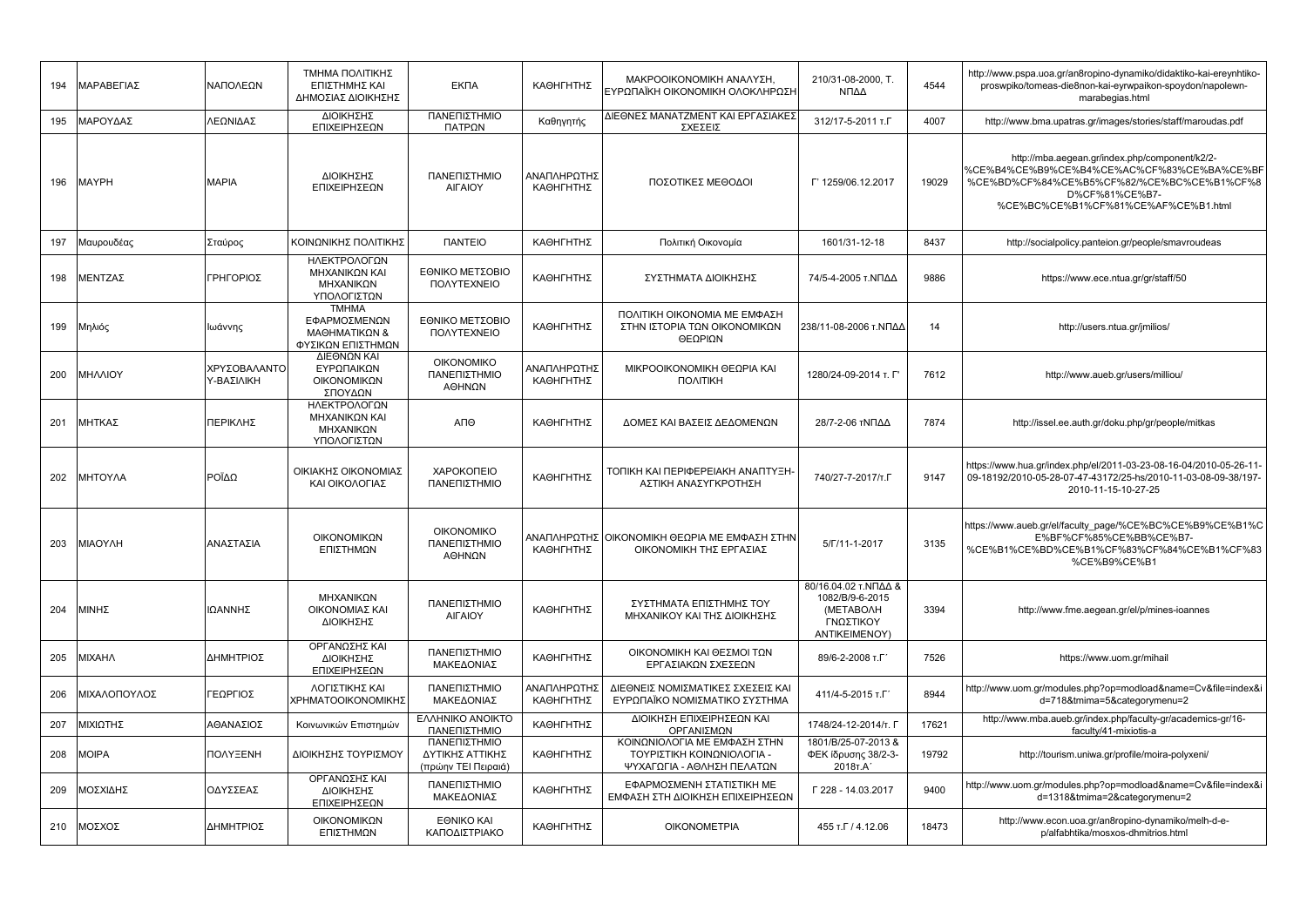| 211 | ΜΟΣΧΟΥΡΗΣ  | ΣΩΚΡΑΤΗΣ      | ΒΙΟΜΗΧΑΝΙΚΗΣ<br>ΔΙΟΙΚΗΣΗΣ ΚΑΙ<br>ΤΕΧΝΟΛΟΓΙΑΣ        | ΠΑΝΕΠΙΣΤΗΜΙΟ<br>ΠΕΙΡΑΙΩΣ                            | ΚΑΘΗΓΗΤΗΣ                  | ΔΙΟΙΚΗΣΗ ΣΥΣΤΗΜΑΤΩΝ ΕΦΟΔΙΑΣΜΟΥ<br>ΚΑΙ ΔΙΑΚΙΝΗΣΗ ΒΙΟΜΗΧΑΝΙΚΩΝ<br>ΠΡΟΪΟΝΤΩΝ  | 232/TF'/5-2-2021                           | 7379  | https://www.unipi.gr/unipi/el/smosx.html                                                                                                                                                                                                                                                                                                                                                                                                 |
|-----|------------|---------------|-----------------------------------------------------|-----------------------------------------------------|----------------------------|----------------------------------------------------------------------------|--------------------------------------------|-------|------------------------------------------------------------------------------------------------------------------------------------------------------------------------------------------------------------------------------------------------------------------------------------------------------------------------------------------------------------------------------------------------------------------------------------------|
| 212 | ΜΟΥΡΜΟΥΡΑΣ | ΙΩΑΝΝΗΣ       | ΟΙΚΟΝΟΜΙΚΩΝ<br>ΕΠΙΣΤΗΜΩΝ                            | ΠΑΝΕΠΙΣΤΗΜΙΟ<br>ΜΑΚΕΔΟΝΙΑΣ                          | ΚΑΘΗΓΗΤΗΣ                  | ΜΑΚΡΟΟΙΚΟΝΟΜΙΚΑ ΑΝΟΙΧΤΗΣ<br>ΟΙΚΟΝΟΜΙΑΣ                                     | 96/1-5-2002 τ.Ν.Π.Δ.Δ                      | 1027  | http://www.uom.gr/modules.php?op=modload&name=Cv&file=index&i<br>d=745&tmima=3&categorymenu=2                                                                                                                                                                                                                                                                                                                                            |
| 213 | ΜΟΥΡΜΟΥΡΗΣ | ΙΩΑΝΝΗΣ       | ΟΙΚΟΝΟΜΙΚΩΝ<br>ΕΠΙΣΤΗΜΩΝ                            | ΔΗΜΟΚΡΙΤΕΙΟ<br>ΠΑΝΕΠΙΣΤΗΜΙΟ<br>ΘΡΑΚΗΣ               | ΚΑΘΗΓΗΤΗΣ                  | ΟΙΚΟΝΟΜΙΚΗ ΚΑΙ ΜΑΝΑGEMENT ΤΩΝ<br>ΜΕΤΑΦΟΡΩΝ                                 | 307/10.4.2008/ т.Г                         | 4470  | http://www.ierd.duth.gr/personel/dep/mourmouris/                                                                                                                                                                                                                                                                                                                                                                                         |
| 214 | ΜΟΥΣΤΑΚΗΣ  | ΒΑΣΙΛΕΙΟΣ     | ΜΗΧΑΝΙΚΩΝ<br>ΠΑΡΑΓΩΓΗΣ ΚΑΙ<br>ΔΙΟΙΚΗΣΗΣ             | ΠΟΛΥΤΕΧΝΕΙΟ ΚΡΗΤΗΣ                                  | ΚΑΘΗΓΗΤΗΣ                  | ΔΙΟΙΚΗΣΗ ΣΥΣΤΗΜΑΤΩΝ ΠΑΡΑΓΩΓΗΣ                                              | 814/31-08-2010/т.Г                         | 3316  | http://www.dpem.tuc.gr/gr/personnel-gr/regular-gr/24-moustakis-<br>vassilis-gr                                                                                                                                                                                                                                                                                                                                                           |
| 215 | ΜΟΥΤΟΣ     | ΘΩΜΑΣ         | ΔΙΕΘΝΩΝ ΚΑΙ<br>ΕΥΡΩΠΑΙΚΩΝ<br>ΟΙΚΟΝΟΜΙΚΩΝ<br>ΣΠΟΥΔΩΝ | <b>OIKONOMIKO</b><br>ΠΑΝΕΠΙΣΤΗΜΙΟ<br>ΑΘΗΝΩΝ         | ΚΑΘΗΓΗΤΗΣ                  | ΟΙΚΟΝΟΜΙΚΑ ΑΝΤΙΚΕΙΜΕΝΑ ΜΕ ΕΜΦΑΣΗ<br>ΣΤΑ ΔΙΕΘΝΗ ΟΙΚΟΝΟΜΙΚΑ                  | 250/18-10-2000 т.<br>$N.\Pi.\Delta.\Delta$ | 6237  | www.aueb.gr/pages/didaktiko/faculty_gr_short.php?facid=1168                                                                                                                                                                                                                                                                                                                                                                              |
| 216 | ΜΠΑΚΟΥΡΟΣ  | ΙΩΑΝΝΗΣ       | ΜΗΧΑΝΟΛΟΓΩΝ<br>ΜΗΧΑΝΙΚΩΝ                            | ΠΑΝΕΠΙΣΤΗΜΙΟ<br>ΔΥΤΙΚΗΣ ΜΑΚΕΔΟΝΙΑΣ                  | ΚΑΘΗΓΗΤΗΣ                  | ΑΞΙΟΠΙΣΤΙΑ. ΣΥΝΤΗΡΗΣΗ ΚΑΙ ΔΙΑΧΕΙΡΙΣΗ<br>ΤΕΧΝΟΛΟΓΙΑΣ                        | 1454/T. T/24-10-2014                       | 17776 | http://www.icte.uowm.gr/personnel.php?teachers_info=37                                                                                                                                                                                                                                                                                                                                                                                   |
| 217 | ΜΠΑΛΛΑΣ    | ΑΠΟΣΤΟΛΟΣ     | ΔΙΟΙΚΗΣΗΣ<br>ΕΠΙΧΕΙΡΗΣΕΩΝ                           | <b>OIKONOMIKO</b><br>ΠΑΝΕΠΙΣΤΗΜΙΟ<br>ΑΘΗΝΩΝ         | ΚΑΘΗΓΗΤΗΣ                  | ΛΟΓΙΣΤΙΚΗ                                                                  | 846/20-08-2015 т.Г'                        | 19140 | http://www.aueb.gr/pages/didaktiko/faculty gr short.php?facid=1107                                                                                                                                                                                                                                                                                                                                                                       |
| 218 | ΜΠΑΛΤΑΣ    | ΓΕΩΡΓΙΟΣ      | <b>MAPKETINFK KAI</b><br>ΕΠΙΚΟΙΝΩΝΙΑΣ               | <b>OIKONOMIKO</b><br>ΠΑΝΕΠΙΣΤΗΜΙΟ<br>ΑΘΗΝΩΝ         | ΚΑΘΗΓΗΤΗΣ                  | <b>MAPKETINFK</b>                                                          | 1111/17.11.2010 T.F                        | 18143 | http://www.mbc.aueb.gr/index.php/el/mdep/143-Mpaltas                                                                                                                                                                                                                                                                                                                                                                                     |
| 219 | ΜΠΑΤΖΙΟΣ   | ΧΡΗΣΤΟΣ       | ΚΤΗΝΙΑΤΡΙΚΗΣ                                        | ΑΠΘ                                                 | ΚΑΘΗΓΗΤΗΣ                  | ΟΙΚΟΝΟΜΙΑ ΖΩΙΚΗΣ ΠΑΡΑΓΩΓΗΣ &<br>ΕΦΑΡΜΟΣΜΕΝΗ ΣΤΑΤΙΣΤΙΚΗ                     | 164/15-7-04 τΝΠΔΔ                          | 18346 | http://users.auth.gr/batzios/                                                                                                                                                                                                                                                                                                                                                                                                            |
| 220 | ΜΠΕΚΙΑΡΗΣ  | <b>MIXAHA</b> | ΔΙΟΙΚΗΣΗΣ<br>ΕΠΙΧΕΙΡΗΣΕΩΝ                           | ΠΑΝΕΠΙΣΤΗΜΙΟ<br>ΑΙΓΑΙΟΥ                             | ΑΝΑΠΛΗΡΩΤΗΣ<br>ΚΑΘΗΓΗΤΗΣ   | ΛΟΓΙΣΤΙΚΗ                                                                  | 523/09.06.2016 т. Г'                       | 18277 | http://www.ba.aegean.gr/cvs/BekiarisCV2015gr.pdf                                                                                                                                                                                                                                                                                                                                                                                         |
| 221 | Μπέλλου    | Βικτωρια      | Οικονομικών Επιστημών   Πανεπιστήμιο Θεσσαλίας      |                                                     | Αναπληρώτρια<br>Καθηγήτρια | Διοίκηση (Μάνατζμεντ)                                                      | 494/'F/30-05-2017                          | 13214 | https://www.econ.uth.gr/%CF%84%CE%BF-<br>%CF%84%CE%BC%CE%AE%CE%BC%CE%B1/%CE%BC%CE%A<br>D%CE%BB%CE%B7/%CE%B4%CE%B9%CE%B4%CE%B1%CE%<br>BA%CF%84%CE%B9%CE%BA%CF%8C-<br>%CE%B5%CF%81%CE%B5%CF%85%CE%BD%CE%B7%CF%84<br>%CE%B9%CE%BA%CF%8C-<br>%CF%80%CF%81%CE%BF%CF%83%CF%89%CF%80%CE%B9%<br>CE%BA%CF%8C/104-<br>%CE%B5%CF%80%CE%AF%CE%BA%CE%BF%CF%85%CF%81<br>%CE%BF%CE%B9-<br>%CE%BA%CE%B1%CE%B8%CE%B7%CE%B3%CE%B7%CF%84<br>%CE%AD%CF%82/26 |
| 222 | ΜΠΙΘΑΣ     | ΚΩΝ/ΝΟΣ       | ΟΙΚΟΝΟΜΙΚΗΣ ΚΑΙ<br>ΠΕΡΙΦΕΡΕΙΑΚΗΣ<br>ΑΝΑΠΤΥΞΗΣ       | <b><i><u>TANTEIO TAN/MIO</u></i></b>                | ΚΑΘΗΓΗΤΗΣ                  | ΟΙΚΟΝΟΜΙΚΗ ΠΕΡΙΒΑΛΛΟΝΤΟΣ &<br>ΦΥΣΙΚΩΝ ΠΟΡΩΝ - ΒΙΩΣΙΜΗ ΑΝΑΠΤΥΞΗ             | 1117/TF/22-08-2014                         | 5538  | http://www.panteion.gr/index.php?p=view-<br>person&section=&id=215⟨=el                                                                                                                                                                                                                                                                                                                                                                   |
| 223 | ΜΠΙΤΖΕΝΗΣ  | ΑΡΙΣΤΕΙΔΗΣ    | ΔΙΕΘΝΩΝ ΚΑΙ<br>ΕΥΡΩΠΑΙΚΩΝ ΣΠΟΥΔΩΝ                   | ΠΑΝΕΠΙΣΤΗΜΙΟ<br>ΜΑΚΕΔΟΝΙΑΣ                          | ΚΑΘΗΓΗΤΗΣ                  | ΔΙΕΘΝΗΣ ΕΠΙΧΕΙΡΗΜΑΤΙΚΟΤΗΤΑ, ΞΕΝΕΣ<br>ΑΜΕΣΕΣ ΕΠΕΝΔΥΣΕΙΣ ΚΑΙ<br>ΠΟΛΥΘΕΘΝΙΚΕΣ | 1318/21-12-2016 т.Г                        | 2762  | http://www.uom.gr/modules.php?op=modload&name=Cv&file=index&i<br>d=1208&tmima=4&categorymenu=2                                                                                                                                                                                                                                                                                                                                           |
| 224 | ΜΠΟΥΡΗΣ    | ΙΩΑΝΝΗΣ       | ΔΙΟΙΚΗΣΗΣ<br>ΕΠΙΧΕΙΡΗΣΕΩΝ                           | ΠΑΝΕΠΙΣΤΗΜΙΟ<br>ΔΥΤΙΚΗΣ ΑΤΤΙΚΗΣ                     | Καθηγητής                  | ΔΙΟΙΚΗΣΗ ΕΠΙΧΕΙΡΗΣΕΩΝ                                                      | 1799/B/25-07-2013                          | 17263 | http://users.teiath.gr/jbouris/                                                                                                                                                                                                                                                                                                                                                                                                          |
| 225 | ΜΠΟΥΡΛΑΚΗΣ | ΚΩΝΣΤΑΝΤΙΝΟΣ  | ΟΡΓΑΝΩΣΗΣ ΚΑΙ<br>ΔΙΟΙΚΗΣΗΣ<br>ΕΠΙΧΕΙΡΗΣΕΩΝ          | <b>OIKONOMIKO</b><br>ΠΑΝΕΠΙΣΤΗΜΙΟ<br>ΑΘΗΝΩΝ         | ΑΝΑΠΛΗΡΩΤΗΣ<br>ΚΑΘΗΓΗΤΗΣ   | ΟΙΚΟΝΟΜΙΚΗ ΘΕΩΡΙΑ ΜΕ ΕΜΦΑΣΗ ΣΤΗ<br><b>MIKPOOIKONOMIKH</b>                  | 219/3-4-2007 T.F                           | 9014  | http://www.aueb.gr/pages/prosopiko/faculty gr short.php?facid=1062                                                                                                                                                                                                                                                                                                                                                                       |
| 226 | ΜΠΟΥΡΝΕΤΑΣ | ΑΠΟΣΤΟΛΟΣ     | ΜΑΘΗΜΑΤΙΚΩΝ                                         | EONIKO &<br>ΚΑΠΟΔΙΣΤΡΙΑΚΟ<br>ΠΑΝΕΠΙΣΤΗΜΙΟ<br>ΑΘΗΝΩΝ | ΚΑΘΗΓΗΤΗΣ                  | ΣΤΟΧΑΣΤΙΚΗ ΕΠΙΧΕΙΡΗΣΙΑΚΗ ΕΡΕΥΝΑ                                            | 181/15-2-2012, T.F'                        | 18158 | http://noether.math.uoa.gr/DEP/statepix/aburnetas                                                                                                                                                                                                                                                                                                                                                                                        |
| 227 | ΜΠΟΧΩΡΗΣ   | ΓΕΩΡΓΙΟΣ      | ΟΡΓΑΝΩΣΗΣ ΚΑΙ<br>ΔΙΟΙΚΗΣΗΣ<br>ΕΠΙΧΕΙΡΗΣΕΩΝ          | ΠΑΝΕΠΙΣΤΗΜΙΟ<br>ΠΕΙΡΑΙΩΣ                            | ΚΑΘΗΓΗΤΗΣ                  | ΔΙΟΙΚΗΣΗ ΟΛΙΚΗΣ ΠΟΙΟΤΗΤΑΣ                                                  | 159/TNΠΔΔ/17-7-2001                        | 6003  | http://www.ode.unipi.gr/index.php/staff/teachresearchstaff/306-bohori                                                                                                                                                                                                                                                                                                                                                                    |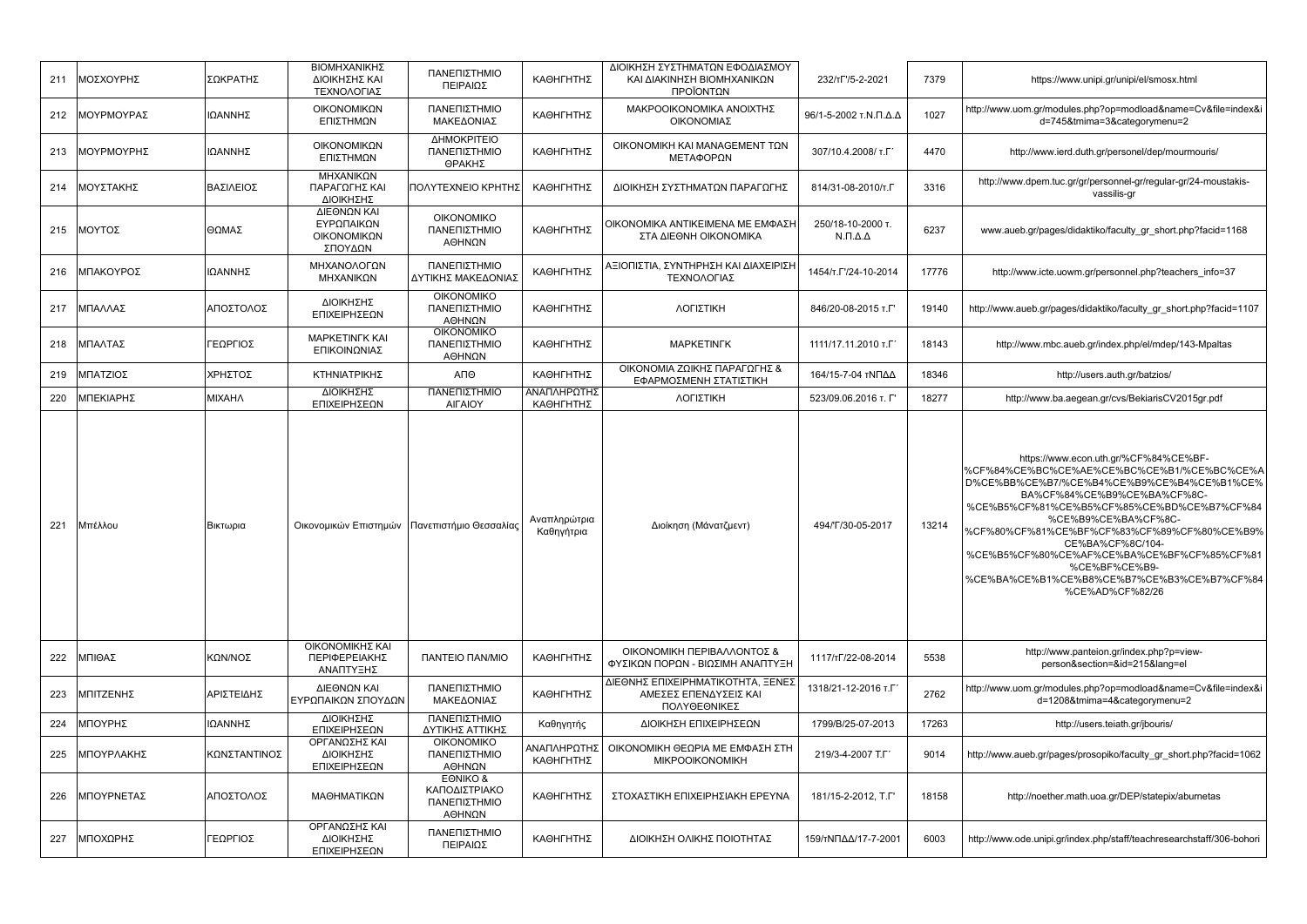| 228 | Μυλωνάκης     | Δημήτρης                   | ΟΙΚΟΝΟΜΙΚΩΝ<br>ΕΠΙΣΤΗΜΩΝ                                                | Πανεπιστήμιο Κρήτης                          | ΚΑΘΗΓΗΤΗΣ                         | Πολιτική Οικονομία                                                              | 655/10-7-2012, т. Г'                                                   | 19525 | http://economics.soc.uoc.gr/el/content                                                                                                                                                                  |
|-----|---------------|----------------------------|-------------------------------------------------------------------------|----------------------------------------------|-----------------------------------|---------------------------------------------------------------------------------|------------------------------------------------------------------------|-------|---------------------------------------------------------------------------------------------------------------------------------------------------------------------------------------------------------|
| 229 | ΜΥΛΩΝΑΣ       | ΝΙΚΟΛΑΟΣ                   | ΔΙΟΙΚΗΣΗΣ<br>ΕΠΙΧΕΙΡΗΣΕΩΝ<br>ΚΑΙ ΟΡΓΑΝΙΣΜΩΝ                             | <b>EKNA</b>                                  | ΚΑΘΗΓΗΤΗΣ                         | ΧΡΗΜΑΤΑΓΟΡΕΣ & ΚΕΦΑΛΑΙΑΓΟΡΕΣ                                                    | 2201/T.F/20.11.2019.<br>154/4-10-99. Τ. ΝΠΔΔ                           | 19110 | http://www.econ.uoa.gr/an8ropino-dynamiko/melh-d-e-<br>p/alfabhtika/mylwnas-nikolaos.html                                                                                                               |
| 230 | ΜΥΛΩΝΙΔΗΣ     | ΝΙΚΟΛΑΟΣ                   | ΟΙΚΟΝΟΜΙΚΩΝ<br>ΕΠΙΣΤΗΜΩΝ                                                | ΠΑΝΕΠΙΣΤΗΜΙΟ<br>ΙΩΑΝΝΙΝΩΝ                    | ΚΑΘΗΓΗΤΗΣ                         | ΜΑΚΡΟΟΙΚΟΝΟΜΙΚΑ ΤΗΣ ΑΝΟΙΧΤΗΣ<br>ΟΙΚΟΝΟΜΙΑΣ ΚΑΙ ΔΙΕΘΝΕΙΣ<br>ΝΟΜΙΣΜΑΤΙΚΕΣ ΣΧΕΣΕΙΣ | 577/15-4-19                                                            | 714   | http://www.econ.uoi.gr/index.php?option=com_content&view=article&id<br>=124%3A2011-09-10-15-30-58&catid=2%3A2011-07-05-11-19-<br>59&Itemid=14⟨=el                                                       |
| 231 | ΝΕΓΚΑΚΗΣ      | ΧΡΗΣΤΟΣ                    | ΛΟΓΙΣΤΙΚΗΣ ΚΑΙ<br>ΚΡΗΜΑΤΟΟΙΚΟΝΟΜΙΚΗΣ                                    | ΠΑΝΕΠΙΣΤΗΜΙΟ<br>ΜΑΚΕΔΟΝΙΑΣ                   | ΚΑΘΗΓΗΤΗΣ                         | ΛΟΓΙΣΤΙΚΗ                                                                       | ФЕК 775/13-10-2011<br>т.Г′                                             | 10697 | http://www.uom.gr/modules.php?op=modload&name=Cv&file=index&i<br>d=1203&tmima=5&categorymenu=2                                                                                                          |
| 232 | ΝΕΝΕΣ         | ΓΕΩΡΓΙΟΣ                   | ΜΗΧΑΝΟΛΟΓΩΝ<br>ΜΗΧΑΝΙΚΩΝ                                                | ΠΑΝΕΠΙΣΤΗΜΙΟ<br>ΔΥΤΙΚΗΣ ΜΑΚΕΔΟΝΙΑΣ           | ΑΝΑΠΛΗΡΩΤΗΣ<br>ΚΑΘΗΓΗΤΗΣ          | Εφαρμοσμένη Επιχειρησιακή Έρευνα στη<br>Βιομηχανική Διοίκηση                    | 270/15-03-18 тГ                                                        | 14169 | http://www.mech.uowm.gr/index.php/staff/326                                                                                                                                                             |
| 233 | ΝΙΚΑΣ         | ΧΡΗΣΤΟΣ                    | ΔΙΕΘΝΩΝ ΚΑΙ<br>ΕΥΡΩΠΑΙΚΩΝ ΣΠΟΥΔΩΝ                                       | ΠΑΝΕΠΙΣΤΗΜΙΟ<br>ΜΑΚΕΔΟΝΙΑΣ                   | ΚΑΘΗΓΗΤΗΣ                         | ΔΙΕΘΝΕΙΣ ΟΙΚΟΝΟΜΙΚΕΣ ΣΧΕΣΕΙΣ ΚΑΙ<br>ΟΙΚΟΝΟΜΙΚΗ ΟΛΟΚΛΗΡΩΣΗ                       | 54/21-1-2014 т.Г' &<br>1608/F/28-11-2014<br>(ΦΕΚ ΜΕΤΑΚΛΗΣΗΣ)           | 6246  | http://www.uom.gr/modules.php?op=modload&name=Cv&file=index&i<br>d=1605&tmima=4&categorymenu=2                                                                                                          |
| 234 | ΝΙΚΟΛΑΪΔΗΣ    | ΙΩΑΝΝΗΣ                    | ΕΦΑΡΜΟΣΜΕΝΗΣ<br>ΠΛΗΡΟΦΟΡΙΚΗΣ                                            | ΠΑΝΕΠΙΣΤΗΜΙΟ<br>ΜΑΚΕΔΟΝΙΑΣ                   | ΚΑΘΗΓΗΤΗΣ                         | ΜΕΘΟΔΟΛΟΓΙΕΣ ΚΑΙ ΤΕΧΝΟΛΟΓΙΕΣ<br>ΔΙΟΙΚΗΣΗΣ ΠΑΡΑΓΩΓΗΣ                             | 1982/07.12.2020 т.Г                                                    | 8139  | https://www.uom.gr/nikolai                                                                                                                                                                              |
| 235 | ΝΙΚΟΛΑΟΥ      | ΑΓΓΕΛΙΚΗ                   | ΟΙΚΟΝΟΜΙΚΩΝ<br>ΕΠΙΣΤΗΜΩΝ                                                | ΠΑΝΕΠΙΣΤΗΜΙΟ<br>ΜΑΚΕΔΟΝΙΑΣ                   | ΚΑΘΗΓΗΤΗΣ                         | ΔΗΜΟΣΙΑ ΟΙΚΟΝΟΜΙΚΗ                                                              | 498/11-6-2010 т.Г                                                      | 1756  | http://www.uom.gr/modules.php?op=modload&name=Cv&file=index&i<br>d=130&tmima=3&categorymenu=2                                                                                                           |
| 236 | Νικολάου      | Ιωάννης                    | Διοικητικής Επιστήμης και<br>Τεχνολογίας                                | Οικονομικό Πανεπιστήμιο<br>Αθηνών            | ΑΝΑΠΛΗΡΩΤΗΣ<br>ΚΑΘΗΓΗΤΗΣ          | Οργανωσιακή Συμπεριφορά                                                         | 80/20-02-2015 т.Г'                                                     | 2776  | https://inikolaou.gr/                                                                                                                                                                                   |
| 237 | Νικολόπουλος  | Ανδρέας                    | Οργάνωσης και Διοίκησης Οικονομικό Πανεπιστήμιο<br>Επιχειρήσεων         | Αθηνών                                       | ΚΑΘΗΓΗΤΗΣ                         | Διοικητική των Επιχειρήσεων με Έμφαση<br>στις Βιομηχανικές Σχέσεις              | 326/29-12-2003 TEYX.<br>ΝΠΔΔ                                           | 4301  | http://www.cirn.aueb.gr/index.php/ereunitikiomada/%CE%B1%CE%BD<br>%CE%B4%CF%81%CE%AD%CE%B1%CF%82-<br>%CE%BD%CE%B9%CE%BA%CE%BF%CE%BB%CF%8C%CF%8<br>0%CE%BF%CF%85%CE%BB%CE%BF%CF%82                       |
| 238 | ΝΟΥΛΑΣ        | ΑΘΑΝΑΣΙΟΣ                  | ΛΟΓΙΣΤΙΚΗΣ ΚΑΙ<br>ΧΡΗΜΑΤΟΟΙΚΟΝΟΜΙΚΗΣ                                    | ΠΑΝΕΠΙΣΤΗΜΙΟ<br>ΜΑΚΕΔΟΝΙΑΣ                   | ΚΑΘΗΓΗΤΗΣ                         | XPHMATOOIKONOMIKH-TPANEZIKH                                                     | 187/3-8-2005 τ. νπδδ                                                   | 3356  | http://www.uom.gr/modules.php?op=modload&name=Cv&file=index&i<br>d=322&tmima=5&categorymenu=2                                                                                                           |
| 239 | Νταλιάνης     | Φιλόθεος                   | ΟΡΓΑΝΩΣΗΣ ΚΑΙ<br>ΔΙΟΙΚΗΣΗΣ<br>ΕΠΙΧΕΙΡΗΣΕΩΝ                              | ΠΑΝΕΠΙΣΤΗΜΙΟ<br>ΠΕΙΡΑΙΩΣ                     | ΜΟΝΙΜΟΣ<br>ΕΠΙΚΟΥΡΟΣ<br>ΚΑΘΗΓΗΤΗΣ | Μάνατζμεντ με έμφαση στην Οργανωσιακή<br>Συμπεριφορά                            | 1390/T. $\Gamma$ /29-12-2017                                           | 22477 | http://www.ode.unipi.gr/index.php/staff/teachresearchstaff/24-<br>filotheos?lang=el#%CF%83%CF%8D%CE%BD%CF%84%CE%BF%<br>CE%BC%CE%BF-<br>%CE%B2%CE%B9%CE%BF%CE%B3%CF%81%CE%B1%CF%86<br>%CE%B9%CE%BA%CF%8C |
| 240 | ΝΤΕΛΗΣ        | <b>ΜΑΤΘΑΙΟΣ</b>            | $- - -$                                                                 | <b>MONTPELLIER</b><br><b>BUSINESS SCHOOL</b> | ΚΑΘΗΓΗΤΗΣ                         | FINANCIAL ECONOMICS AND BANKING                                                 | $\sim$ $\sim$ $\sim$                                                   | 49245 | http://www.surrey.ac.uk/sbs/people/manthos_delis/                                                                                                                                                       |
| 241 | ΝΤΕΜΟΥΣΗΣ     | <b>MIXAHA</b>              | ΟΙΚΟΝΟΜΙΚΩΝ<br>ΕΠΙΣΤΗΜΩΝ                                                | ΠΑΝΕΠΙΣΤΗΜΙΟ<br>ΠΑΤΡΩΝ                       | ΚΑΘΗΓΗΤΗΣ                         | ΜΙΚΡΟΟΙΚΟΝΟΜΙΚΗ, ΟΙΚΟΝΟΜΙΚΗ ΤΗΣ<br>ΕΡΓΑΣΙΑΣ                                     | 140/25-8-1997 τ.ΝΠΔΔ<br>& 1096/10-6-2015 т.В'<br>(αλλαγή αντικειμένου) | 19855 | http://www.econ.upatras.gr/el/people/teaching-staff/ntemoysis-mihail                                                                                                                                    |
| 242 | <b>NTYKEN</b> | MAPI-NOEA-<br>ANPIET-ANTPE | ΜΗΧΑΝΙΚΩΝ<br>ΧΩΡΟΤΑΞΙΑΣ.<br>ΠΟΛΕΟΔΟΜΙΑΣ &<br>ΠΕΡΙΦΕΡΕΙΑΚΗΣ<br>ΑΝΑΠΤΥΞΗΣ | ΘΕΣΣΑΛΙΑΣ                                    | ΚΑΘΗΓΗΤΗΣ                         | ΣΤΑΤΙΣΤΙΚΕΣ ΚΑΙ ΟΙΚΟΝΟΜΕΤΡΙΚΕΣ<br>ΜΕΘΟΔΟΙ ΧΩΡΙΚΗΣ ΑΝΑΛΥΣΗΣ                      | 458/25.05.2016/т.Г                                                     | 19195 | http://www.prd.uth.gr/el/staff/m duquenne                                                                                                                                                               |
| 243 | ΞΕΠΑΠΑΔΕΑΣ    | ΑΝΑΣΤΑΣΙΟΣ                 | ΔΙΕΘΝΩΝ ΚΑΙ<br>ΕΥΡΩΠΑΪΚΩΝ<br>ΟΙΚΟΝΟΜΙΚΩΝ<br>ΣΠΟΥΔΩΝ                     | <b>OIKONOMIKO</b><br>ΠΑΝΕΠΙΣΤΗΜΙΟ<br>ΑΘΗΝΩΝ  | ΚΑΘΗΓΗΤΗΣ                         | ΟΙΚΟΝΟΜΙΚΗ ΘΕΩΡΙΑ ΚΑΙ ΠΟΛΙΤΙΚΗ                                                  | 643/17-08-07 T.F'                                                      | 3748  | http://www.aueb.gr/pages/prosopiko/faculty gr short.php?facid=1169                                                                                                                                      |
| 244 | ΞΕΦΤΕΡΗΣ      | ΔΗΜΗΤΡΙΟΣ                  | ΟΙΚΟΝΟΜΙΚΩΝ<br>ΕΠΙΣΤΗΜΩΝ                                                | University of Cyprus                         | Κύριος<br>Ερευνητής               | <b>ECONOMICS</b>                                                                | $- - -$                                                                | 920   | https://ucy.ac.cy/dir/en/component/comprofiler/userprofile/xefteris                                                                                                                                     |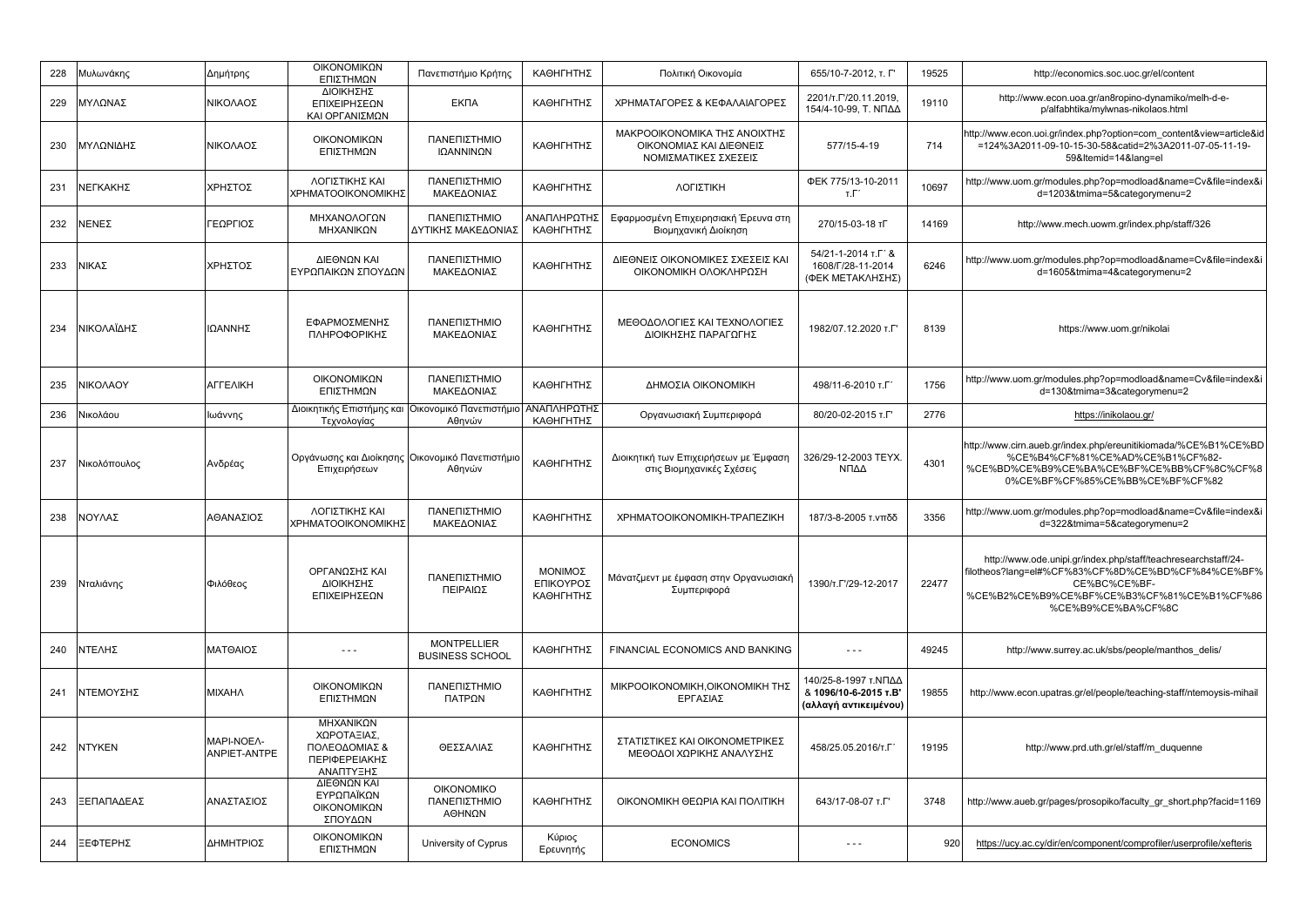| 245 | ΞΥΔΕΑΣ       | ΕΥΑΓΓΕΛΟΣ  | ΝΑΥΤΙΛΙΑΣ ΚΑΙ<br>ΕΠΙΧΕΙΡΗΜΑΤΙΚΩΝ<br>ΥΠΗΡΕΣΙΩΝ     | 15. ΠΑΝΕΠΙΣΤΗΜΙΟ<br><b>AIFAIOY</b>                                                      | ΚΑΘΗΓΗΤΗΣ                | ΕΦΑΡΜΟΣΜΕΝΗ ΟΙΚΟΝΟΜΙΚΗ                                                      | 219/03.04.07 T.F'            | 18746 | http://www.stt.aegean.gr/gr/prosopiko/meli-dep/item/93-2015-05-22-18-<br>08-42                                                                                                                                                                                                                                                                                                                                                                                                                                                                                            |
|-----|--------------|------------|---------------------------------------------------|-----------------------------------------------------------------------------------------|--------------------------|-----------------------------------------------------------------------------|------------------------------|-------|---------------------------------------------------------------------------------------------------------------------------------------------------------------------------------------------------------------------------------------------------------------------------------------------------------------------------------------------------------------------------------------------------------------------------------------------------------------------------------------------------------------------------------------------------------------------------|
| 246 | Οικονομάκης  | Γεώργιος   | <b>ΔΙΟΙΚΗΣΗΣ</b><br>ΕΠΙΧΕΙΡΗΣΕΩΝ                  | Πανεπιστήμιο Πατρών                                                                     | ΚΑΘΗΓΗΤΗΣ                | Πολιτική Οικονομία                                                          | 2262/29.11.2019 T.F'         | 4331  | http://www.bma.upatras.gr/index.php/el                                                                                                                                                                                                                                                                                                                                                                                                                                                                                                                                    |
| 247 | OIKONOMOY    | ΑΝΤΩΝΙΟΣ   | ΜΑΘΗΜΑΤΙΚΩΝ                                       | EONIKO &<br>ΚΑΠΟΔΙΣΤΡΙΑΚΟ<br>ΠΑΝΕΠΙΣΤΗΜΙΟ<br>ΑΘΗΝΩΝ                                     | ΚΑΘΗΓΗΤΗΣ                | ΕΠΙΧΕΙΡΗΣΙΑΚΗ ΕΡΕΥΝΑ                                                        | Г/824/6-9-16                 | 7670  | http://scholar.uoa.gr/aeconom                                                                                                                                                                                                                                                                                                                                                                                                                                                                                                                                             |
| 248 | ΠΑΛΑΣΚΑΣ     | ΘΕΟΔΟΣΙΟΣ  | ΟΙΚΟΝΟΜΙΚΗΣ ΚΑΙ<br>ΠΕΡΙΦΕΡΕΙΑΚΗΣ<br>ΑΝΑΠΤΥΞΗΣ     | <b><i><u>ITANTEIO</u></i></b><br>ΠΑΝΕΠΙΣΤΗΜΙΟ<br>ΚΟΙΝΩΝΙΚΩΝ &<br>ΠΟΛΙΤΙΚΩΝ<br>ΕΠΙΣΤΗΜΩΝ | ΚΑΘΗΓΗΤΗΣ                | ΟΙΚΟΝΟΜΙΚΗ ΑΝΑΛΥΣΗ ΜΕ ΕΜΦΑΣΗ<br>ΣΤΗΝ ΟΙΚΟΝΟΜΙΚΗ ΑΝΑΠΤΥΞΗ                    | 111/τνπδδ/19-6-98            | 5789  | https://topa.panteion.gr/index.php/proswpiko/melh-dep/8-basic-<br>page/109-palaskas-temp                                                                                                                                                                                                                                                                                                                                                                                                                                                                                  |
| 249 | ΠΑΛΥΒΟΣ      | ΘΕΟΔΩΡΟΣ   | ΟΙΚΟΝΟΜΙΚΗΣ<br>ΕΠΙΣΤΗΜΗΣ                          | <b>OIKONOMIKO</b><br>ΠΑΝΕΠΙΣΤΗΜΙΟ<br>ΑΘΗΝΩΝ                                             | ΚΑΘΗΓΗΤΗΣ                | ΟΙΚΟΝΟΜΙΚΗ ΘΕΩΡΙΑ ΜΕ ΕΜΦΑΣΗ ΣΤΗ<br>MAKPOOIKONOMIKH                          | 1064/12-12-2011              | 19803 | http://www.aueb.gr/pages/prosopiko/faculty gr short.php?facid=1832                                                                                                                                                                                                                                                                                                                                                                                                                                                                                                        |
| 250 | ΤΑΝΑΓΙΩΤΙΔΗΣ | ΘΕΟΔΩΡΟΣ   | ΟΙΚΟΝΟΜΙΚΩΝ<br>ΕΠΙΣΤΗΜΩΝ                          | ΠΑΝΕΠΙΣΤΗΜΙΟ<br>ΜΑΚΕΔΟΝΙΑΣ                                                              | ΚΑΘΗΓΗΤΗΣ                | Εφαρμοσμένη Οικονομετρία                                                    | Г' 1499/28.09.2020           | 6263  | https://www.uom.gr/tpanag                                                                                                                                                                                                                                                                                                                                                                                                                                                                                                                                                 |
| 251 | ΠΑΝΑΓΙΩΤΙΔΟΥ | ΣΟΦΙΑ      | ΜΗΧΑΝΟΛΟΓΩΝ<br>ΜΗΧΑΝΙΚΩΝ                          | ΔΥΤΙΚΗΣ ΜΑΚΕΔΟΝΙΑΣ                                                                      | ΑΝΑΠΛΗΡΩΤΗΣ<br>ΚΑΘΗΓΗΤΗΣ | ΣΤΟΧΑΣΤΙΚΕΣ ΜΕΘΟΔΟΙ ΣΤΗΝ<br>ΟΡΓΑΝΩΣΗ ΠΑΡΑΓΩΓΗΣ ΚΑΙ ΣΤΟΝ<br>ΕΛΕΓΧΟ ΠΟΙΟΤΗΤΑΣ | 445/16.04.2020 T.F'          | 13971 | http://mech.uowm.gr/index.php/staff/332                                                                                                                                                                                                                                                                                                                                                                                                                                                                                                                                   |
| 252 | ΠΑΝΗΓΥΡΑΚΗΣ  | ΓΕΩΡΓΙΟΣ   | ΟΡΓΑΝΩΣΗΣ ΚΑΙ<br>ΔΙΟΙΚΗΣΗΣ<br>ΕΠΙΧΕΙΡΗΣΕΩΝ        | <b>OIKONOMIKO</b><br>ΠΑΝΕΠΙΣΤΗΜΙΟ<br>ΑΘΗΝΩΝ                                             | ΚΑΘΗΓΗΤΗΣ                | ΔΙΟΙΚΗΤΙΚΗ ΤΩΝ ΕΠΙΧΕΙΡΗΣΕΩΝ ΜΕ<br>ΕΜΦΑΣΗ ΣΤΟ ΜΑΡΚΕΤΙΝΓΚ                     | 140/27.6.2002 τ.ΝΠΔΔ         | 2670  | http://www.aueb.gr/pages/prosopiko/faculty gr short.php?facid=1195                                                                                                                                                                                                                                                                                                                                                                                                                                                                                                        |
| 253 | ΠΑΝΟΠΟΥΛΟΣ   | ΑΝΑΣΤΑΣΙΟΣ | ΒΑΛΚΑΝΙΚΩΝ,<br>ΣΛΑΒΙΚΩΝ ΚΑΙ<br>ΑΝΑΤΟΛΙΚΩΝ ΣΠΟΥΔΩΝ | ΠΑΝΕΠΙΣΤΗΜΙΟ<br>ΜΑΚΕΔΟΝΙΑΣ                                                              | ΑΝΑΠΛΗΡΩΤΗΣ<br>ΚΑΘΗΓΗΤΗΣ | ΠΟΛΙΤΙΚΗ ΚΑΤΑΚΤΗΣΗ ΤΗΣ ΑΓΟΡΑΣ                                               | Г' 1340/13.11.2018           | 21617 | http://www.uom.gr/modules.php?op=modload&name=Cv&file=index&i<br>d=1618&tmima=8&categorymenu=2                                                                                                                                                                                                                                                                                                                                                                                                                                                                            |
| 254 | ΤΑΝΤΕΛΗΣ     | ΔΗΜΗΤΡΙΟΣ  | ΜΗΧΑΝΟΛΟΓΩΝ<br>ΜΗΧΑΝΙΚΩΝ                          | ΠΑΝΕΠΙΣΤΗΜΙΟ<br>ΘΕΣΣΑΛΙΑΣ                                                               | ΚΑΘΗΓΗΤΗΣ                | ΣΤΟΧΑΣΤΙΚΑ ΠΡΟΤΥΠΑ ΕΠΙΧΕΙΡΗΣΙΑΚΗΣ<br>ΕΡΕΥΝΑΣ ΣΤΗ ΒΙΟΜΗΧΑΝΙΚΗ ΔΙΟΙΚΗΣΗ       | 1039/03.07.2020 T.F          | 5566  | Τεύχος Γ' 1039/03.07.2020                                                                                                                                                                                                                                                                                                                                                                                                                                                                                                                                                 |
| 255 | ΠΑΝΤΕΛΙΔΗΣ   | ΘΕΟΛΟΓΟΣ   | ΟΙΚΟΝΟΜΙΚΩΝ<br>ΕΠΙΣΤΗΜΩΝ                          | ΠΑΝΕΠΙΣΤΗΜΙΟ<br>ΜΑΚΕΔΟΝΙΑΣ                                                              | ΑΝΑΠΛΗΡΩΤΗΣ<br>ΚΑΘΗΓΗΤΗΣ | ΟΙΚΟΝΟΜΙΚΗ ΑΝΑΛΥΣΗ ΚΑΙ ΠΟΣΟΤΙΚΕΣ<br>ΜΕΘΟΔΟΙ                                 | 182/2-3-2016 т.Г             | 6459  | http://www.uom.gr/modules.php?op=modload&name=Cv&file=index&i<br>d=1503&tmima=3&categorymenu=2                                                                                                                                                                                                                                                                                                                                                                                                                                                                            |
| 256 | ΠΑΝΤΕΛΙΔΗΣ   | ΠΑΝΤΕΛΗΣ   | ΟΙΚΟΝΟΜΙΚΗΣ<br>ΕΠΙΣΤΗΜΗΣ                          | ΠΑΝΕΠΙΣΤΗΜΙΟ<br>ΠΕΙΡΑΙΩΣ                                                                | ΚΑΘΗΓΗΤΗΣ                | ΟΙΚΟΝΟΜΙΚΗ ΘΕΩΡΙΑ                                                           | 806/1-10-2009                | 18013 | http://www.unipi.gr/unipi/el/component/k2/item/778.html                                                                                                                                                                                                                                                                                                                                                                                                                                                                                                                   |
| 257 | ΠΑΝΤΟΥΒΑΚΗΣ  | ΑΓΓΕΛΟΣ    | ΤΜΗΜΑ ΝΑΥΤΙΛΙΑΚΩΝ<br>ΣΠΟΥΔΩΝ                      | ΠΑΝΕΠΙΣΤΗΜΙΟ<br><b><i><u>TEIPAIA</u></i></b>                                            | ΚΑΘΗΓΗΤΗΣ                | Διοίκηση και Μάρκετινγκ στη Ναυτιλία και τις<br>Μεταφορές                   | 1267/12.08.2020 T.F          | 7580  | https://www.unipi.gr/unipi/el/apan.html                                                                                                                                                                                                                                                                                                                                                                                                                                                                                                                                   |
| 258 | ПАПАДАКН     | ΑΦΡΟΔΙΤΗ   | ΛΟΓΙΣΤΙΚΗΣ ΚΑΙ<br>ΧΡΗΜΑΤΟΟΙΚΟΝΟΜΙΚΗΣ              | <b>OIKONOMIKO</b><br>ΠΑΝΕΠΙΣΤΗΜΙΟ<br>ΑΘΗΝΩΝ                                             | ΚΑΘΗΓΗΤΗΣ                | ΛΟΓΙΣΤΙΚΗ                                                                   | 425F'/09-05-2017             | 615   | http://www.aueb.gr/pages/prosopiko/faculty gr short.php?facid=1108                                                                                                                                                                                                                                                                                                                                                                                                                                                                                                        |
| 259 | ΠΑΠΑΔΑΚΗΣ    | ΒΑΣΙΛΕΙΟΣ  | ΟΡΓΑΝΩΣΗΣ ΚΑΙ<br>ΔΙΟΙΚΗΣΗΣ<br>ΕΠΙΧΕΙΡΗΣΕΩΝ        | <b>OIKONOMIKO</b><br>ΠΑΝΕΠΙΣΤΗΜΙΟ<br>ΑΘΗΝΩΝ                                             | ΚΑΘΗΓΗΤΗΣ                | ΟΡΓΑΝΩΣΗ ΚΑΙ ΔΙΟΙΚΗΣΗ<br>ΕΠΙΧΕΙΡΗΣΕΩΝ                                       | 1009/6-12-2007 TEYX.<br>ΝΠΔΔ | 18655 | http://www.ode.aueb.gr/papadakis/                                                                                                                                                                                                                                                                                                                                                                                                                                                                                                                                         |
| 260 | ΠΑΠΑΔΑΜΟΥ    | ΣΤΕΦΑΝΟΣ   | ΟΙΚΟΝΟΜΙΚΩΝ<br>ΕΠΙΣΤΗΜΩΝ                          | ΠΑΝΕΠΙΣΤΗΜΙΟ<br>ΘΕΣΣΑΛΙΑΣ                                                               | ΚΑΘΗΓΗΤΗΣ                | ΝΟΜΙΣΜΑΤΙΚΗ & ΤΡΑΠΕΖΙΚΗ<br><b>OIKONOMIKH</b>                                | 1824/10.10.2019 т.Г          | 5501  | https://www.econ.uth.gr/%CF%84%CE%BF-<br>%CF%84%CE%BC%CE%AE%CE%BC%CE%B1/%CE%BC%CE%AD%CE%BB%CE%B7/<br>%CE%B4%CE%B9%CE%B4%CE%B1%CE%BA%CF%84%CE%B9%CE%BA%CF%8C-<br>%CE%B5%CF%81%CE%B5%CF%85%CE%BD%CE%B7%CF%84%CE%B9%CE%BA%C<br>F%8C-<br>6CF%80%CF%81%CE%BF%CF%83%CF%89%CF%80%CE%B9%CE%BA%CF%8C/103-<br>%CE%B1%CE%BD%CE%B1%CF%80%CE%BB%CE%B7%CF%81%CF%89%CF%84%C<br>E%AD%CF%82-<br>%CE%BA%CE%B1%CE%B8%CE%B7%CE%B3%CE%B7%CF%84%CE%AD%CF%82/44-<br>%CE%B4%CF%81-<br>%CF%83%CF%84%CE%AD%CF%86%CE%B1%CE%BD%CE%BF%CF%82-<br>%CF%80%CE%B1%CF%80%CE%B1%CE%B4%CE%AC%CE%BC%CE%BF%CF%85 |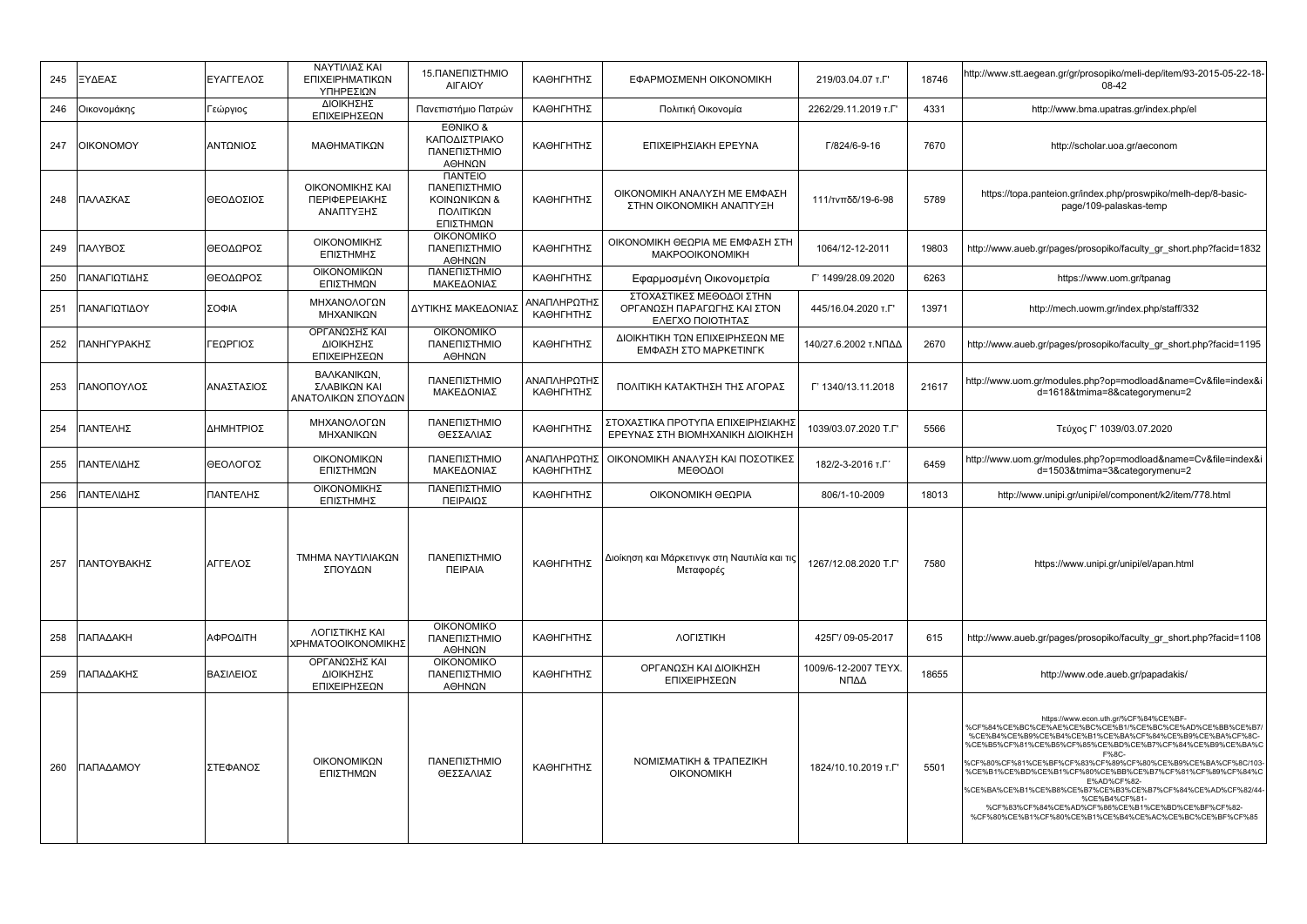| 261 | Παπαδημητρίου     | Δήμητρα      | ΔΙΟΙΚΗΣΗΣ<br>ΕΠΙΧΕΙΡΗΣΕΩΝ                           | ΠΑΝΕΠΙΣΤΗΜΙΟ<br>ΠΑΤΡΩΝ                                     | ΑΝΑΠΛΗΡΩΤΗΣ<br>ΚΑΘΗΓΗΤΗΣ          | Διοίκηση Αθλητικών Υπηρεσιών                                                                            | 577/15-4-2019                            | 21906 | https://www.bma.upatras.gr/index.php/el/2014-10-03-10-24-02/2014-<br>10-03-10-26-24/16-papadimitriou-dimitra                                                                                    |
|-----|-------------------|--------------|-----------------------------------------------------|------------------------------------------------------------|-----------------------------------|---------------------------------------------------------------------------------------------------------|------------------------------------------|-------|-------------------------------------------------------------------------------------------------------------------------------------------------------------------------------------------------|
| 262 | ΠΑΠΑΔΟΠΟΥΛΟΣ      | ΑΘΑΝΑΣΙΟΣ    | ΟΙΚΟΝΟΜΙΚΩΝ<br>ΕΠΙΣΤΗΜΩΝ                            | ΠΑΝΕΠΙΣΤΗΜΙΟ<br>ΚΡΗΤΗΣ                                     | ΚΑΘΗΓΗΤΗΣ                         | ΝΟΜΙΣΜΑΤΙΚΗ ΘΕΩΡΙΑ ΚΑΙ ΠΟΛΙΤΙΚΗ ΜΕ<br>ΕΜΦΑΣΗ ΣΤΗΝ ΕΛΛΗΝΙΚΗ ΟΙΚΟΝΟΜΙΑ                                    | 237/2-10-2000 τ.ΝΠΔΔ                     | 8984  | http://economics.soc.uoc.gr/el/staff/4561/17                                                                                                                                                    |
| 263 | ΠΑΠΑΔΟΠΟΥΛΟΣ      | ΣΥΜΕΩΝ       | ΛΟΓΙΣΤΙΚΗΣ ΚΑΙ<br>ΧΡΗΜΑΤΟΟΙΚΟΝΟΜΙΚΗΣ                | ΠΑΝΕΠΙΣΤΗΜΙΟ<br>ΜΑΚΕΔΟΝΙΑΣ                                 | ΜΟΝΙΜΟΣ<br>ΕΠΙΚΟΥΡΟΣ<br>ΚΑΘΗΓΗΤΗΣ | XPHMATOOIKONOMIKH-TPANEZIKIKH<br>ΔΙΟΙΚΗΤΙΚΗ                                                             | 371/26-4-2017/т. Г'                      | 21857 | http://www.uom.gr/modules.php?op=modload&name=Cv&file=index&i<br>d=1263&tmima=5&categorymenu=2                                                                                                  |
| 264 | ΠΑΠΑΔΟΠΟΥΛΟΥ      | <b>EAENH</b> | ΜΗΧΑΝΙΚΩΝ<br>ΧΩΡΟΤΑΞΙΑΣ ΚΑΙ<br>ΑΝΑΠΤΥΞΗΣ            | ΑΡΙΣΤΟΤΕΛΕΙΟ<br>ΠΑΝΕΠΙΣΤΗΜΙΟ<br>ΘΕΣ/ΝΙΚΗΣ                  | Καθηγητής                         | ΠΟΛΙΤΙΚΗ ΑΝΑΠΤΥΞΗΣ ΑΓΡΟΤΙΚΟΥ<br>ΧΩΡΟΥ                                                                   | 438/т.Г/24-04-2018                       | 18595 | https://www.plandevel.auth.gr/CV/melh dep/Papadopoulou E cv gr.p<br>df                                                                                                                          |
| 265 | Παπάζογλου        | Χρηστος      | ΔΙΕΘΝΩΝ, ΕΥΡΩΠΑΪΚΩΝ<br>ΚΑΙ ΠΕΡΙΦΕΡΕΙΑΚΩΝ<br>ΣΠΟΥΔΩΝ | <b><i><u>ITANTEIO</u></i></b><br>ΠΑΝΕΠΙΣΤΗΜΙΟ              | ΚΑΘΗΓΗΤΗΣ                         | ΔΙΕΘΝΗΣ ΠΟΛΙΤΙΚΗ ΟΙΚΟΝΟΜΙΑ                                                                              | 416/τΓ/07-04-2014                        | 7073  | http://deps.panteion.gr/index.php/el/meli-dep-menu-all/48-papazoglou-<br>el                                                                                                                     |
| 266 | ΠΑΠΑΘΑΝΑΣΙΟΥ      | ΙΑΣΩΝ        | ΟΡΓΑΝΩΣΗΣ ΚΑΙ<br>ΔΙΟΙΚΗΣΗΣ<br>ΕΠΙΧΕΙΡΗΣΕΩΝ          | ΠΑΝΕΠΙΣΤΗΜΙΟ<br>ΜΑΚΕΔΟΝΙΑΣ                                 | ΑΝΑΠΛΗΡΩΤΗΣ<br>ΚΑΘΗΓΗΤΗΣ          | ΣΥΣΤΗΜΑΤΑ ΥΠΟΣΤΗΡΙΞΗΣ<br>ΑΠΟΦΑΣΕΩΝ ΜΕ ΕΜΦΑΣΗ ΣΤΗ ΔΙΟΙΚΗΣΗ<br>ΛΕΙΤΟΥΡΓΙΩΝ ΚΑΙΤΗΝ ΠΟΛΥΚΡΙΤΗΡΙΑ<br>ΑΝΑΛΥΣΗ | 607/29.05.2018 F                         | 18754 | http://www.uom.gr/modules.php?op=modload&name=Cv&file=index&i<br>d=1343&tmima=2&categorymenu=2                                                                                                  |
| 267 | ΠΑΠΑΘΕΟΔΩΡΟΥ      | ΑΝΔΡΕΑΣ      | ΔΙΟΙΚΗΣΗΣ<br>ΕΠΙΧΕΙΡΗΣΕΩΝ                           | ΠΑΝΕΠΙΣΤΗΜΙΟ<br><b>AIFAIOY</b>                             | ΚΑΘΗΓΗΤΗΣ                         | ΒΙΟΜΗΧΑΝΙΚΗ ΚΑΙ ΧΩΡΙΚΗ ΟΙΚΟΝΟΜΙΚΗ<br>ΜΕ ΕΜΦΑΣΗ ΣΤΟΝ ΤΟΥΡΙΣΜΟ                                            | 599/29.06.2016, т. Г                     | 4080  | http://www.ba.aegean.gr/papatheodorou                                                                                                                                                           |
| 268 | Παπακωνσταντίνου  | Γεώργιος     | Φιλοσοφίας -<br>Παιδαγωγικής και<br>Ψυχολογίας      | Εθνικο & Καποδιστριακό<br>Πανεπιστήμιο Αθηνών              | ΚΑΘΗΓΗΤΗΣ                         | Διοίκηση και Οικονομικά της Εκπαίδευσης                                                                 | 923/26-8-2013, T.F<br>1085/3-11-2017T.F' | 17613 | http://www.ppp.uoa.gr/fileadmin/ppp.uoa.gr/uploads/cvs/papakonstanti<br>nou gr en.pdf                                                                                                           |
| 269 | ΠΑΠΑΛΕΞΑΝΔΡΗΣ     | ΑΛΕΞΑΝΔΡΟΣ   | ΟΡΓΑΝΩΣΗΣ &<br><b>ΔΙΟΙΚΗΣΗΣ</b><br>ΕΠΙΧΕΙΡΗΣΕΩΝ     | <b>OIKONOMIKO</b><br>ΠΑΝΕΠΙΣΤΗΜΙΟ<br>ΑΘΗΝΩΝ                | ΜΟΝΙΜΟΣ<br>ΕΠΙΚΟΥΡΟΣ<br>ΚΑΘΗΓΗΤΗΣ | Διοίκηση Επιχειρήσεων                                                                                   | 121/7.2.2019/т. Г'                       | 24611 | https://www.aueb.gr/el/faculty_page/%CE%A0%CE%B1%CF%80%C<br>E%B1%CE%BB%CE%B5%CE%BE%CE%B1%CE%BD%CE%B4%<br>CF%81%CE%B7%CF%82-<br>%CE%91%CE%BB%CE%B5%CE%BE%CE%B1%CE%BD%CE%B<br>4%CF%81%CE%BF%CF%82 |
| 270 | ΠΑΠΑΜΙΧΑΗΛ        | ΙΩΑΝΝΗΣ      | ΜΗΧΑΝΙΚΩΝ<br>ΠΑΡΑΓΩΓΗΣ ΚΑΙ<br>ΔΙΟΙΚΗΣΗΣ             | ΠΟΛΥΤΕΧΝΕΙΟ ΚΡΗΤΗΣ                                         | ΑΝΑΠΛΗΡΩΤΗΣ<br>ΚΑΘΗΓΗΤΗΣ          | ΜΑΘΗΜΑΤΙΚΟΣ ΠΡΟΓΡΑΜΜΑΤΙΣΜΟΣ ΚΑΙ<br>ΑΛΓΟΡΙΘΜΟΙ                                                           | 837/Г/9-9-2016                           | 17876 | http://www.pem.tuc.gr/4740.html                                                                                                                                                                 |
| 271 | ΠΑΠΑΝΑΣΤΑΣΙΟΥ     | ΙΩΑΝΝΗΣ      | ΛΟΓΙΣΤΙΚΗΣ ΚΑΙ<br>ΧΡΗΜΑΤΟΟΙΚΟΝΟΜΙΚΗΣ                | ΠΑΝΕΠΙΣΤΗΜΙΟ<br>ΜΑΚΕΔΟΝΙΑΣ                                 | ΚΑΘΗΓΗΤΗΣ                         | ΣΤΑΤΙΣΤΙΚΗ ΓΙΑ ΔΙΟΙΚΗΣΗ<br>ΕΠΙΧΕΙΡΗΣΕΩΝ - ΘΕΩΡΙΑ ΠΑΙΓΝΙΩΝ                                               | 801/Г/9-8-2012                           | 1398  | http://www.uom.gr/modules.php?op=modload&name=Cv&file=index&i<br>d=362&tmima=5&categorymenu=2                                                                                                   |
| 272 | ΠΑΠΑΝΑΣΤΑΣΟΠΟΥΛΟΣ | ΓΕΩΡΓΙΟΣ     | ΟΡΓΑΝΩΣΗΣ ΚΑΙ<br>ΔΙΟΙΚΗΣΗΣ<br>ΕΠΙΧΕΙΡΗΣΕΩΝ          | ΠΑΝΕΠΙΣΤΗΜΙΟ<br>ΠΕΙΡΑΙΩΣ                                   | ΑΝΑΠΛΗΡΩΤΗΣ<br>ΚΑΘΗΓΗΤΗΣ          | ΛΟΓΙΣΤΙΚΗ                                                                                               | Г' 60/29.01.2020                         | 21828 | http://www.ode.unipi.gr/index.php/el/staff/teachresearchstaff/25-papanast                                                                                                                       |
| 273 | ΠΑΠΑΝΔΡΕΟΥ        | ΑΝΔΡΕΑΣ      | ΟΙΚΟΝΟΜΙΚΩΝ<br>ΕΠΙΣΤΗΜΩΝ                            | <b>EKNA</b>                                                | ΚΑΘΗΓΗΤΗΣ                         | ΟΙΚΟΝΟΜΙΚΑ ΤΟΥ ΠΕΡΙΒΑΛΛΟΝΤΟΣ                                                                            | 861/16-9-2016. T.F                       | 19675 | http://users.uoa.gr/~aap/                                                                                                                                                                       |
| 274 | ΠΑΠΑΠΑΝΑΓΟΣ       | ΧΑΡΑΛΑΜΠΟΣ   | ΒΑΛΚΑΝΙΚΩΝ,<br>ΣΛΑΒΙΚΩΝ ΚΑΙ<br>ΑΝΑΤΟΛΙΚΩΝ ΣΠΟΥΔΩΝ   | ΠΑΝΕΠΙΣΤΗΜΙΟ<br>ΜΑΚΕΔΟΝΙΑΣ                                 | ΚΑΘΗΓΗΤΗΣ                         | ΑΓΟΡΕΣ ΕΡΓΑΣΙΑΣ ΚΑΙ ΜΕΤΑΝΑΣΤΕΥΣΗ<br>ΣΕ ΟΙΚΟΝΟΜΙΕΣ ΜΕΤΑΒΑΣΗΣ                                             | 1159/29-12-2008 T.F                      | 6033  | http://www.uom.gr/modules.php?op=modload&name=Cv&file=index&<br>d=381&tmima=8&categorymenu=2                                                                                                    |
| 275 | ΠΑΠΑΠΕΤΡΟΥ        | ΕΥΑΓΓΕΛΙΑ    | ΟΙΚΟΝΟΜΙΚΩΝ<br>ΕΠΙΣΤΗΜΩΝ                            | EONIKO&<br>ΚΑΠΟΔΙΣΤΡΙΑΚΟ<br>ΠΑΝΕΠΙΣΤΗΜΙΟ<br>ΑΘΗΝΩΝ         | Καθηγητής                         | ΟΙΚΟΝΟΜΙΚΗ ΤΗΣ ΕΡΓΑΣΙΑΣ                                                                                 | 1651/Г/09-12-2014                        | 19012 | http://www.econ.uoa.gr/an8ropino-dynamiko/melh-d-e-<br>p/alfabhtika/papapetroy-eyaggelia.html                                                                                                   |
| 276 | ΠΑΣΙΟΥΡΑΣ         | ΦΩΤΙΟΣ       | ΜΗΧΑΝΙΚΩΝ<br>ΠΑΡΑΓΩΓΗΣ ΚΑΙ<br>ΔΙΟΙΚΗΣΗΣ             | ΠΟΛΥΤΕΧΝΕΙΟ ΚΡΗΤΗΣ                                         | ΚΑΘΗΓΗΤΗΣ                         | ΕΦΑΡΜΟΓΕΣ ΠΟΣΟΤΙΚΩΝ ΜΕΘΟΔΩΝ<br>ΣΤΗΝ ΟΡΓΑΝΩΣΗ ΚΑΙ ΔΙΟΙΚΗΣΗ                                               | 121/T. ['/09.02.2018                     | 19628 | http://www.pem.tuc.gr/4728.html                                                                                                                                                                 |
| 277 | Πατρώνης          | Βασίλειος    | Οικονομικών Επιστημών                               | Πανεπιστήμιο Πατρών                                        | ΚΑΘΗΓΗΤΗΣ                         | Οικονομική Ιστορία-Ιστορία της Οικονομικής<br>Σκέψης                                                    | 513/9-4-2019                             | 19769 | http://www.econ.upatras.gr/el/people/teaching-staff/patronis-vasileios                                                                                                                          |
| 278 | Πέκκα-Οικονόμου   | Βικτωρία     | Οργάνωσης και Διοίκησης<br>Επιχειρήσεων             | Πανεπιστήμιο Πειραιώς                                      | ΚΑΘΗΓΗΤΗΣ                         | Οικονομική για Διοίκηση Επιχειρήσεων                                                                    | 833/T. L'/16-8-2012                      | 244   | http://www.ode.unipi.gr/index.php/staff/teachresearchstaff/353-vpekka                                                                                                                           |
| 279 | ΤΕΛΑΓΙΔΗΣ         | ΘΕΟΔΩΡΟΣ     | ΝΑΥΤΙΛΙΑΚΩΝ ΣΠΟΥΔΩΝ                                 | ΠΑΝΕΠΙΣΤΗΜΙΟ<br>ΠΕΙΡΑΙΩΣ                                   | ΚΑΘΗΓΗΤΗΣ                         | ΟΙΚΟΝΟΜΙΚΗ ΑΝΑΛΥΣΗ                                                                                      | 241/τΝΠΔΔ/8-10-2004                      | 4456  | https://www.unipi.gr/unipi/el/pelagidi.html                                                                                                                                                     |
| 280 | ΠΕΤΜΕΖΑΣ          | ΔΗΜΗΤΡΙΟΣ    | <b>SURREY BUSINESS</b><br>SCHOOL                    | UNIVERSITY OF<br>SURREY / SURREY<br><b>BUSINESS SCHOOL</b> | ΚΑΘΗΓΗΤΗΣ                         | FINANCE, CORPORATE FINANCE.<br>MERGERS AND ACQUISITIONS                                                 | $\sim$ $\sim$ $\sim$                     | 5531  | http://www.surrey.ac.uk/sbs/people/dimitris_petmezas/                                                                                                                                           |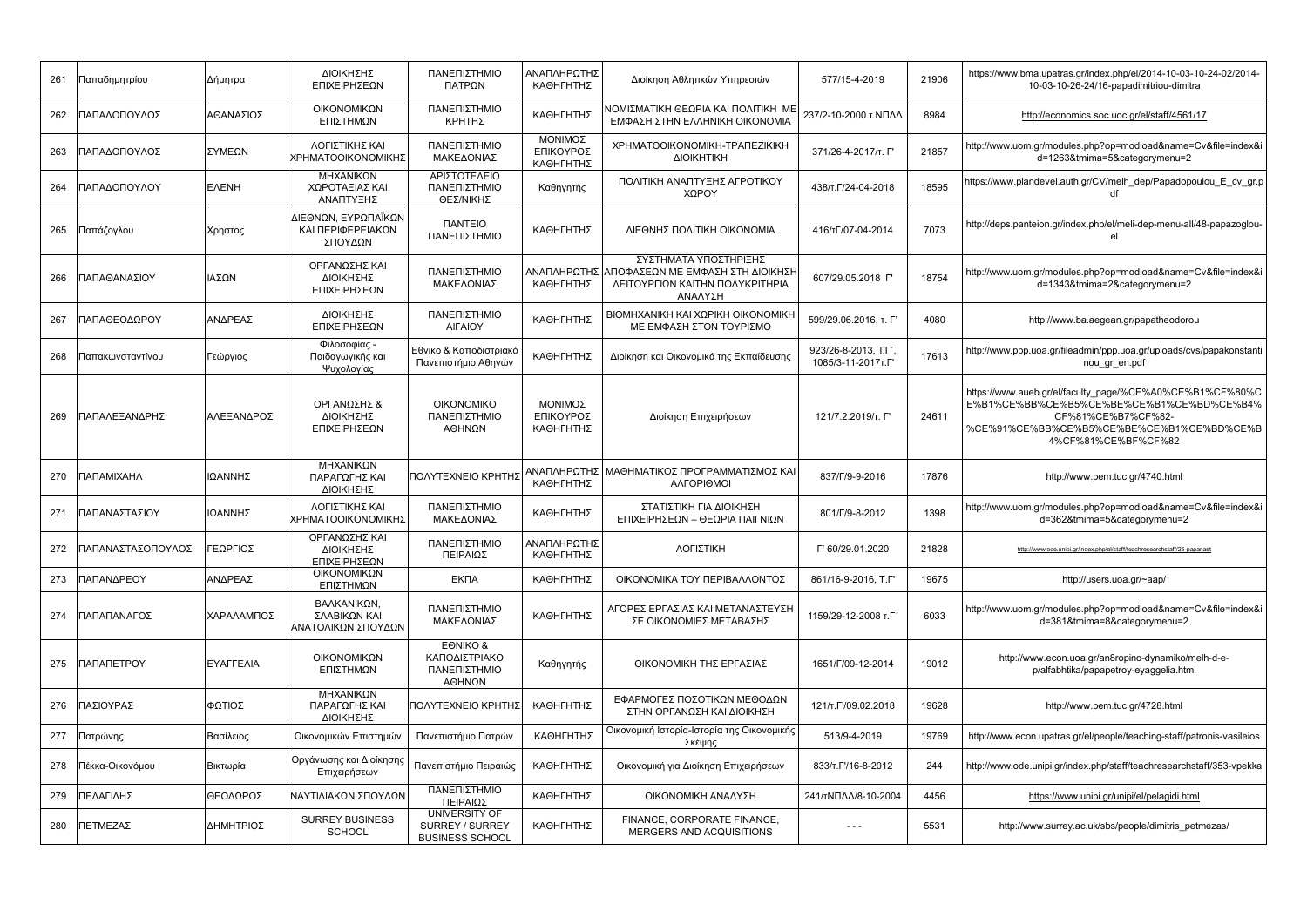| 281 | ΠΕΤΡΑΚΗΣ         | <b>EMMANOYHA</b>  | ΟΙΚΟΝΟΜΙΚΩΝ<br>ΕΠΙΣΤΗΜΩΝ                                                  | ΠΑΝΕΠΙΣΤΗΜΙΟ<br>ΚΡΗΤΗΣ                              | ΚΑΘΗΓΗΤΗΣ                | ΒΙΟΜΗΧΑΝΙΚΗ ΟΡΓΑΝΩΣΗ ΚΑΙ ΠΟΛΙΤΙΚΗ                                                                 | 113/28-5-2002 τ.ΝΠΔΔ   | 19075 | www.uom.gr/media/docs/oe//PETRAKISCV 12 2012 greek.pdf                                                                            |
|-----|------------------|-------------------|---------------------------------------------------------------------------|-----------------------------------------------------|--------------------------|---------------------------------------------------------------------------------------------------|------------------------|-------|-----------------------------------------------------------------------------------------------------------------------------------|
| 282 | ΠΕΤΡΑΚΟΣ         | ΓΕΩΡΓΙΟΣ          | ΜΗΧΑΝΙΚΩΝ<br>ΧΩΡΟΤΑΞΙΑΣ,<br>ΠΟΛΕΟΔΟΜΙΑΣ ΚΑΙ<br>ΠΕΡΙΦΕΡΕΙΑΚΗΣ<br>ΑΝΑΠΤΥΞΗΣ | ΠΑΝΕΠΙΣΤΗΜΙΟ<br>ΘΕΣΣΑΛΙΑΣ                           | ΚΑΘΗΓΗΤΗΣ                | ΟΙΚΟΝΟΜΙΚΗ ΤΟΥ ΧΩΡΟΥ                                                                              | 203/1.9.2004/τ.Ν.Π.Δ.Δ | 5550  | www.uth.gr/static/miscdocs//ekloges2014 bio Petrakos.pdf                                                                          |
| 283 | ΠΙΤΕΛΗΣ          | ΧΡΗΣΤΟΣ           | ΟΙΚΟΝΟΜΙΚΩΝ<br>ΕΠΙΣΤΗΜΩΝ                                                  | EONIKO &<br>ΚΑΠΟΔΙΣΤΡΙΑΚΟ<br>ΠΑΝΕΠΙΣΤΗΜΙΟ<br>ΑΘΗΝΩΝ | ΚΑΘΗΓΗΤΗΣ                | ΟΙΚΟΝΟΜΙΚΗ ΤΩΝ ΕΠΙΧΕΙΡΗΣΕΩΝ ΚΑΙ<br>ΤΩΝ ΑΓΟΡΩΝ                                                     | 219/3-4-2007. T.F'     | 262   | www.econ.uoa.gr/an8ropino-dynamiko/d/pitelhs-xristos.html                                                                         |
| 284 | ΠΙΤΤΗΣ           | ΝΙΚΗΤΑΣ           | ΧΡΗΜΑΤ/ΚΗΣ &<br>ΤΡΑΠΕΖΙΚΗΣ<br>ΔΙΟΙΚΗΤΙΚΗΣ                                 | ΠΕΙΡΑΙΩΣ                                            | ΚΑΘΗΓΗΤΗΣ                | XPHMATOOIKONOMIKH OIKONOMETPIA                                                                    | 241/τΝΠΔΔ/8-10-2004    | 181   | http://web.xrh.unipi.gr/index.php?option=com content&task=view&id=3<br>5&Itemid=81⟨=el                                            |
| 285 | ΠΛΑΤΗΣ           | ΑΓΑΠΙΟΣ           | ΜΗΧΑΝΙΚΩΝ<br>ΟΙΚΟΝΟΜΙΑΣ ΚΑΙ<br>ΔΙΟΙΚΗΣΗΣ                                  | ΠΑΝΕΠΙΣΤΗΜΙΟ<br><b>AIFAIOY</b>                      | ΚΑΘΗΓΗΤΗΣ                | ΕΦΑΡΜΟΣΜΕΝΗ ΕΠΙΧΕΙΡΗΣΙΑΚΗ<br>ΕΡΕΥΝΑ ΚΑΙ ΑΞΙΟΠΙΣΤΙΑ ΣΥΣΤΗΜΑΤΩΝ                                     | 1297/18.12.15 т Г'     | 17612 | http://www.fme.aegean.gr/el/p/plates-agapios                                                                                      |
| 286 | ΠΟΙΜΕΝΙΔΗΣ       | ΗΛΙΑΣ             | Department of Computer<br>Science and Creative<br>Technologies            | UNIVERSITY OF THE<br><b>WEST OF ENGLAND</b>         | ΑΝΑΠΛΗΡΩΤΗΣ<br>ΚΑΘΗΓΗΤΗΣ | Οικονομική Πληροφορική, Υπολογιστικές<br>Μέθοδοι και Εργαλεία Οικονομικών<br>Εφαρμογών            | $- - -$                | 6455  | http://people.uwe.ac.uk/Pages/person.aspx?accountname=campus\e-<br>pimenidis                                                      |
| 287 | ΠΟΛΥΔΩΡΟΠΟΥΛΟΥ   | ΑΜΑΛΙΑ            | ΝΑΥΤΙΛΙΑΣ ΚΑΙ<br>ΕΠΙΧΕΙΡΗΜΑΤΙΚΩΝ<br>ΥΠΗΡΕΣΙΩΝ                             | ΠΑΝΕΠΙΣΤΗΜΙΟ<br><b>AIFAIOY</b>                      | ΚΑΘΗΓΗΤΗΣ                | ΑΝΑΛΥΣΗ ΜΕΤΑΦΟΡΙΚΩΝ ΣΥΣΤΗΜΑΤΩΝ                                                                    | 176/14.02.2012 T. F    | 10498 | http://www.stt.aegean.gr/el/prosopiko/meli-dep/cv/4.html                                                                          |
| 288 | ΠΟΛΥΖΟΣ          | ΣΕΡΑΦΕΙΜ          | ΜΗΧΑΝΙΚΩΝ<br>ΧΩΡΟΤΑΞΙΑΣ,<br>ΠΟΛΕΟΔΟΜΙΑΣ ΚΑΙ<br>ΠΕΡΙΦΕΡΕΙΑΚΗΣ<br>ΑΝΑΠΤΥΞΗΣ | ΠΑΝΕΠΙΣΤΗΜΙΟ<br>ΘΕΣΣΑΛΙΑΣ                           | ΚΑΘΗΓΗΤΗΣ                | Αστική και Περιφερειακή Ανάπτυξη                                                                  | 1303/20.12.2016/ т.Г   | 850   | http://www.prd.uth.gr/el/staff/s polyzos                                                                                          |
| 289 | Πολυχρονίου      | Παναγιώτης        | ΔΙΟΙΚΗΣΗΣ<br>ΕΠΙΧΕΙΡΗΣΕΩΝ                                                 | ΠΑΝΕΠΙΣΤΗΜΙΟ<br>ΠΑΤΡΩΝ                              | ΑΝΑΠΛΗΡΩΤΗΣ<br>ΚΑΘΗΓΗΤΗΣ | ΟΡΓΑΝΩΣΙΑΚΗ ΣΥΜΠΕΡΙΦΟΡΑ -<br>ΔΙΑΧΕΙΡΙΣΗ ΑΝΘΡΩΠΙΝΩΝ ΠΟΡΩΝ                                          | 1607/18.09.2019 т.Г    | 20363 | https://www.bma.upatras.gr/index.php/el/2014-10-03-10-24-02/2014-<br>10-03-10-26-24/15-polyxroniou-panagiotis                     |
| 290 | <b>ПРАМАТАРН</b> | <b>AIKATEPINH</b> | ΔΙΟΙΚΗΤΙΚΗΣ<br>ΕΠΙΣΤΗΜΗΣ ΚΑΙ<br>ΤΕΧΝΟΛΟΓΙΑΣ                               | <b>OIKONOMIKO</b><br>ΠΑΝΕΠΙΣΤΗΜΙΟ<br>ΑΘΗΝΩΝ         | ΑΝΑΠΛΗΡΩΤΗΣ<br>ΚΑΘΗΓΗΤΗΣ | ΠΛΗΡΟΦΟΡΙΑΚΑ ΣΥΣΤΗΜΑΤΑ ΜΕ<br>ΕΜΦΑΣΗ ΣΤΗΝ ΕΦΟΔΙΑΣΤΙΚΗ ΑΛΥΣΙΔΑ                                      | 589/9-5-2014 т. Г'.    | 5193  | http://www.aueb.gr/pages/prosopiko/faculty_gr_short.php?facid=1290                                                                |
| 291 | ΡΕΖΙΤΗΣ          | ΑΝΤΩΝΙΟΣ          | ΑΓΡΟΤΙΚΗΣ<br>ΟΙΚΟΝΟΜΙΑΣ &<br>ΑΝΑΠΤΥΞΗΣ                                    | ΓΕΩΠΟΝΙΚΟ<br>ΠΑΝΕΠΙΣΤΗΜΙΟ<br>ΑΘΗΝΩΝ                 | ΚΑΘΗΓΗΤΗΣ                | ΓΕΩΡΓΙΚΗ ΟΙΚΟΝΟΜΙΑ ΜΕ ΕΦΑΡΜΟΓΕΣ<br>ΣΤΗΝ ΑΝΑΛΥΣΗ ΤΙΜΩΝ                                             | 700/20-6-2018          | 10166 | http://www.aoa.aua.gr/staff_details.aspx?mn=mn3&staff_id=84                                                                       |
| 292 | Ρουμπούτσου      | Αθηνά             | ΝΑΥΤΙΛΙΑΣ ΚΑΙ<br>ΕΠΙΧΕΙΡΗΜΑΤΙΚΩΝ<br>ΥΠΗΡΕΣΙΩΝ                             | Πανεπιστήμιο Αιγαίου                                | ΚΑΘΗΓΗΤΗΣ                | Διοίκηση - Διαχείριση Έργων                                                                       | 903/30-5-2019          | 635   | http://name.aegean.gr/el/faculty/roympoytsoy-athina                                                                               |
| 293 | ΣΑΛΑΒΟΥ          | <b>EVENH</b>      | ΟΡΓΑΝΩΣΗΣ ΚΑΙ<br>ΔΙΟΙΚΗΣΗΣ<br>ΕΠΙΧΕΙΡΗΣΕΩΝ                                | <b>OIKONOMIKO</b><br>ΠΑΝΕΠΙΣΤΗΜΙΟ<br>ΑΘΗΝΩΝ         | ΑΝΑΠΛΗΡΩΤΗΣ<br>ΚΑΘΗΓΗΤΗΣ | ΔΙΟΙΚΗΣΗ ΕΠΙΧΕΙΡΗΣΕΩΝ                                                                             | 1523/31.08.2019 T.F    | 10804 | http://www.aueb.gr/pages/prosopiko/faculty gr short.php?facid=1304                                                                |
| 294 | ΣΑΜΙΤΑΣ          | ΑΡΙΣΤΕΙΔΗΣ        | ΔΙΟΙΚΗΣΗΣ<br>ΕΠΙΧΕΙΡΗΣΕΩΝ                                                 | ΠΑΝΕΠΙΣΤΗΜΙΟ<br><b>AIFAIOY</b>                      | ΚΑΘΗΓΗΤΗΣ                | <b>XPHMATOOIKONOMIKH</b>                                                                          | 710/22.07.2016 T. L'   | 10057 | http://daphne-new.aegean.gr/~a.samitas/index.en.php                                                                               |
| 295 | ΣΑΡΑΦΟΠΟΥΛΟΣ     | ΓΕΩΡΓΙΟΣ          | ΟΙΚΟΝΟΜΙΚΩΝ<br>ΕΠΙΣΤΗΜΩΝ                                                  | ΔΗΜΟΚΡΙΤΕΙΟ<br>ΠΑΝΕΠΙΣΤΗΜΙΟ<br>ΘΡΑΚΗΣ               | ΚΑΘΗΓΗΤΗΣ                | ΜΑΘΗΜΑΤΙΚΑ ΓΙΑ ΟΙΚΟΝΟΜΟΛΟΓΟΥΣ<br>ΔΥΝΑΜΙΚΗ ΑΝΑΛΥΣΗ ΚΑΙ ΔΙΔΑΚΤΙΚΗ<br>ΠΡΟΣΕΓΓΙΣΗ ΜΑΘΗΜΑΤΙΚΩΝ ΕΝΝΟΙΩΝ | 960/30.9.2015/ T.F     | 17623 | http://www.econ.duth.gr/personel/dep/sarafopoulos/                                                                                |
| 296 | Σαρρή            | Αικατερίνη        | Βαλκανικών, Σλαβικών και<br>Ανατολικών Σπουδών                            | Πανεπιστήμιο<br>Μακεδονίας                          | ΚΑΘΗΓΗΤΗΣ                | Διοίκηση Επιχειρήσεων                                                                             | 1131/25-8-2014 т.Г     | 5382  | http://politics.nured.uowm.gr/CVS/SARRI.pdf                                                                                       |
| 297 | ΣΑΡΤΖΕΤΑΚΗΣ      | ΕΥΤΥΧΙΟΣ          | ΟΙΚΟΝΟΜΙΚΩΝ<br>ΕΠΙΣΤΗΜΩΝ                                                  | ΠΑΝΕΠΙΣΤΗΜΙΟ<br>ΜΑΚΕΔΟΝΙΑΣ                          | ΚΑΘΗΓΗΤΗΣ                | ΜΙΚΡΟΟΙΚΟΝΟΜΙΚΗ ΘΕΩΡΙΑ ΚΑΙ<br><b><i>NONITIKH - OIKONOMIKH TOY</i></b><br>ΠΕΡΙΒΑΛΛΟΝΤΟΣ            | 813/1-8-2013 T.F       | 5956  | http://www.uom.gr/modules.php?op=modload&name=Cv&file=index&i<br>d=717&tmima=3&categorymenu=2                                     |
| 298 | ΣΕΡΦΕΣ           | ΚΩΝΣΤΑΝΤΙΝΟΣ      | ΟΙΚΟΝΟΜΙΚΩΝ<br>ΕΠΙΣΤΗΜΩΝ                                                  | <b>Drexel University</b>                            | Καθηγητής                | <b>ECONOMICS</b>                                                                                  | $- - -$                | 1292  | https://www.lebow.drexel.edu/people/konstantinosserfes                                                                            |
| 299 | ΣΙΜΟΣ            | ΘΕΟΔΩΡΟΣ          | ΟΙΚΟΝΟΜΙΚΩΝ<br>ΕΠΙΣΤΗΜΩΝ                                                  | ΠΑΝΕΠΙΣΤΗΜΙΟ<br>ΙΩΑΝΝΙΝΩΝ                           | Καθηγητής                | XPHMATOOIKONOMIKH OIKONOMETPIA                                                                    | 700/25-4-2019 T.F      | 3233  | https://econ.uoi.gr/didaskontes/simos-theodoros/                                                                                  |
| 300 | ΣΙΟΥΓΛΕ          | ΓΕΩΡΓΙΑ           | ΛΟΓΙΣΤΙΚΗΣ ΚΑΙ<br>ΧΡΗΜΑΤΟΟΙΚΟΝΟΜΙΚΗΣ                                      | <b>OIKONOMIKO</b><br>ΠΑΝΕΠΙΣΤΗΜΙΟ<br>ΑΘΗΝΩΝ         | ΚΑΘΗΓΗΤΗΣ                | ΛΟΓΙΣΤΙΚΗ                                                                                         | 2195/31.12.2020 т Г    | 325   | https://www.aueb.gr/el/faculty_page/%CF%83%CE%B9%CE%BF%C<br>F%85%CE%B3%CE%BB%CE%B5-<br>%CE%B3%CE%B5%CF%89%CF%81%CE%B3%CE%B9%CE%B1 |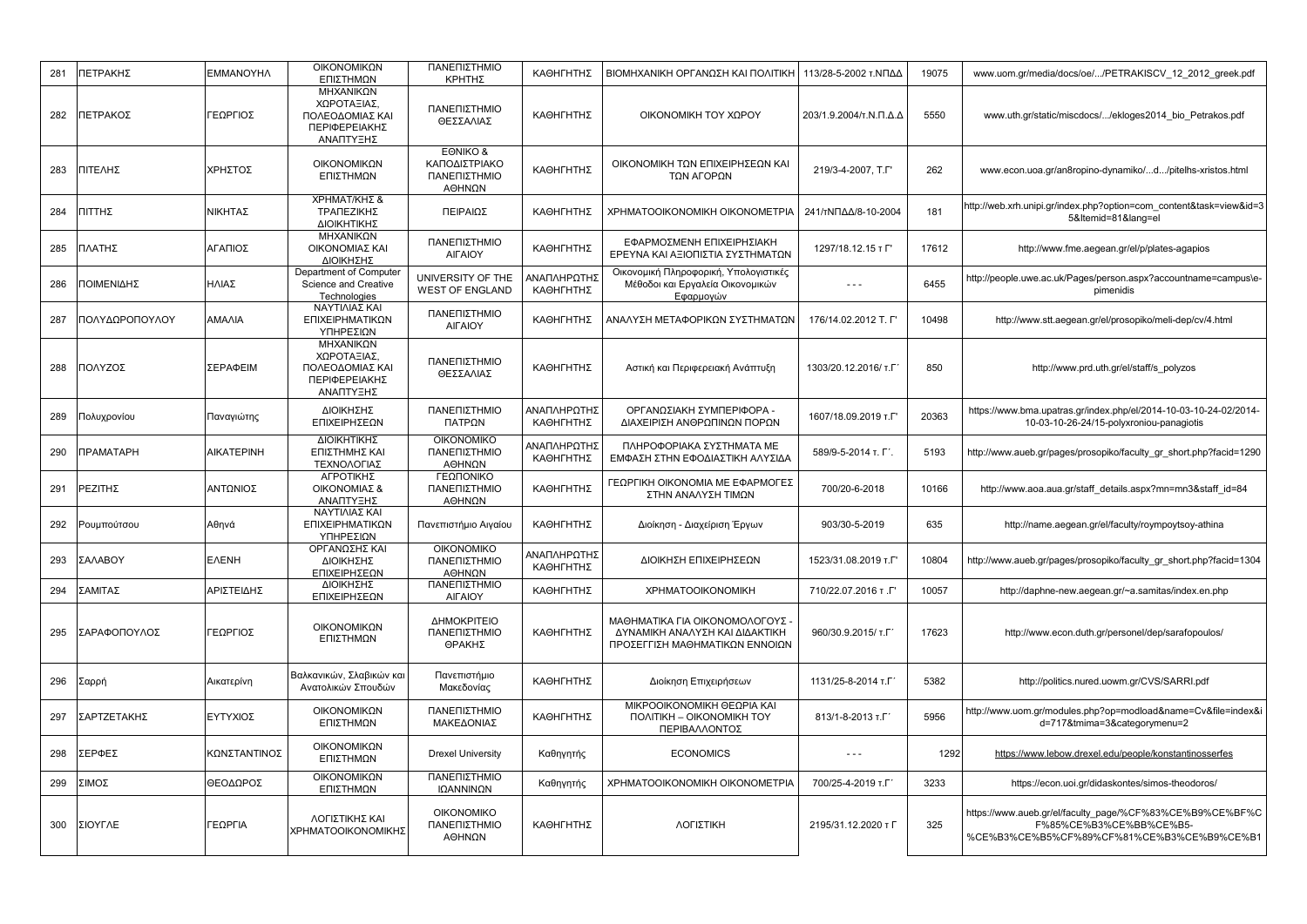| 301 | ΣΙΩΚΗΣ        | ΦΩΤΙΟΣ       | ΒΑΛΚΑΝΙΚΩΝ.<br>ΣΛΑΒΙΚΩΝ ΚΑΙ<br>ΑΝΑΤΟΛΙΚΩΝ ΣΠΟΥΔΩΝ                             | ΠΑΝΕΠΙΣΤΗΜΙΟ<br>ΜΑΚΕΔΟΝΙΑΣ                                                              | ΚΑΘΗΓΗΤΗΣ                         | <b>MAKPOOIKONOMIKH NOAITIKH ME</b><br>ΕΜΦΑΣΗ ΣΤΑ ΒΑΛΚΑΝΙΑ ΚΑΙ Ν.Α.<br>ΕΥΡΩΠΗ                         | 730/24-7-2015                                                                 | 5413  | http://www.uom.gr/modules.php?op=modload&name=Cv&file=index&i<br>d=1169&tmima=8&categorymenu=2                                     |
|-----|---------------|--------------|-------------------------------------------------------------------------------|-----------------------------------------------------------------------------------------|-----------------------------------|------------------------------------------------------------------------------------------------------|-------------------------------------------------------------------------------|-------|------------------------------------------------------------------------------------------------------------------------------------|
| 302 | ΣΙΩΜΚΟΣ       | ΓΕΩΡΓΙΟΣ     | ΟΡΓΑΝΩΣΗΣ ΚΑΙ<br>ΔΙΟΙΚΗΣΗΣ<br>ΕΠΙΧΕΙΡΗΣΕΩΝ                                    | <b>OIKONOMIKO</b><br>ΠΑΝΕΠΙΣΤΗΜΙΟ<br>ΑΘΗΝΩΝ                                             | ΚΑΘΗΓΗΤΗΣ                         | ΜΑΡΚΕΤΙΝΓΚ ΜΕ ΕΜΦΑΣΗ ΣΤΟ<br>ΣΤΡΑΤΗΓΙΚΟ ΜΑΡΚΕΤΙΝΓΚ ΚΑΙ<br>ΣΥΜΠΕΡΙΦΟΡΑ ΚΑΤΑΝΑΛΩΤΗ                      | 9/15.1.2002 τ. ΝΠΔΔ                                                           | 2545  | http://www.aueb.gr/pages/prosopiko/faculty_gr_short.php?facid=1200                                                                 |
| 303 | ΣΚΑΡΜΕΑΣ      | ΔΙΟΝΥΣΙΟΣ    | <b>TMHMA MAPKETINFK</b><br>ΚΑΙ ΕΠΙΚΟΙΝΩΝΙΑΣ                                   | <b>OIKONOMIKO</b><br>ΠΑΝΕΠΙΣΤΗΜΙΟ<br>ΑΘΗΝΩΝ                                             | ΚΑΘΗΓΗΤΗΣ                         | ΜΑΡΚΕΤΙΝΓΚ ΜΕ ΕΜΦΑΣΗ ΣΤΑ ΔΙΚΤΥΑ<br>ΔΙΑΘΕΣΗΣ                                                          | 971/6-6-19                                                                    | 5409  | http://www.mbc.aueb.gr/index.php/el/mdep/174-Skarmeas                                                                              |
| 304 | ΣΟΥΜΠΕΝΙΩΤΗΣ  | ΔΗΜΗΤΡΙΟΣ    | ΟΡΓΑΝΩΣΗΣ &<br>ΔΙΟΙΚΗΣΗΣ                                                      | ΠΑΝΕΠΙΣΤΗΜΙΟ<br>ΜΑΚΕΔΟΝΙΑΣ                                                              | ΚΑΘΗΓΗΤΗΣ                         | ΧΡΗΜΑΤΟΟΙΚΟΝΟΜΙΚΗ ΜΕ ΕΜΦΑΣΗ ΣΤΗ<br>ΔΙΑΧΕΙΡΙΣΗ ΤΡΑΠΕΖΙΚΩΝ<br>ΧΑΡΤΟΦΥΛΑΚΙΩΝ                            | 627/7-8-2009 т.Г                                                              | 2464  | http://www.uom.gr/modules.php?op=modload&name=Cv&file=index&i<br>d=230&tmima=2&categorymenu=2                                      |
| 305 | ΣΟΦΙΑΝΟΠΟΥΛΟΥ | ΣΤΥΛΙΑΝΗ     | ΒΙΟΜΗΧΑΝΙΚΗΣ<br><b>ΔΙΟΙΚΗΣΗΣ ΚΑΙ</b><br>ΤΕΧΝΟΛΟΓΙΑΣ                           | ΠΑΝΕΠΙΣΤΗΜΙΟ<br>ΠΕΙΡΑΙΩΣ                                                                | ΚΑΘΗΓΗΤΗΣ                         | ΜΑΘΗΜΑΤΙΚΟΣ ΠΡΟΓΡΑΜΜΑΤΙΣΜΟΣ<br>ΣΤΗΝ ΠΑΡΑΓΩΓΗ                                                         | 408/T. L'/29-5-2009                                                           | 17698 | http://www.tex.unipi.gr/dep/sofianopoulou/main.htm                                                                                 |
| 306 | ΣΠΗΛΙΟΠΟΥΛΟΥ  | <b>MAPIA</b> | Business Informatics II -<br>KMD. Department<br><b>Technical and Business</b> | Otto von guericke-<br>University of Magdeburg<br>(DE)                                   | ΚΑΘΗΓΗΤΗΣ                         | Εξόρυξη Γνώσης από Οικονομικά Δεδομένα                                                               | $\sim$ $\sim$                                                                 | 11496 | https://www.kmd.ovgu.de/Team/Academic+Staff/Myra+Spiliopoulou.ht<br>ml                                                             |
| 307 | ΣΠΙΛΑΝΗΣ      | ΙΩΑΝΝΗΣ      | ΠΕΡΙΒΑΛΛΟΝΤΟΣ                                                                 | ΠΑΝΕΠΙΣΤΗΜΙΟ<br>ΑΙΓΑΙΟΥ                                                                 | ΚΑΘΗΓΗΤΗΣ                         | ΔΟΜΗ, ΔΥΝΑΜΙΚΗ ΚΑΙ ΔΙΑΧΕΙΡΙΣΗ<br>ΟΙΚΟΣΥΣΤΗΜΑΤΩΝ ΜΕ ΕΜΦΑΣΗ ΣΤΗΝ<br>ΠΕΡΙΦΕΡΕΙΑΚΗ ΑΝΑΠΤΥΞΗ              | 1141/9.10.2018/т. Г                                                           | 4299  | http://www.env.aegean.gr/site/GR/cv/dep/spilanis.html                                                                              |
| 308 | ΣΠΙΝΕΛΛΗΣ     | ΔΙΟΜΗΔΗΣ     | ΔΙΟΙΚΗΤΙΚΗΣ<br>ΕΠΙΣΤΗΜΗΣ ΚΑΙ<br>ΤΕΧΝΟΛΟΓΙΑΣ                                   | <b>OIKONOMIKO</b><br>ΠΑΝΕΠΙΣΤΗΜΙΟ<br>ΑΘΗΝΩΝ                                             | ΚΑΘΗΓΗΤΗΣ                         | ΤΕΧΝΟΛΟΓΙΑ ΛΟΓΙΣΜΙΚΟΥ                                                                                | 676/26-8-2009 т.Г &<br>1010/B/26-3-2019<br>(αλλαγη γνωστικού<br>αντικειμένου) | 17574 | http://www.aueb.gr/pages/prosopiko/faculty gr short.php?facid=1050                                                                 |
| 309 | Σπυριάδης     | Αθανάσιος    | <b>Business School</b>                                                        | Manchester Metropolitan<br>University                                                   | ΜΟΝΙΜΟΣ<br>ΕΠΙΚΟΥΡΟΣ<br>ΚΑΘΗΓΗΤΗΣ | Οργάνωση και Διοίκηση Επιχειρήσεων με<br>έμφαση στον Τουρισμό, Μάρκετινγκ με<br>έμφαση στον Τουρισμό | $- - -$                                                                       | 26300 | https://www2.mmu.ac.uk/business-school/about-us/our-<br>staff/profile/index.php?id=1450                                            |
| 310 | ΣΠΥΡΟΥ        | ΣΠΥΡΙΔΩΝ     | ΛΟΓΙΣΤΙΚΗΣ ΚΑΙ<br>ΧΡΗΜΑΤΟΟΙΚΟΝΟΜΙΚΗΣ                                          | <b>OIKONOMIKO</b><br>ΠΑΝΕΠΙΣΤΗΜΙΟ<br>ΑΘΗΝΩΝ                                             | ΚΑΘΗΓΗΤΗΣ                         | <b>XPHMATOOIKONOMIKH</b>                                                                             | 972/01.10.2015/т.Г                                                            | 2854  | http://www.aueb.gr/pages/didaktiko/faculty gr short.php?facid=1109                                                                 |
| 311 | ΣΤΑΘΑΚΟΠΟΥΛΟΣ | ΒΛΑΣΣΙΟΣ     | <b>TMHMA MAPKETINFK</b><br>ΚΑΙ ΕΠΙΚΟΙΝΩΝΙΑΣ                                   | <b>OIKONOMIKO</b><br>ΠΑΝΕΠΙΣΤΗΜΙΟ<br>ΑΘΗΝΩΝ                                             | ΚΑΘΗΓΗΤΗΣ                         | «MAPKETINFK»                                                                                         | 1124/Г/4-11-2016                                                              | 490   | http://www.stathakopoulos.aueb.gr/                                                                                                 |
| 312 | ΣΤΑΪΚΟΥΡΑΣ    | ΠΑΝΑΓΙΩΤΗΣ   | ΧΡΗΜΑΤΟΟΙΚΟΝΟΜΙΚΗΣ<br>ΚΑΙ ΤΡΑΠΕΖΙΚΗΣ<br>ΔΙΟΙΚΗΤΙΚΗΣ                           | ΠΑΝΕΠΙΣΤΗΜΙΟ<br>ΠΕΙΡΑΙΩΣ                                                                | ΚΑΘΗΓΗΤΗΣ                         | ΧΡΗΜΑΤΟΟΙΚΟΝΟΜΙΚΟ ΚΑΙ ΤΡΑΠΕΖΙΚΟ<br>ΘΕΣΜΙΚΟ ΠΛΑΙΣΙΟ                                                   | 503/22.04.2020, т.Г'                                                          | 760   | http://web.xrh.unipi.gr/index.php?option=com content&view=article&id<br>=37&Itemid=311⟨=el                                         |
| 313 | ΣΤΑΜΑΤΟΠΟΥΛΟΣ | ΓΕΩΡΓΙΟΣ     | ΟΙΚΟΝΟΜΙΚΩΝ<br>ΕΠΙΣΤΗΜΩΝ                                                      | ΠΑΝΕΠΙΣΤΗΜΙΟ<br>ΚΡΗΤΗΣ                                                                  | ΑΝΑΠΛΗΡΩΤΗΣ<br>ΚΑΘΗΓΗΤΗΣ          | ΜΙΚΡΟΟΙΚΟΝΟΜΙΚΗ ΘΕΩΡΙΑ ΚΑΙ<br>ΠΟΛΙΤΙΚΗ                                                               | Г' 1001/10.10.2017                                                            | 5216  | http://economics.soc.uoc.gr/el/staff/4563/17                                                                                       |
| 314 | ΣΤΕΦΑΝΑΔΗΣ    | ΧΡΙΣΤΟΔΟΥΛΟΣ | ΧΡΗΜΑΤΟΟΙΚΟΝΟΜΙΚΗΣ<br>ΚΑΙ ΣΤΑΤΙΣΤΙΚΗΣ                                         | ΠΑΝΕΠΙΣΤΗΜΙΟ<br>ΠΕΙΡΑΙΩΣ                                                                | ΚΑΘΗΓΗΤΗΣ                         | ΜΙΚΡΟΟΙΚΟΝΟΜΙΚΗ - ΘΕΩΡΙΑ ΠΑΙΓΝΙΩΝ                                                                    | 564/Г/18-06-2015                                                              | 2114  | http://web.xrh.unipi.gr/index.php?option=com_content&view=article&id<br>=33&Itemid=307⟨=el                                         |
| 315 | ΣΤΕΦΑΝΟΥ      | ΚΩΝΣΤΑΝΤΙΝΟΣ | ΟΙΚΟΝΟΜΙΑΣ ΚΑΙ<br><b>ΔΙΟΙΚΗΣΗΣ</b>                                            | ΔΙΕΘΝΕΣ<br>ΠΑΝΕΠΙΣΤΗΜΙΟ ΤΗΣ<br>ΕΛΛΑΔΟΣ                                                  | Καθηγητής<br>Ημεδαπής             | ΜΗΧΑΝΟΓΡΑΦΗΜΕΝΗ ΛΟΓΙΣΤΙΚΗ                                                                            | 244/28-9-05                                                                   | 6869  | http://www.mba.teithe.gr/personel/stefanou.html                                                                                    |
| 316 | ΣΤΟΦΟΡΟΣ      | ΧΡΥΣΟΣΤΟΜΟΣ  | ΟΙΚΟΝΟΜΙΚΗΣ ΚΑΙ<br>ΠΕΡΙΦΕΡΕΙΑΚΗΣ<br>ΑΝΑΠΤΥΞΗΣ                                 | <b><i><u>ITANTEIO</u></i></b><br>ΠΑΝΕΠΙΣΤΗΜΙΟ<br>ΚΟΙΝΩΝΙΚΩΝ &<br>ΠΟΛΙΤΙΚΩΝ<br>ΕΠΙΣΤΗΜΩΝ | ΑΝΑΠΛΗΡΩΤΗΣ<br>ΚΑΘΗΓΗΤΗΣ          | ΜΙΚΡΟΟΙΚΟΝΟΜΙΚΗ ΑΝΑΛΥΣΗ                                                                              | 723/T. ['/26-06-2018                                                          | 9712  | http://www.topa.gr/cvs/stoforos.htm                                                                                                |
| 317 | Συμεωνίδης    | Σπυρίδων     | ΟΙΚΟΝΟΜΙΚΩΝ<br>ΕΠΙΣΤΗΜΩΝ                                                      | ΠΑΝΕΠΙΣΤΗΜΙΟ<br>ΙΩΑΝΝΙΝΩΝ                                                               | Καθηγητής                         | Οικονομετρία και Αγορές Χρήματος και<br>Κεφαλαίου                                                    | 51/T. T'/25-01-2019                                                           | 4493  | https://www.zu.ac.ae/main/en/colleges/colleges/__college_of_business<br>/faculty and staff/ profiles/Konstantinos Syriopoulos.aspx |
| 318 | ΣΥΡΙΟΠΟΥΛΟΣ   | ΚΩΝΣΤΑΝΤΙΝΟΣ | <b>COLLEGE OF BUSINESS</b>                                                    | ZAYED UNIVERSITY,<br><b>ABU DHABI</b>                                                   | ΚΑΘΗΓΗΤΗΣ                         | Χρηματοοικονομικά, Οικονομετρία,<br>Ποσοτικές Μέθοδοι                                                | $- - -$                                                                       | 25926 | https://econ.uoi.gr/didaskontes/symeonidis-spyridon/                                                                               |
| 319 | ΣΥΡΙΟΠΟΥΛΟΣ   | ΘΕΟΔΩΡΟΣ     | ΝΑΥΤΙΛΙΑΣ ΚΑΙ<br>ΕΠΙΧΕΙΡΗΜΑΤΙΚΩΝ<br>ΥΠΗΡΕΣΙΩΝ                                 | ΠΑΝΕΠΙΣΤΗΜΙΟ<br>ΑΙΓΑΙΟΥ                                                                 | ΚΑΘΗΓΗΤΗΣ                         | <b>XPHMATOOIKONOMIKH</b>                                                                             | 830/Г/06-08-2013                                                              | 6231  | -17-16.http://www.stt.aegean.gr/gr/prosopiko/meli-dep/item/90-2015-08-17<br>$14 - 14$                                              |
| 320 | ΣΩΤΗΡΙΟΥ      | ΑΝΔΡΕΑΣ      | Τμήμα Διοίκησης<br>Επιχειρήσεων και<br>Δημόσιας Διοίκησης                     | Πανεπιστήμιο Κύπρου                                                                     | ΚΑΘΗΓΗΤΗΣ                         | ΕΠΙΧΕΙΡΗΣΙΑΚΗ ΔΙΟΙΚΗΣΗ                                                                               | $- - -$                                                                       | 9894  | http://ucy.ac.cy/dir/el/component/comprofiler/userprofile/basotir                                                                  |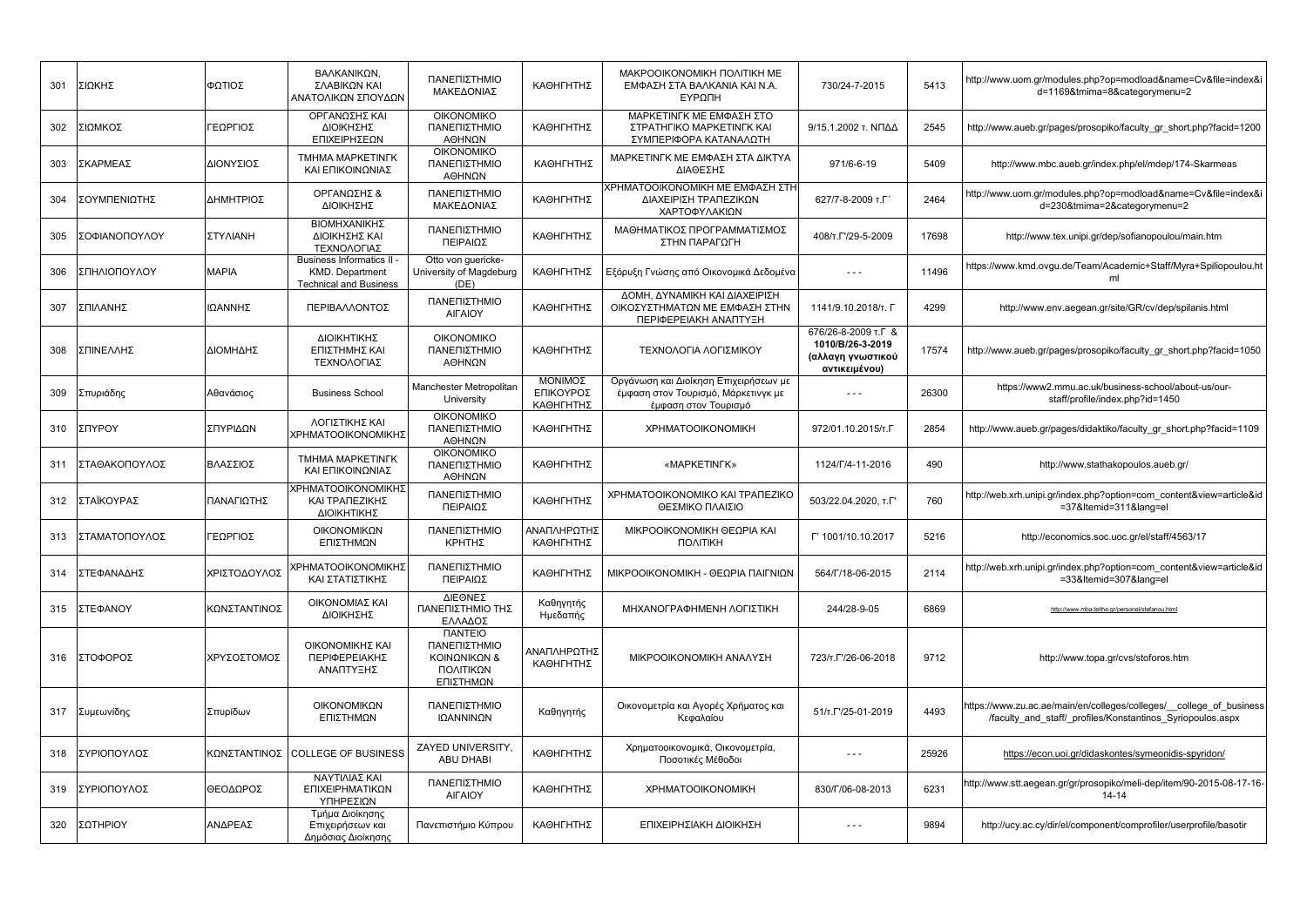| 321 | ΤΑΓΑΡΑΣ      | ΓΕΩΡΓΙΟΣ     | ΜΗΧΑΝΟΛΟΓΩΝ<br>ΜΗΧΑΝΙΚΩΝ                                          | ΑΠΘ                                         | ΚΑΘΗΓΗΤΗΣ                         | ΒΕΛΤΙΣΤΟΠΟΙΗΣΗ ΟΡΓΑΝΩΣΗΣ<br>ΠΑΡΑΓΩΓΗΣ ΚΑΙ ΕΛΕΓΧΟΥ ΠΟΙΟΤΗΤΑΣ                                                                                                     | 302/29-12-00 ΤΝΠΔΔ                         | 17349 | http://im.meng.auth.gr/lba/staff/tagaras.htm                                                                                                          |
|-----|--------------|--------------|-------------------------------------------------------------------|---------------------------------------------|-----------------------------------|-----------------------------------------------------------------------------------------------------------------------------------------------------------------|--------------------------------------------|-------|-------------------------------------------------------------------------------------------------------------------------------------------------------|
| 322 | ΤΑΡΑΜΠΑΝΗΣ   | ΚΩΝΣΤΑΝΤΙΝΟΣ | ΟΡΓΑΝΩΣΗΣ &<br>ΔΙΟΙΚΗΣΗΣ<br>ΕΠΙΧΕΙΡΗΣΕΩΝ                          | ΠΑΝΕΠΙΣΤΗΜΙΟ<br>ΜΑΚΕΔΟΝΙΑΣ                  | ΚΑΘΗΓΗΤΗΣ                         | ΠΛΗΡΟΦΟΡΙΚΗ ΜΕ ΕΜΦΑΣΗ ΣΤΑ<br>ΟΛΟΚΛΗΡΩΜΕΝΑ ΠΛΗΡΟΦΟΡΙΑΚΑ<br>ΣΥΣΤΗΜΑΤΑ ΓΙΑ ΤΗΝ ΠΑΡΑΓΩΓΗ                                                                            | 206/27-8-2003 т.<br>$N.\Pi.\Delta.\Delta.$ | 19611 | http://www.uom.gr/modules.php?op=modload&name=Cv&file=index&i<br>d=225&tmima=2&categorymenu=2                                                         |
| 323 | ΤΑΡΑΝΤΙΛΗΣ   | ΧΡΗΣΤΟΣ      | ΔΙΟΙΚΗΤΙΚΗΣ<br>ΕΠΙΣΤΗΜΗΣ ΚΑΙ<br>ΤΕΧΝΟΛΟΓΙΑΣ                       | <b>OIKONOMIKO</b><br>ΠΑΝΕΠΙΣΤΗΜΙΟ<br>ΑΘΗΝΩΝ | ΚΑΘΗΓΗΤΗΣ                         | ΠΟΣΟΤΙΚΕΣ ΜΕΘΟΔΟΙ ΓΙΑ ΤΗ ΔΙΟΙΚΗΣΗ<br>ΠΑΡΑΓΩΓΗΣ ΚΑΙ ΥΠΗΡΕΣΙΩΝ                                                                                                    | 451/22-4-2013 T.F                          | 10915 | http://www.aueb.gr/pages/prosopiko/faculty gr short.php?facid=1238                                                                                    |
| 324 | ΤΑΤΣΙΟΠΟΥΛΟΣ | ΗΛΙΑΣ        | ΜΗΧΑΝΟΛΟΓΩΝ<br>ΜΗΧΑΝΙΚΩΝ                                          | ΕΘΝΙΚΟ ΜΕΤΣΟΒΙΟ<br>ΠΟΛΥΤΕΧΝΕΙΟ              | ΚΑΘΗΓΗΤΗΣ                         | ΠΡΟΓΡΑΜΜΑΤΙΣΜΟΣ & ΕΛΕΓΧΟΣ<br>ΠΑΡΑΓΩΓΗΣ & ΕΦΟΔΙΑΣΜΟΥ,<br>ΠΛΗΡΟΦΟΡΙΑΚΑ ΣΥΣΤΗΜΑΤΑ ΔΙΟΙΚΗΣΗΣ 290/21-11-03 τ.Ν.Π.Δ.Δ<br>ΣΤΗΝ ΠΑΡΑΓΩΓΗ, ΜΕΛΕΤΗ ΜΕΘΟΔΩΝ<br>ΟΡΓΑΝΩΣΕΩΣ. |                                            | 3321  | http://www.mech.ntua.gr/gr/staff/DEP/tatsiopoulos_gr                                                                                                  |
| 325 | ΤΑΧΥΝΑΚΗΣ    | ΠΑΝΑΓΙΩΤΗΣ   | ΛΟΓΙΣΤΙΚΗΣ ΚΑΙ<br>ΧΡΗΜΑΤΟΟΙΚΟΝΟΜΙΚΗΣ                              | ΠΑΝΕΠΙΣΤΗΜΙΟ<br>ΜΑΚΕΔΟΝΙΑΣ                  | ΑΝΑΠΛΗΡΩΤΗΣ<br>ΚΑΘΗΓΗΤΗΣ          | ΛΟΓΙΣΤΙΚΗ                                                                                                                                                       | 107/24-2-2015 т.Г                          | 5274  | http://www.uom.gr/modules.php?op=modload&name=Cv&file=index&i<br>d=775&tmima=5&categorymenu=2                                                         |
| 326 | ΤΖΑΒΑΛΗΣ     | ΗΛΙΑΣ        | ΟΙΚΟΝΟΜΙΚΗΣ<br>ΕΠΙΣΤΗΜΗΣ                                          | <b>OIKONOMIKO</b><br>ΠΑΝΕΠΙΣΤΗΜΙΟ<br>ΑΘΗΝΩΝ | ΚΑΘΗΓΗΤΗΣ                         | ΟΙΚΟΝΟΜΙΚΗ ΘΕΩΡΙΑ ΜΕ ΕΜΦΑΣΗ ΣΤΗ<br>XPHMATOOIKONOMIKH OIKONOMETPIA                                                                                               | 41/25-2-2005 τ.ΝΠΔΔ                        | 19688 | http://www.aueb.gr/economics/en/faculty/tzavalis.html                                                                                                 |
| 327 | ΤΖΙΝΙΟΥΣ     | ΜΑΡΓΑΡΙΤΑ    | ΟΙΚΟΝΟΜΙΚΩΝ<br>ΕΠΙΣΤΗΜΩΝ                                          | ΠΑΝΕΠΙΣΤΗΜΙΟ<br>ΚΡΗΤΗΣ                      | Αναπληρωτής<br>Καθηγητής          | ΕΦΑΡΜΟΣΜΕΝΗ ΟΙΚΟΝΟΜΕΤΡΙΑ                                                                                                                                        | ФЕК 839/02-07-2014, т.<br>$\Gamma'$        | 17951 | https://www.aueb.gr/el/faculty page/τζοβασ-χρηστοσ                                                                                                    |
| 328 | ΤΖΟΒΑΣ       | ΧΡΗΣΤΟΣ      | ΛΟΓΙΣΤΙΚΗΣ ΚΑΙ<br>ΧΡΗΜΑΤΟΟΙΚΟΝΟΜΙΚΗΣ                              | <b>OIKONOMIKO</b><br>ΠΑΝΕΠΙΣΤΗΜΙΟ<br>ΑΘΗΝΩΝ | ΜΟΝΙΜΟΣ<br>ΕΠΙΚΟΥΡΟΣ<br>ΚΑΘΗΓΗΤΗΣ | ΛΟΓΙΣΤΙΚΗ                                                                                                                                                       | 1318/14-11-2013 т. Г                       | 7524  | https://economics.soc.uoc.gr/el/staff/4564/17                                                                                                         |
| 329 | ΤΖΟΥΒΕΛΕΚΑΣ  | ΕΥΑΓΓΕΛΟΣ    | ΟΙΚΟΝΟΜΙΚΩΝ<br>ΕΠΙΣΤΗΜΩΝ                                          | ΠΑΝΕΠΙΣΤΗΜΙΟ<br>ΚΡΗΤΗΣ                      | ΚΑΘΗΓΗΤΗΣ                         | ΜΙΚΡΟΟΙΚΟΝΟΜΙΚΗ ΘΕΩΡΙΑ ΚΑΙ<br>ΠΟΛΙΤΙΚΗ                                                                                                                          | 1000/6-9-2013, т. Г'                       | 1726  | http://economics.soc.uoc.gr/Personnel/personnel_navigation.php?lang<br>=ell&id=6                                                                      |
| 330 | Τομπάζος     | Σταύρος      | Τμήμα Κοινωνικών και<br>Πολιτικών Επιστημών                       | Πανεπιστήμιο Κύπρου                         | ΑΝΑΠΛΗΡΩΤΗΣ<br>ΚΑΘΗΓΗΤΗΣ          | Πολιτική Οικονομία, Πολιτική Φιλοσοφία                                                                                                                          |                                            | 5291  | http://www.biblionet.gr/author/18934/%CE%A3%CF%84%CE%B1%C<br>F%8D%CF%81%CE%BF%CF%82 %CE%A4%CE%BF%CE%BC%<br>CF%80%CE%AC%CE%B6%CE%BF%CF%82              |
| 331 | ΤΟΜΠΑΙΔΗΣ    | ΣΤΑΘΗΣ       | <b>DEPARTMENT OF</b><br><b>FINANCE</b>                            | University of Texas at<br>Austin, USA       | ΚΑΘΗΓΗΤΗΣ                         | OPERATIONS RESEARCH, FINANCE,<br>FINANCIAL ENGINEERING, ENERGY<br>FINANCE, REAL ESTATE FINANCE                                                                  | $\sim$ $\sim$ $\sim$                       | 9127  | http://faculty.mccombs.utexas.edu/stathis.tompaidis/                                                                                                  |
| 332 | ΤΟΠΑΛΟΓΛΟΥ   | ΝΙΚΟΛΑΟΣ     | ΔΙΕΘΝΩΝ ΚΑΙ<br>ΕΥΡΩΠΑΪΚΩΝ<br>ΟΙΚΟΝΟΜΙΚΩΝ<br>ΣΠΟΥΔΩΝ               | <b>OIKONOMIKO</b><br>ΠΑΝΕΠΙΣΤΗΜΙΟ<br>ΑΘΗΝΩΝ | ΚΑΘΗΓΗΤΗΣ                         | <b>XPHMATOOIKONOMIKH</b>                                                                                                                                        | 1875/T. [/15.10.2019                       | 2735  | http://www.aueb.gr/pages/prosopiko/faculty_gr_short.php?facid=1099                                                                                    |
| 333 | ΤΡΑΥΛΟΣ      | ΝΙΚΟΛΑΟΣ     | <b>DEPARTMENT OF</b><br><b>FINANCE &amp;</b><br><b>ACCOUNTING</b> | UNIVERSITY OF<br><b>SURREY</b>              | ΚΑΘΗΓΗΤΗΣ                         | FINANCE AND ACCOUNTING                                                                                                                                          | $\sim$ $\sim$ $\sim$                       | 5615  | https://www.surrey.ac.uk/people/nickolaos-travlos                                                                                                     |
| 334 | ΤΣΑΓΚΑΡΑΚΗΣ  | ΝΙΚΟΛΑΟΣ     | ΟΡΓΑΝΩΣΗΣ &<br><b>ΔΙΟΙΚΗΣΗΣ</b><br>ΕΠΙΧΕΙΡΗΣΕΩΝ                   | ΠΑΝΕΠΙΣΤΗΜΙΟ<br>ΠΕΙΡΑΙΩΣ                    | ΚΑΘΗΓΗΤΗΣ                         | ΧΡΗΜΑΤΟΔΟΤΗΣΗ ΕΠΙΧΕΙΡΗΣΕΩΝ                                                                                                                                      | 730/Г/12-7-2013                            | 4441  | http://www.ode.unipi.gr/index.php/el/staff/teachresearchstaff/352-<br>ntsang                                                                          |
| 335 | ΤΣΑΚΙΡΙΔΟΥ   | ΕΥΘΥΜΙΑ      | ΤΜΗΜΑ ΓΕΩΠΟΝΙΑΣ                                                   | ΑΠΘ                                         | ΚΑΘΗΓΗΤΗΣ                         | ΕΜΠΟΡΙΑ ΑΓΡΟΤΙΚΩΝ ΠΡΟΪΟΝΤΩΝ &<br>ΤΡΟΦΙΜΩΝ                                                                                                                       | 956/T. T'/27-08-2018                       | 18241 | http://www.agro.auth.gr/                                                                                                                              |
| 336 | Τσακλάγκανος | Άγγελος      | Σχολή Οικονομικών<br>Επιστημών και Διοίκησης                      | University of Neapolis,<br>Pafos, Cyprus    | ΚΑΘΗΓΗΤΗΣ                         | <b>Business Administration (Management,</b><br>Marketing, Accounting)                                                                                           | $- - -$                                    | 2125  | http://www.nup.ac.cy/gr/prof-angelos-a-tsaklagkanos/                                                                                                  |
| 337 | ΤΣΑΚΛΙΔΗΣ    | ΓΕΩΡΓΙΟΣ     | ΜΑΘΗΜΑΤΙΚΩΝ                                                       | ΑΠΘ                                         | ΚΑΘΗΓΗΤΗΣ                         | ΣΤΟΧΑΣΤΙΚΕΣ ΔΙΑΔΙΚΑΣΙΕΣ ΚΑΙ<br>ΠΙΘΑΝΟΤΗΤΕΣ-ΕΦΑΡΜΟΣΜΕΝΗ<br>ΣΤΑΤΙΣΤΙΚΗ                                                                                            | 372/14-6-2011 TT                           | 17307 | http://www.math.auth.gr/el/people/%CE%B3%CE%B5%CF%8E%CF<br>%81%CE%B3%CE%B9%CE%BF%CF%82-<br>%CF%84%CF%83%CE%B1%CE%BA%CE%BB%CE%AF%CE%B4<br>%CE%B7%CF%82 |
| 338 | ΤΣΑΚΛΟΓΛΟΥ   | ΠΑΝΑΓΙΩΤΗΣ   | ΔΙΕΘΝΩΝ ΚΑΙ<br>ΕΥΡΩΠΑΙΚΩΝ<br>ΟΙΚΟΝΟΜΙΚΩΝ<br>ΣΠΟΥΔΩΝ               | <b>OIKONOMIKO</b><br>ΠΑΝΕΠΙΣΤΗΜΙΟ<br>ΑΘΗΝΩΝ | ΚΑΘΗΓΗΤΗΣ                         | ΟΙΚΟΝΟΜΙΚΑ ΤΗΣ ΕΥΡ.ΕΝΩΣΗΣ                                                                                                                                       | 148/25-6-2004 τ.ΝΠΔΔ                       | 4446  | www.aueb.gr/pages/cv/gr/1171.pdf                                                                                                                      |
| 339 | ΤΣΑΝΤΑΣ      | ΝΙΚΟΛΑΟΣ     | ΜΑΘΗΜΑΤΙΚΩΝ                                                       | ΠΑΝΕΠΙΣΤΗΜΙΟ<br>ΠΑΤΡΩΝ                      | ΚΑΘΗΓΗΤΗΣ                         | ΜΑΘΗΜΑΤΙΚΕΣ ΚΑΙ ΣΤΟΧΑΣΤΙΚΕΣ<br>ΜΕΘΟΔΟΙ ΣΤΙΣ ΕΠΙΧΕΙΡΗΣΙΑΚΕΣ<br>ΕΡΕΥΝΕΣ                                                                                           | 1493/31-10-2014 T.F                        | 6129  | http://www.math.upatras.gr/index.php?option=com content&task=view<br>$&id=40$                                                                         |
| 340 | ΤΣΑΡΤΑΣ      | ΠΑΡΙΣ        | ΟΙΚΟΝΟΜΙΑΣ ΚΑΙ<br>ΒΙΩΣΙΜΗΣ ΑΝΑΠΤΥΞΗΣ                              | ΧΑΡΟΚΟΠΕΙΟ<br>ΠΑΝΕΠΙΣΤΗΜΙΟ                  | ΚΑΘΗΓΗΤΗΣ                         | ΤΟΥΡΙΣΤΙΚΗ ΑΝΑΠΤΥΞΗ                                                                                                                                             | 785/Г/25.08.2016                           | 762   | https://dhee.hua.gr/images/Article-pdf/CV/P.TSARTAS_CV.pdf                                                                                            |
| 341 | ΤΣΕΚΟΥΡΑΣ    | ΚΩΝΣΤΑΝΤΙΝΟΣ | ΟΙΚΟΝΟΜΙΚΩΝ<br>ΕΠΙΣΤΗΜΩΝ                                          | ΠΑΝΕΠΙΣΤΗΜΙΟ<br>ΠΑΤΡΩΝ                      | ΚΑΘΗΓΗΤΗΣ                         | ΚΛΑΔΙΚΗ ΟΙΚΟΝΟΜΙΚΗ                                                                                                                                              | 443/19-4-2013 T.F                          | 19781 | http://www.econ.upatras.gr/el/people/teaching-staff/tsekoyras-<br>konstantinos                                                                        |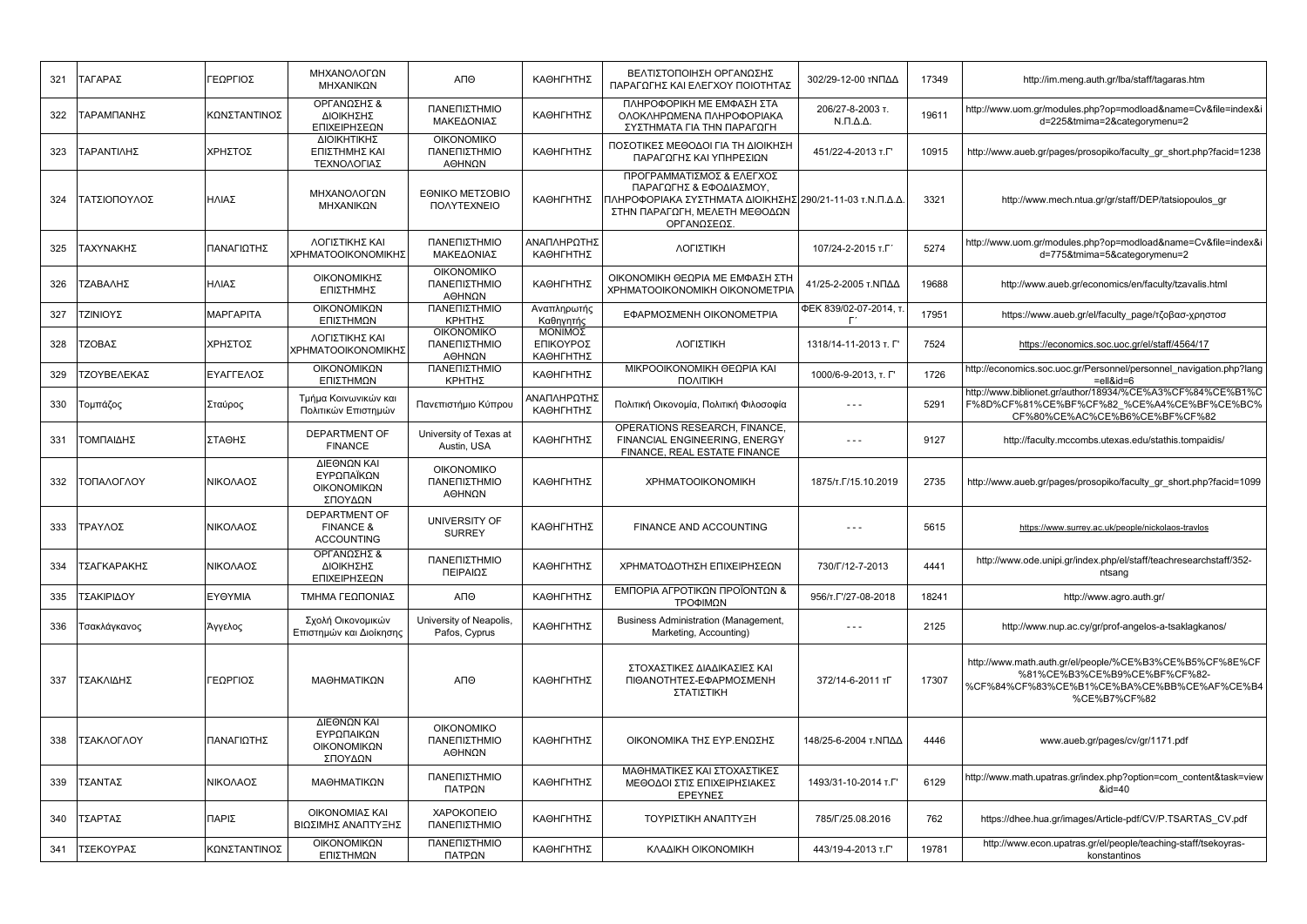| 342 | ΤΣΕΚΡΕΚΟΣ      | ΑΝΔΡΙΑΝΟΣ        | ΛΟΓΙΣΤΙΚΗΣ ΚΑΙ<br>ΧΡΗΜΑΤΟΟΙΚΟΝΟΜΙΚΗΣ                            | <b>OIKONOMIKO</b><br>ΠΑΝΕΠΙΣΤΗΜΙΟ<br>ΑΘΗΝΩΝ            | ΑΝΑΠΛΗΡΩΤΗΣ<br>ΚΑΘΗΓΗΤΗΣ | <b>XPHMATOOIKONOMIKH</b>                                                                                       | 1161/20.11.2017, T.F'                     | 3805   | http://www.aueb.gr/pages/prosopiko/faculty gr short.php?facid=1246                            |
|-----|----------------|------------------|-----------------------------------------------------------------|--------------------------------------------------------|--------------------------|----------------------------------------------------------------------------------------------------------------|-------------------------------------------|--------|-----------------------------------------------------------------------------------------------|
| 343 | ΓΣΕΡΚΕΖΟΣ      | ΔΙΚΑΙΟΣ          | ΟΙΚΟΝΟΜΙΚΩΝ<br>ΕΠΙΣΤΗΜΩΝ                                        | ΠΑΝΕΠΙΣΤΗΜΙΟ<br><b>ΚΡΗΤΗΣ</b>                          | ΑΝΑΠΛΗΡΩΤΗΣ<br>ΚΑΘΗΓΗΤΗΣ | OIKONOMETPIA KAI HAEKTPONIKOI<br>ΥΠΟΛΟΓΙΣΤΕΣ                                                                   | 64/19-4-1999 τ.ΝΠΔΔ                       | 3184   | https://economics.soc.uoc.gr/el/staff/4566/17                                                 |
| 344 | ΤΣΙΜΠΟΥΚΑΣ     | ΚΩΝΣΤΑΝΤΙΝΟΣ     | ΑΓΡΟΤΙΚΗΣ<br>ΟΙΚΟΝΟΜΙΑΣ &<br>ΑΝΑΠΤΥΞΗΣ                          | ΓΕΩΠΟΝΙΚΟ<br>ΠΑΝΕΠΙΣΤΗΜΙΟ<br>ΑΘΗΝΩΝ                    | ΚΑΘΗΓΗΤΗΣ                | ΓΕΩΡΓΙΚΗ ΟΙΚΟΝΟΜΙΑ - ΔΙΑΧΕΙΡΙΣΗ ΚΑΙ<br>ΟΡΓΑΝΩΣΗ ΓΕΩΡΓΙΚΩΝ<br>ΕΚΜΕΤΑΛΛΕΥΣΕΩΝ                                    | 535/F/22.06.2010                          | 3914   | http://www.aoa.aua.gr/staff details.aspx?staff id=26                                          |
| 345 | ΤΣΙΟΤΡΑΣ       | ΓΕΩΡΓΙΟΣ         | ΟΡΓΑΝΩΣΗΣ ΚΑΙ<br>ΔΙΟΙΚΗΣΗΣ<br>ΕΠΙΧΕΙΡΗΣΕΩΝ                      | ΠΑΝΕΠΙΣΤΗΜΙΟ<br>ΜΑΚΕΔΟΝΙΑΣ                             | ΚΑΘΗΓΗΤΗΣ                | ΟΡΓΑΝΩΣΗ ΚΑΙ ΔΙΟΙΚΗΣΗ<br>ΕΠΙΧΕΙΡΗΣΕΩΝ ΜΕ ΕΜΦΑΣΗ ΣΤΗ<br>ΔΙΟΙΚΗΣΗ ΠΑΡΑΓΩΓΗΣ                                      | 65/14-4-1998 т.<br>$N.\Pi.\Delta.\Delta.$ | 2783   | http://www.uom.gr/modules.php?op=modload&name=Cv&file=index&i<br>d=176&tmima=2&categorymenu=2 |
| 346 | ΤΣΙΟΤΣΟΥ       | ΡΟΔΟΥΛΑ          | ΟΡΓΑΝΩΣΗΣ ΚΑΙ<br>ΔΙΟΙΚΗΣΗΣ<br>ΕΠΙΧΕΙΡΗΣΕΩΝ                      | ΠΑΝΕΠΙΣΤΗΜΙΟ<br>ΜΑΚΕΔΟΝΙΑΣ                             | ΚΑΘΗΓΗΤΗΣ                | ΜΑΡΚΕΤΙΝΓΚ ΥΠΗΡΕΣΙΩΝ                                                                                           | Г' 1401/29.12.2017                        | 2202   | https://www.uom.gr/rtsiotsou                                                                  |
| 347 | ΤΣΙΡΙΤΑΚΗΣ     | <b>EMMANOYHA</b> | ΧΡΗΜΑΤΟΟΙΚΟΝΟΜΙΚΗΣ<br><b>&amp; ΤΡΑΠΕΖΙΚΗΣ</b><br>ΔΙΟΙΚΗΤΙΚΗΣ    | ΠΑΝΕΠΙΣΤΗΜΙΟ<br>ΠΕΙΡΑΙΩΣ                               | ΚΑΘΗΓΗΤΗΣ                | ΧΡΗΜΑΤΟΟΙΚΟΝΟΜΙΚΗ ΔΙΟΙΚΗΤΙΚΗ ΜΕ<br>ΕΞΕΙΔΙΚΕΥΣΗ ΣΤΗ<br>ΧΡΗΜΑΤΟΟΙΚΟΝΟΜΙΚΗ ΔΙΑΡΘΡΩΣΗ ΤΩΝ<br>ΕΠΙΧΕΙΡΗΣΕΩΝ          | Г 877 - 07.09.2017                        | 4409   | http://web.xrh.unipi.gr/index.php?option=com content&view=article&id<br>=45&Itemid=312⟨=el    |
| 348 | ΤΣΟΥΛΦΙΔΗΣ     | ΕΛΕΥΘΕΡΙΟΣ       | ΟΙΚΟΝΟΜΙΚΩΝ<br>ΕΠΙΣΤΗΜΩΝ                                        | ΠΑΝΕΠΙΣΤΗΜΙΟ<br>ΜΑΚΕΔΟΝΙΑΣ                             | ΚΑΘΗΓΗΤΗΣ                | ΙΣΤΟΡΙΑ ΟΙΚΟΝΟΜΙΚΩΝ ΘΕΩΡΙΩΝ                                                                                    | 700/4-7-2013                              | 19740  | http://www.uom.gr/modules.php?op=modload&name=Cv&file=index&i<br>d=135&tmima=3&categorymenu=2 |
| 349 | Γσουρβάκας     | Γεώργιος         | Δημοσιογραφίας & ΜΜΕ                                            | АПӨ                                                    | ΚΑΘΗΓΗΤΗΣ                | Οικονομία και Διοίκηση (Μανατζμεντ) των<br>M.M.E.                                                              | 1340/T. $\Gamma$ /13-11-2018              | 19215  | http://www.jour.auth.gr/tsourvakas                                                            |
| 350 | ΦΙΛΙΟΣ         | ΒΑΣΙΛΕΙΟΣ        | ΔΙΟΙΚΗΣΗ<br>ΕΠΙΧΕΙΡΗΣΕΩΝ<br>ΑΓΡΟΤΙΚΩΝ ΠΡΟΙΟΝΤΩΝ<br>ΚΑΙ ΤΡΟΦΙΜΩΝ | ΠΑΝΕΠΙΣΤΗΜΙΟ<br>ΠΑΤΡΩΝ                                 | ΚΑΘΗΓΗΤΗΣ                | ΑΓΡΟΤΙΚΗ ΛΟΓΙΣΤΙΚΗ                                                                                             | 621/21-6-2012 т. Г'                       | 3474   | http://www.deapt.upatras.gr/el/professor/siteview/33                                          |
| 351 | ΦΙΛΙΠΠΑΣ       | ΔΙΟΝΥΣΙΟΣ        | <b>FINANCE DEPARTMENT</b>                                       | <b>ESSACA ECOLE DE</b><br>MANAGEMENT,<br><b>FRANCE</b> | ΑΝΑΠΛΗΡΩΤΗΣ<br>ΚΑΘΗΓΗΤΗΣ | <b>XPHMATOOIKONOMIKH</b>                                                                                       | $- - -$                                   | 8606   | https://www.essca.fr/en/faculty-researchers/faculty-list/philippas-<br>dionisis/              |
| 352 | ΦΙΛΙΠΠΑΣ       | ΝΙΚΟΛΑΟΣ         | ΟΡΓΑΝΩΣΗΣ ΚΑΙ<br>ΔΙΟΙΚΗΣΗΣ<br>ΕΠΙΧΕΙΡΗΣΕΩΝ                      | ΠΑΝΕΠΙΣΤΗΜΙΟ<br>ΠΕΙΡΑΙΩΣ                               | ΚΑΘΗΓΗΤΗΣ                | ΧΡΗΜΑΤΟΟΙΚΟΝΟΜΙΚΗ ΔΙΟΙΚΗΤΙΚΗ                                                                                   | 889/T. L'/16-8-2013                       | 6919   | http://www.ode.unipi.gr/index.php/staff/teachresearchstaff/28-philipas                        |
| 353 | ΦΙΛΙΠΠΟΠΟΥΛΟΣ  | ΑΠΟΣΤΟΛΟΣ        | ΟΙΚΟΝΟΜΙΚΗΣ<br>ΕΠΙΣΤΗΜΗΣ                                        | <b>OIKONOMIKO</b><br>ΠΑΝΕΠΙΣΤΗΜΙΟ<br>ΑΘΗΝΩΝ            | ΚΑΘΗΓΗΤΗΣ                | ΟΙΚΟΝΟΜΙΚΗ ΘΕΩΡΙΑ ΜΕ ΕΜΦΑΣΗ ΣΤΗ<br>ΔΙΕΘΝΗ ΜΑΚΡΟΟΙΚΟΝΟΜΙΚΗ ΚΑΙ<br><b>XPHMATOOIKONOMIKH</b>                      | 84/17-4-2003                              | 7365   | http://www.econ.aueb.gr/faculty/philippopoulos.html                                           |
| 354 | ΦΙΛΟΣ          | ΙΩΑΝΝΗΣ          | ΔΗΜΟΣΙΑΣ ΔΙΟΙΚΗΣΗ                                               | <b><i><u>ITANTEIO</u></i></b><br>ΠΑΝΕΠΙΣΤΗΜΙΟ          | ΚΑΘΗΓΗΤΗΣ                | ΕΛΕΓΚΤΙΚΗ-ΔΙΕΘΝΗ ΠΡΟΤΥΠΑ                                                                                       | 1200/Г/18-10-2018                         | 8126   | http://pubadmin.panteion.gr/filos short cv greek.htm                                          |
| 355 | ΦΟΥΝΤΑΣ        | ΣΤΥΛΙΑΝΟΣ        | ΟΙΚΟΝΟΜΙΚΩΝ<br>ΕΠΙΣΤΗΜΩΝ                                        | ΠΑΝΕΠΙΣΤΗΜΙΟ<br>ΜΑΚΕΔΟΝΙΑΣ                             | ΚΑΘΗΓΗΤΗΣ                | <b>OIKONOMETPIA</b>                                                                                            | 494/27-5-08                               | 18361  | http://www.uom.gr/modules.php?op=modload&name=Cv&file=index&i<br>d=746&tmima=3&categorymenu=2 |
| 356 | ΧΑΖΑΚΗΣ        | ΚΩΝΣΤΑΝΤΙΝΟΣ     | ΟΙΚΟΝΟΜΙΚΩΝ<br>ΕΠΙΣΤΗΜΩΝ                                        | ΔΗΜΟΚΡΙΤΕΙΟ<br>ΠΑΝΕΠΙΣΤΗΜΙΟ<br>ΘΡΑΚΗΣ                  | ΚΑΘΗΓΗΤΗΣ                | ΟΙΚΟΝΟΜΙΚΗ ΑΝΑΠΤΥΞΗ ΜΕ ΕΜΦΑΣΗ<br>ΣΤΗ ΝΟΤΙΟΑΝΑΤΟΛΙΚΗ ΕΥΡΩΠΗ                                                     | T.F' 54/28.01.2019                        | 2443   | http://www.econ.duth.gr/personel/dep/hazakis/cv hazakis.pdf                                   |
| 357 | ΧΑΡΔΟΥΒΕΛΗΣ    | ΓΚΙΚΑΣ           | ΧΡΗΜΑΤΟΟΙΚΟΝΟΜΙΚΗΣ<br>ΚΑΙ ΤΡΑΠΕΖΙΚΗΣ<br>ΔΙΟΙΚΗΤΙΚΗΣ             | ΠΑΝΕΠΙΣΤΗΜΙΟ<br>ΠΕΙΡΑΙΩΣ                               | ΚΑΘΗΓΗΤΗΣ                | ΑΝΑΛΥΣΗ ΚΑΙ ΔΙΑΧΕΙΡΙΣΗ<br>ΧΑΡΤΟΦΥΛΑΚΙΟΥ                                                                        | 165/τΝΠΔΔ/19-11-1992                      | 6236   | http://www.hardouvelis.gr/get.asp?id=SCV                                                      |
| 358 | <b>XAPITOY</b> | ΑΝΔΡΕΑΣ          | Λογιστικής και<br>Χρηματοοικονομικής                            | ΠΑΝΕΠΙΣΤΗΜΙΟ<br><b>KYΠPOY</b>                          | ΚΑΘΗΓΗΤΗΣ                | ΛΟΓΙΣΤΙΚΗ ΚΑΙ ΧΡΗΜΑΤΟΟΙΚΟΝΟΜΙΚΗ                                                                                | $- - -$                                   | 117171 | http://ucy.ac.cy/dir/en/component/comprofiler/userprofile/charitou                            |
| 359 | ΧΑΤΖΗΑΝΤΩΝΙΟΥ  | ΔΑΜΙΑΝΟΣ         | ΔΙΟΙΚΗΤΙΚΗΣ<br>ΕΠΙΣΤΗΜΗΣ ΚΑΙ<br>ΤΕΧΝΟΛΟΓΙΑΣ                     | <b>OIKONOMIKO</b><br>ΠΑΝΕΠΙΣΤΗΜΙΟ<br>ΑΘΗΝΩΝ            | ΑΝΑΠΛΗΡΩΤΗΣ<br>ΚΑΘΗΓΗΤΗΣ | ΣΤΗΡΙΞΗ ΑΠΟΦΑΣΕΩΝ ΜΕ ΑΝΑΛΥΤΙΚΗ<br>ΕΠΕΞΕΡΓΑΣΙΑ ΔΕΔΟΜΕΝΩΝ                                                        | 647/28-5-2014 т. Г'                       | 6300   | http://www.aueb.gr/pages/didaktiko/faculty_gr_short.php?facid=1292                            |
| 360 | ΧΑΤΖΗΔΗΜΑ      | ΣΤΑΜΑΤΙΝΑ        | ΟΙΚΟΝΟΜΙΚΗΣ<br>ΕΠΙΣΤΗΜΗΣ                                        | ΠΑΝΕΠΙΣΤΗΜΙΟ<br>ΠΕΙΡΑΙΩΣ                               | ΚΑΘΗΓΗΤΗΣ                | ΔΗΜΟΣΙΑ ΟΙΚΟΝΟΜΙΚΑ ΜΕ ΕΜΦΑΣΗ<br>ΣΤΗΝ ΑΝΑΛΥΣΗ ΤΩΝ ΔΗΜΟΣΙΩΝ<br>ΔΑΠΑΝΩΝ ΓΙΑ ΤΗΝ ΑΝΩΤΑΤΗ<br>ΕΚΠΑΙΔΕΥΣΗ ΣΤΗΝ ΕΛΛΑΔΑ | 346/т.Г'/26-3-2013                        | 889    | http://www.unipi.gr/unipi/el/component/k2/item/539.html                                       |
| 361 | ΧΑΤΖΗΔΗΜΗΤΡΙΟΥ | ΙΩΑΝΝΗΣ          | ΟΡΓΑΝΩΣΗΣ ΚΑΙ<br>ΔΙΟΙΚΗΣΗΣ<br>ΕΠΙΧΕΙΡΗΣΕΩΝ                      | ΠΑΝΕΠΙΣΤΗΜΙΟ<br>ΜΑΚΕΔΟΝΙΑΣ                             | ΚΑΘΗΓΗΤΗΣ                | ΟΙΚΟΝΟΜΙΚΗ ΤΩΝ ΕΠΙΧΕΙΡΗΣΕΩΝ ΜΕ<br>ΕΜΦΑΣΗ ΣΤΙΣ ΔΙΕΘΝΕΙΣ<br>ΕΠΙΧΕΙΡΗΜΑΤΙΚΕΣ ΔΡΑΣΤΗΡΙΟΤΗΤΕΣ                       | 627/7-8-2009 т.Г'                         | 1787   | www.uom.gr/modules.php?op=modload&name=Cv                                                     |
| 362 | ΧΑΤΖΗΛΑΚΟΣ     | ΑΘΑΝΑΣΙΟΣ        | Σχολή Θετικών και<br>Εφαρμοσμένων<br>Επιστημών                  | <b>ANOIXTO</b><br>ΠΑΝΕΠΙΣΤΗΜΙΟ<br>KYΠPOY (CY)          | ΚΑΘΗΓΗΤΗΣ                | Πληροφοριακά Συστήματα, Εκπαιδευτική<br>Τεχνολογία                                                             | $\sim$ $\sim$ $\sim$                      | 1632   | https://www.ouc.ac.cy/index.php/el/profiles/thanasis-hadzilacos                               |